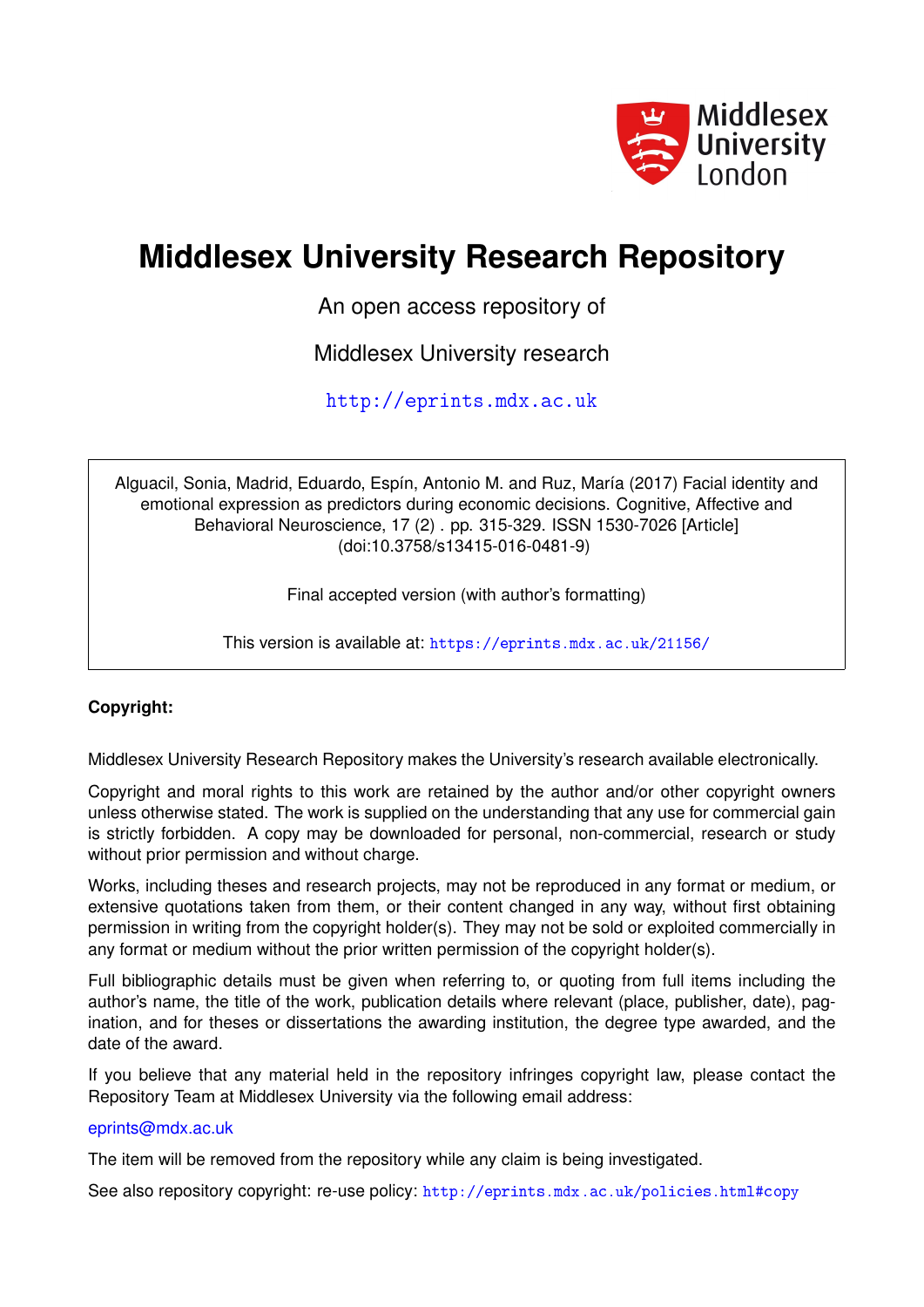**Title: "Facial identity and emotional expression as predictors during economic decisions."**

Authors: Sonia Alguacil<sup>1</sup>, Eduardo Madrid<sup>1</sup>, Antonio M. Espín<sup>2,3</sup> & María  $Ruz^1$ .

# **Author's Institution:**

1. Mind, Brain and Behavior Research Center, University of Granada, Granada, Spain.

2. Department of Economics and International Development, Middlesex University Business School, London, UK.

3. Granada Lab of Experimental and Behavioral Economics, Universidad de Granada, Granada, Spain.

## **Corresponding Author:** María Ruz

#### **Correspondence:**

María Ruz

Departamento de Psicología Experimental

Campus de Cartuja s/n

Granada, Spain

E-mail: [mruz@ugr.es](mailto:mruz@ugr.es)

Forthcoming in *Cognitive, Affective and Behavioral Neuroscience*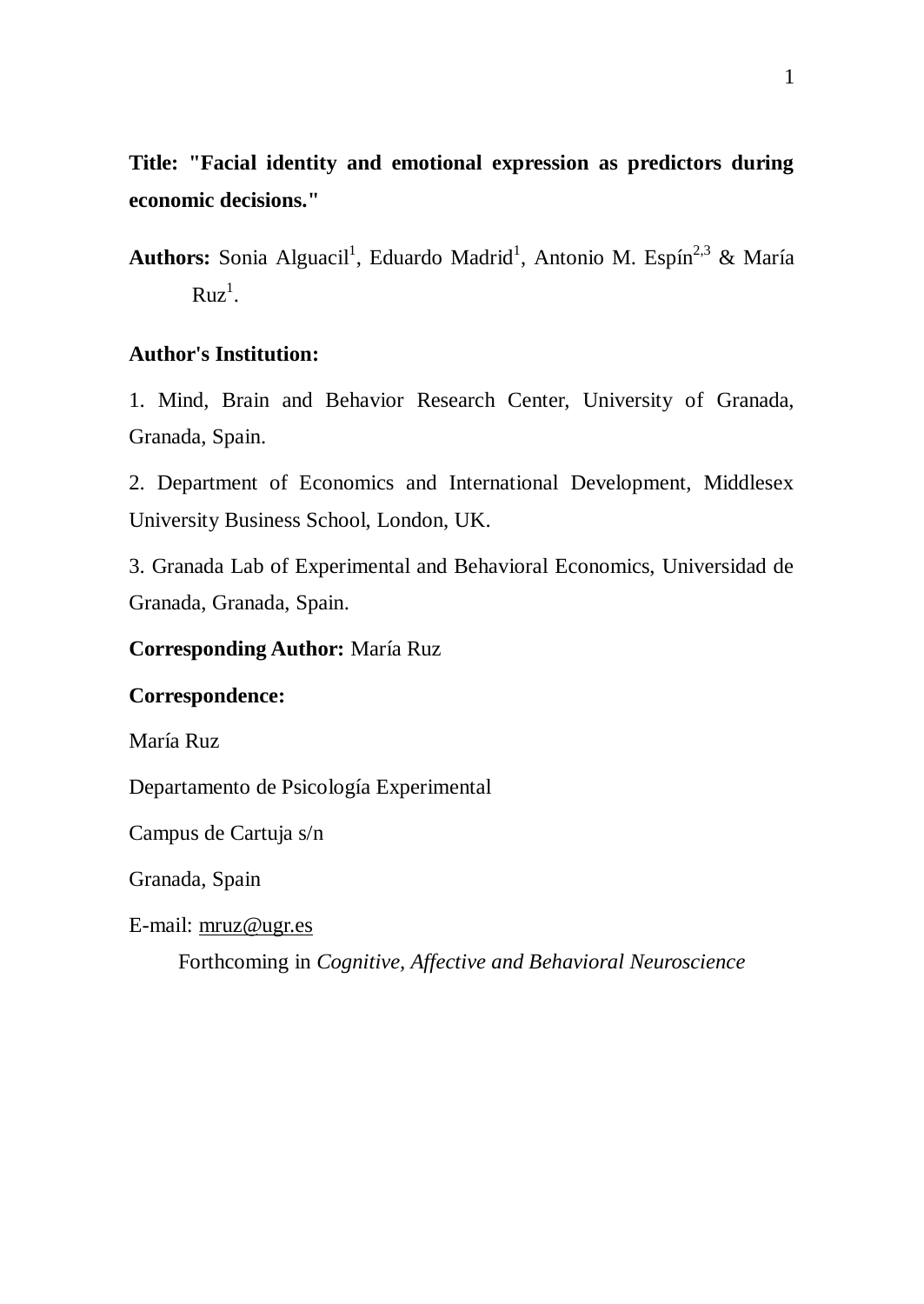### **Abstract**

Two of the sources of information most relevant to guide social decisionmaking are the cooperative tendencies associated to different people and their facial emotional displays. The present electrophysiological experiment aimed to study how the use of personal identity and emotional expressions as cues impacts different stages of face processing and their potential isolated or interactive processing. Participants played a modified Trust Game with 8 different alleged partners, and in separate blocks either the identity or the emotions carried information regarding potential trial outcomes (win or loss). Behaviorally, participants were faster to make decisions based on identity compared to emotional expressions. Also, ignored (non-predictive) emotions interfered with decisions based on identity in trials where these sources of information conflicted. Electrophysiological results showed that expectations based on emotions modulated processing earlier in time than those based on identity. Whereas emotion modulated the central N1 and VPP potentials, identity judgments heightened the amplitude of the N2 and P3b. In addition, the conflict that ignored emotions generated was reflected on the N170 and P3b potentials. Overall, our results indicate that using identity or emotional cues to predict cooperation tendencies recruits dissociable neural circuits from an early point in time, and that both sources of information generate early and late interactive patterns.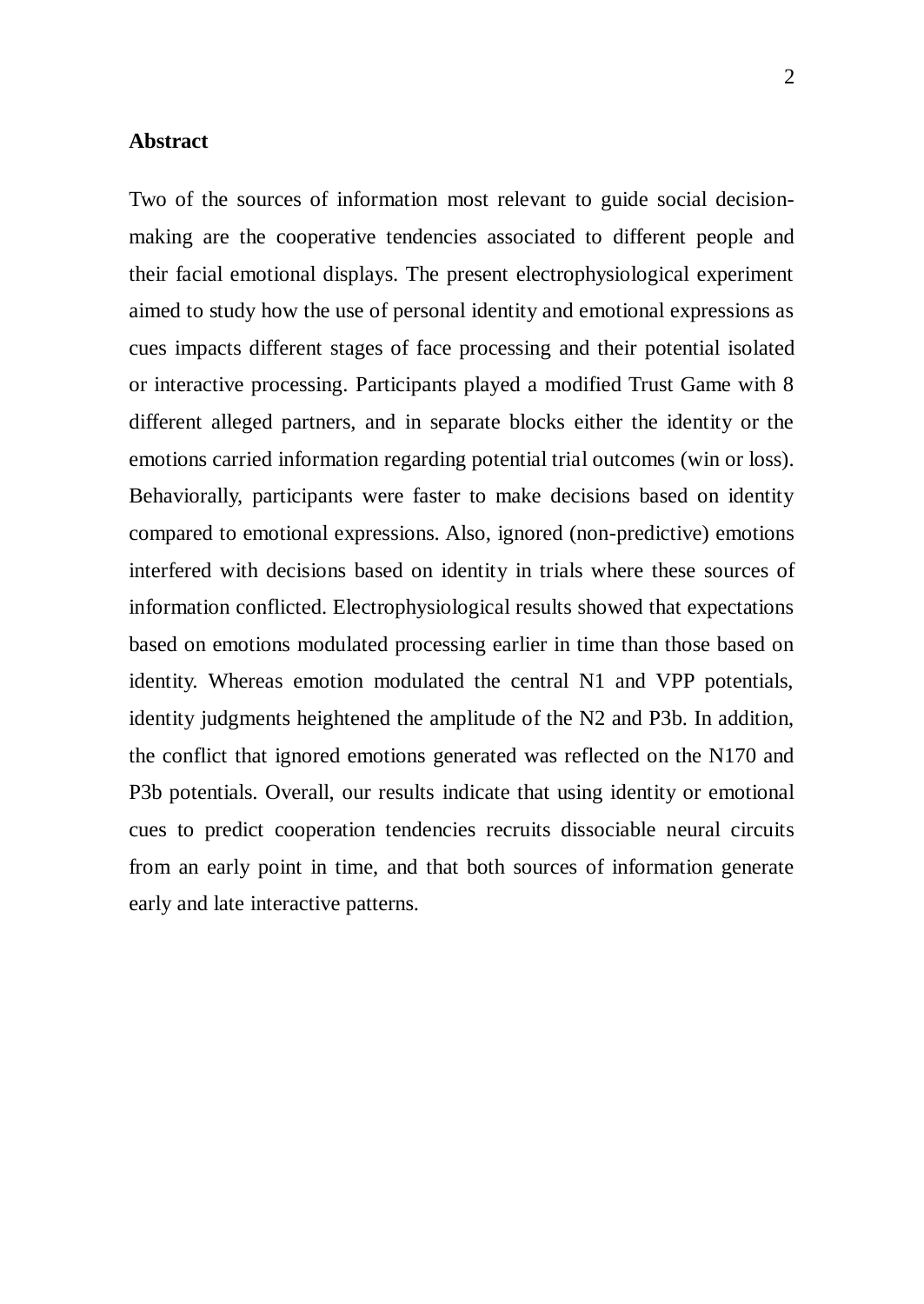## **1. Introduction**

Faces represent complex visual patterns that convey a wide array of information about individuals such as their identity, emotional expression, sex and age (e.g., Bruce & Young, 1986; Palermo & Rhodes, 2007; Pizzagalli et al., 2002). Among these invariant and changeable facial properties, facial identity and emotional expression are essential to meet social demands (Frijda, 1988; Frijda & Mesquita, 1994; Todorov, Said, Engell, & Oosterhof, 2008). Under this rationale, the aim of the present study was to employ electroencephalographic measurements to evaluate how the strategic use of identity and emotional expression as relevant cues for guiding economic decisions influences different stages of information processing and whether these two sources of information are analyzed in an independent or interactive manner.

Models of face perception indicate that identity and emotion are processed by relatively separate brain regions (Bruce & Young, 1986; Calder, 2011; Calder & Young, 2005; Haxby et al., 2000). The ability to extract information from faces is supported by a specialized and distributed neural network composed by a Core System of visual extrastriate areas that acts in concert with complementary regions of an Extended System (Haxby & Gobbini, 2011; Haxby et al., 2000). There are, however, discrepancies as to whether these properties are processed by fully separated routes or whether they interact to some extent (e.g., Baudouin, Gilibert, Sansone, & Tiberghien, 2000; Calder, 2011; Stolier & Freeman, 2016; see also Calder & Young, 2005). Haxby and colleagues (2000) propose that perceptual operations on invariant and changeable facial properties are anatomically segregated given their potential to interfere with each other (Haxby & Gobbini, 2011). In a complementary way Calder (2011) proposed, based on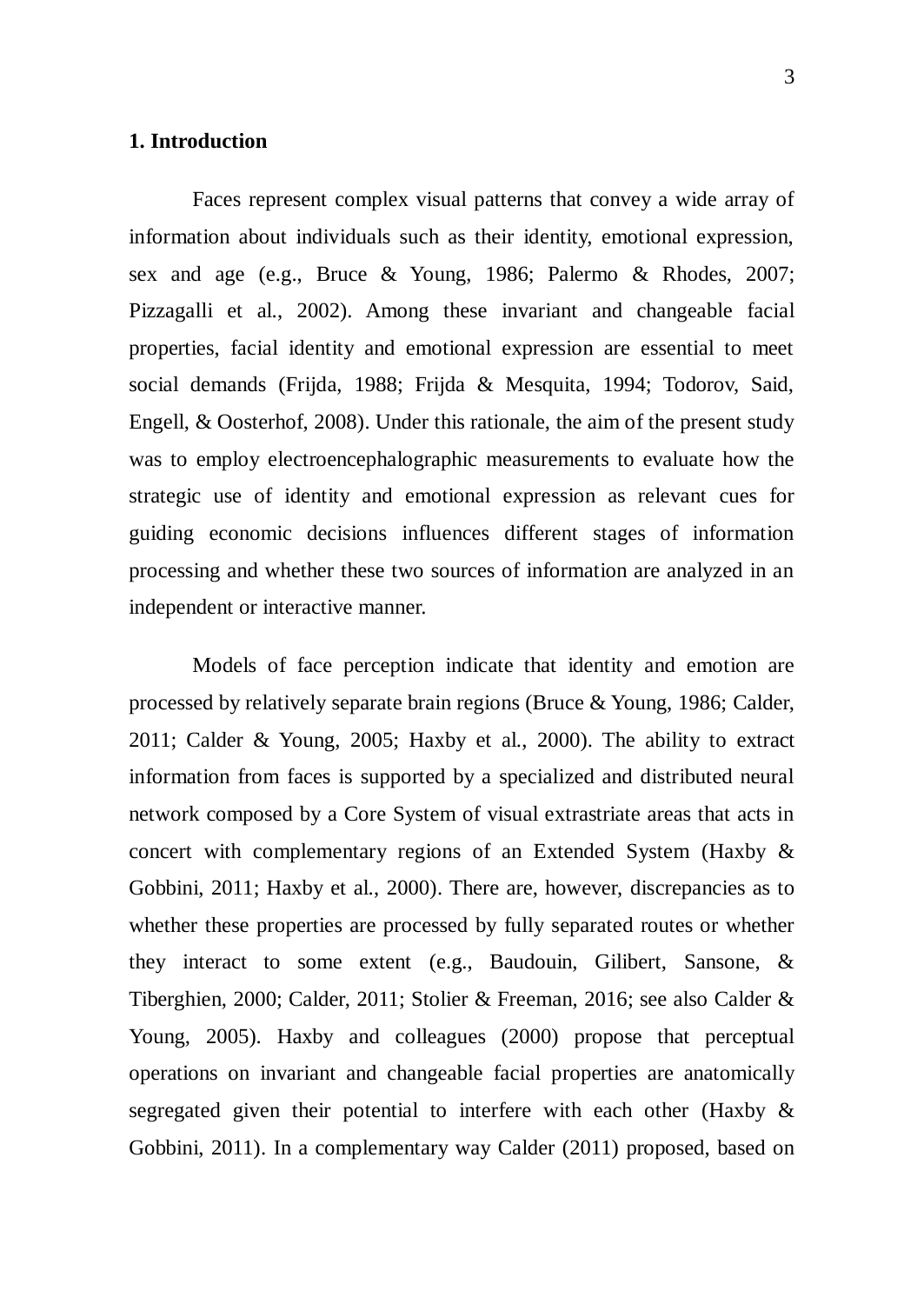principal components techniques, that face decoding may depend on a ventral temporal route (which includes the fusiform gyrus) engaged in the analysis of visual forms associated to both identity and expression, and an additional separate route (including the superior temporal sulcus) involved in the processing of dynamic facial information.

Some studies have provided evidence supporting the mutual influence of facial properties under certain circumstances. For example, Schweinberger & Soukup (1998) investigated whether variations in irrelevant stimulus dimensions influenced judgments about identity, emotional expression and facial speech. They showed that identity judgments were unaffected by the other two dimensions, but emotion and facial speech judgments were influenced by identity. Hence, identity may modulate the decoding of emotion whereas emotion *per se* may not change the way in which identity is processed (Schweinberger & Soukup, 1998). In contrast, Baudouin et al. (2000) showed that emotional expression influenced familiarity judgments of faces. Smiling faces increased the degree of perceived familiarity for both famous and unknown identities (Baudouin et al., 2000). Also, Fisher, Towler and Eimer (2016) recently observed, during a sequential matching procedure, that identity and emotional expression influence each other at the stage where perceptual face representations are matched with stored memories. In this line, Ganel and Goshen-Gottstein (2004) proposed a structural-reference hypothesis, in which the structure of a face (i.e., its identity) can be employed as a reference image to guide the decoding of idiosyncratic emotional expressions. In addition, recent discoveries from a series of fMRI experiments by Stolier and Freeman (2016) have shown that stereotypical and other categorical knowledge can bias face perception through top-down channels. This evidence, in sum,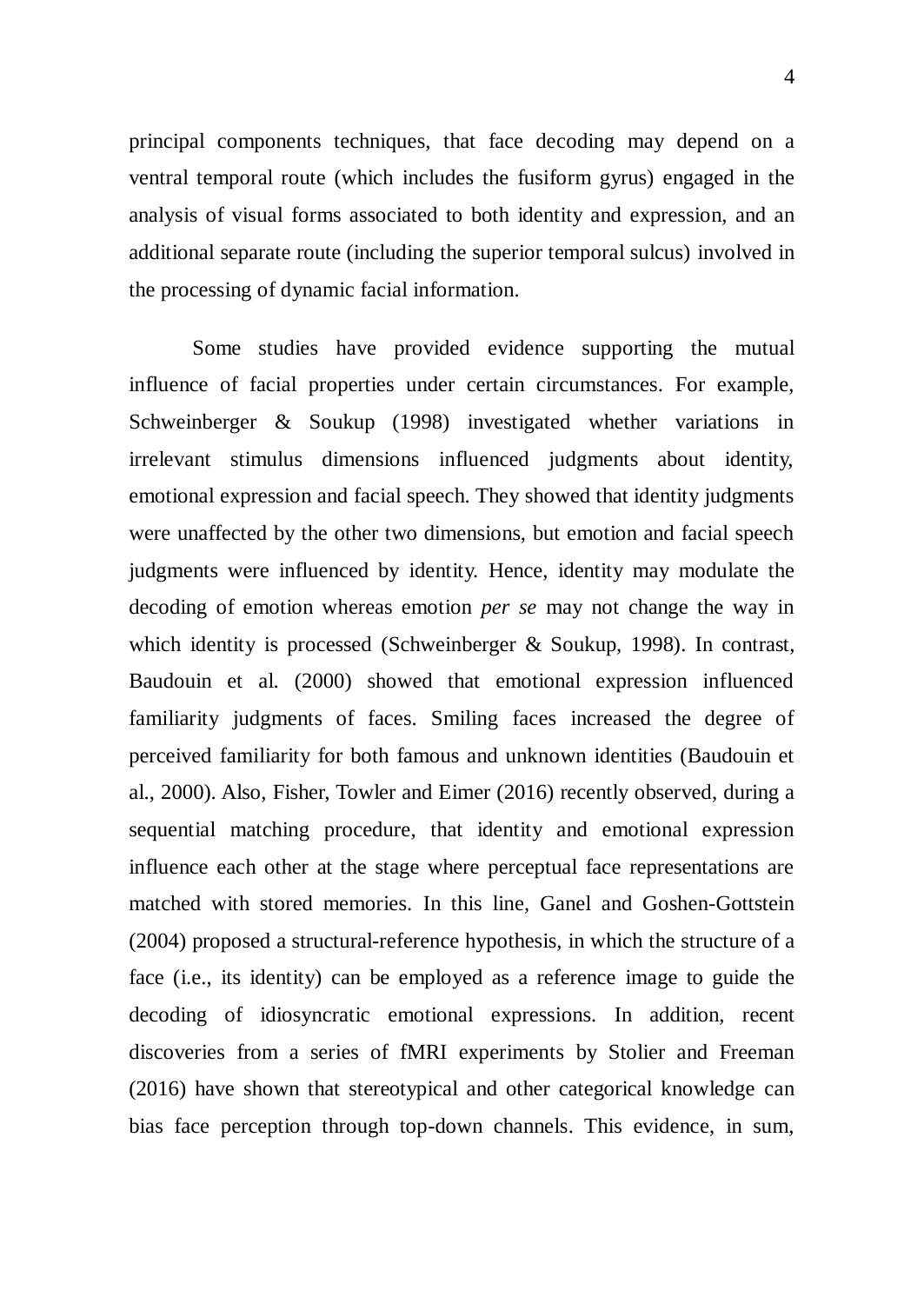favors the *intertwined* nature of these social category representations, including emotional expressions (see also, Todorov, Mandisodza, Goren, & Hall, 2005; Todorov et al., 2008). Thus personal identity, at least in part, is constructed using emotional content, which suggests some sort of interaction between invariant and changeable facial properties.

Understanding how identity and emotional expression are processed under the influence of each other is of paramount importance also because they signal intentionality during interpersonal interactions (e.g., Frijda & Mesquita, 1994; Todorov et al., 2008; Tooby & Cosmides, 1990). Crucially, these sources may lead to contradictory predictions. For example, attributions of intentionality based on identity (e.g., someone is described or known as trustworthy) may create expectations of positive future outcomes (e.g., Oosterhof & Todorov, 2008), but if the same individual looks angry, then intentions naturally associated with emotions generate negative predictions (Frijda, 1988; Frijda & Mesquita, 1994). In this line, Tortosa, Strizhko, Capizzi, & Ruz (2013) showed that when emotions are explicitly employed to predict other people's behavior, participants need less time to learn natural associations (e.g., 'happiness-trustworthy') than non-natural ones (e.g., 'happiness-untrustworthy'; see also Ruz & Tudela, 2011). In addition, when participants are required to attend to facial identity, defined as the relevant cue, while the emotional expression is explicitly described as non-predictive, the automatic interference of the emotional content seems to be unavoidable despite its irrelevance (Alguacil, Tudela, & Ruz, 2015; Tortosa, Lupiáñez, & Ruz, 2013).

The evidence reviewed so far suggests that emotional information generates an unavoidable influence during identity judgments. Given the rapid processing of identity and emotional information (e.g., Barrett & Bliss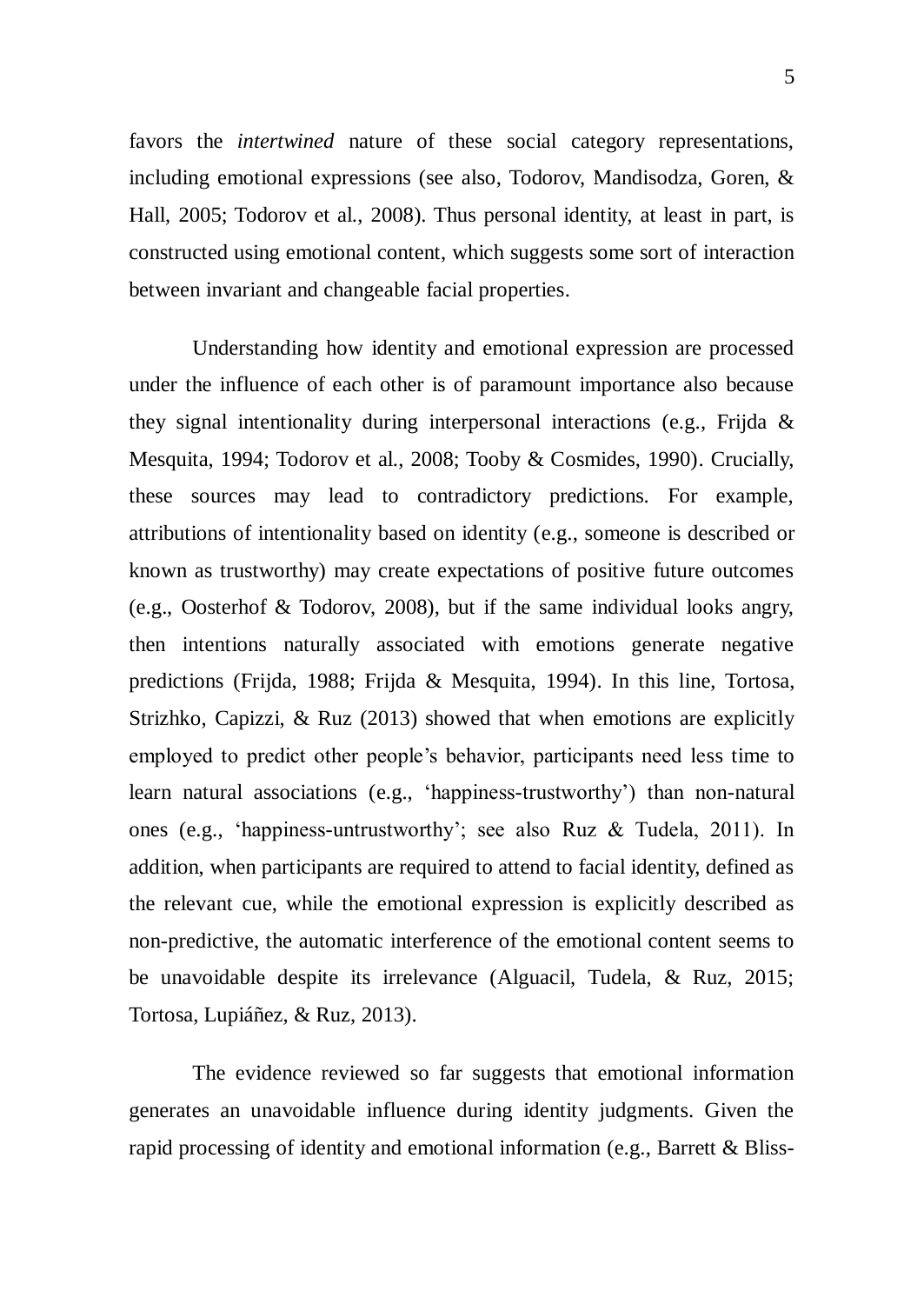Moreau, 2009), this emotional influence could take place from the early visual inspection of facial elements. The description of the temporal dynamics of these processes is essential to their understanding (Batty & Taylor, 2003; Bentin, Allison, Puce, Perez, & McCarthy, 1996; Pizzagalli et al., 2002).

According to previous literature, a number of evoked potentials (ERP) could reflect the use of identity and emotion as cues to predict outcomes and also the interference between them. The earliest ERP responses to face stimuli appear approximately one hundred milliseconds after stimulus onset at the posterior bilateral P1 and the central N1 (Eimer & Holmes, 2002; Hilimire, Mienaltowski, Blanchard-Fields, & Corballis, 2014; Yang, Gu, Guo, & Qiu, 2011). At this level, previous research has reported early orientation of attention to low-level facial characteristics (black versus white faces; e.g., Ito & Urland, 2003). Similarly, it has been suggested that these potentials reflect a fast global extraction of salient emotional information before fine-grained face decoding (e.g., Dennis, Malone, & Chen, 2009; Eimer & Holmes, 2002; Hilimire et al., 2014; Pitcher, Walsh, Yovel, & Duchaine, 2007; Pizzagalli et al., 2002; Pourtois, Dan, Grandjean, Sander, & Vuilleumier, 2005).

Of special interest are the N170, with posterior bilateral distribution, and the Vertex Positive potentials (VPP), with a central location, which appear around one hundred and seventy milliseconds after face onset (Bentin et al., 1996; Rossion et al., 2000), although earlier timings have been reported (e.g., Rossion & Caharel, 2011). Both potentials, which seem to reflect similar mental operations (Eimer, 2011; Joyce & Rossion, 2005; Yang et al., 2011), have been linked to the decoding of configural facial properties (Eimer, 2011; Jeffreys, 1989; Joyce & Rossion, 2005). They are sensitive to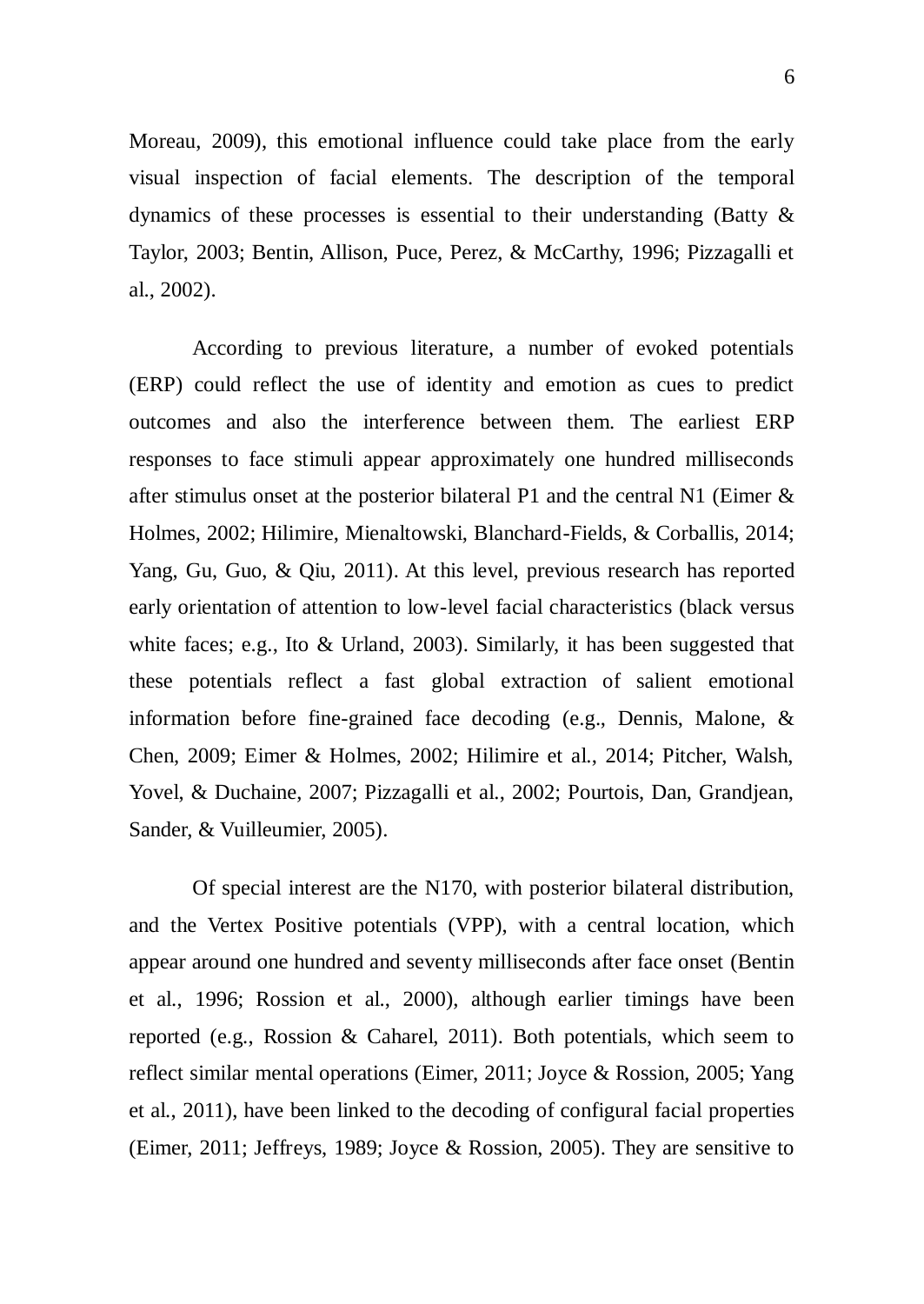the categorization of facial identity and also to emotional expressions (Eimer, 2011; Vuilleumier & Pourtois, 2007). Even more, emotional expressions affect their amplitude depending on the race of the individual (Tortosa, Lupiáñez, et al., 2013). A similar interaction effect has been found in an emotional face–word Stroop task in which participants responded to emotional expressions or word meaning (Zhu, Zhang, Wu, Luo, & Luo, 2010; see also Hinojosa, Mercado, & Carretié, 2015).

The fronto-central N2 has been related to cognitive control and conflict processing (e.g., Folstein & Van Petten, 2008; Kopp, Rist, & Mattler, 1996). Existing empirical evidence supports its sensitivity to conflict when non-emotional elements lead to incongruent representations (Folstein & Van Petten, 2008) and also to the affective background during the resolution of cognitive conflict (see e.g., Kanske & Kotz, 2010a). In contexts of rewardoutcome evaluation, the N2 potential is impacted by participants' loss aversion when no reward is anticipated (e.g., Potts, 2011; see also Pornpattananangkul, & Nusslock, 2015). In the field of study of social cognition, other paradigms employing socially interactive contexts have not observed emotional conflict at the N2 (Alguacil, Tudela, & Ruz, 2013; Ruz et al., 2013; Tortosa, Lupiáñez, et al., 2013). On the other hand, previous studies have shown that the N2 is also sensitive to the processing of social expectations extracted from identity (Derks, Stedehouder, & Ito, 2015; Tortosa, Lupiáñez, et al., 2013) and from expressed emotions (Derks et al., 2015; Tortosa, Lupiáñez, et al., 2013). Also, Ruz and colleagues (2013) found an interaction between executive attention and emotion, reflected in a heightened N2 amplitude for trustworthy identities expressing anger.

Finally, the P3b (Polich, 2007) is influenced by facial identities and emotions (see for example Campanella et al., 2000, 2013; see also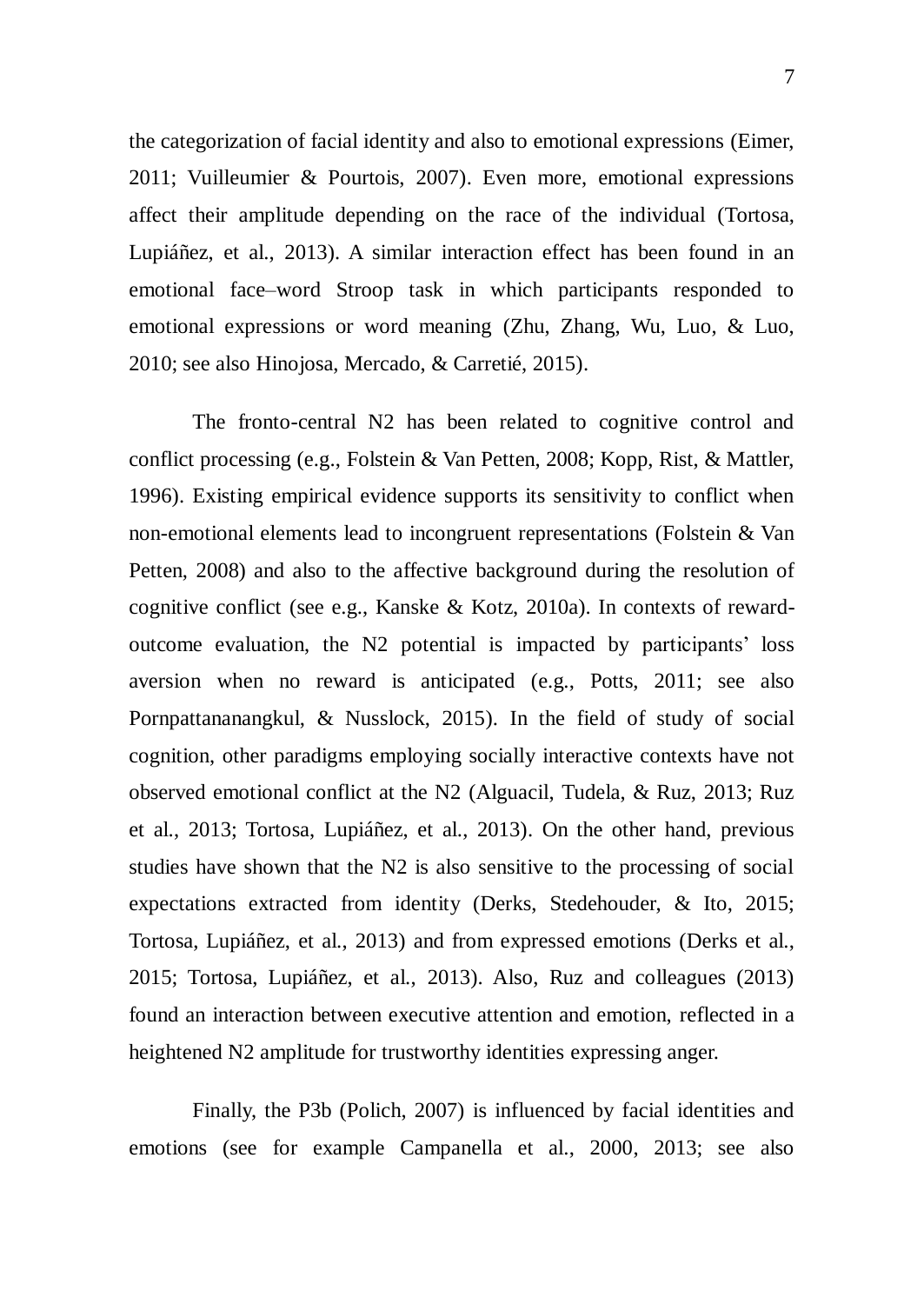Campanella, Quinet, Bruyer, Crommelinck, & Guerit, 2002). Variations in its amplitude have been associated to the discrimination of facial expressions (Luo, Feng, He, Wang, & Luo, 2010; Tortosa, Lupiáñez, et al., 2013) and facial predictive identities of trustworthy or untrustworthy behaviors (Ruz et al., 2013). Its amplitude also changes with outcome evaluation and reward processing during economic exchanges, as for example in gambling tasks (Wu & Zhou, 2009). Stimuli with high motivational significance, like those that signal personal benefits, seem to enhance this potential (Moser, Gaertig,  $& Ruz, 2014$ ; Ruz et al., 2013; Yeung  $& Sanfev, 2004$ ). It is also usually larger for congruent than incongruent trials (Neuhaus et al., 2010; Valle-Inclán, 1996).

In summary, although previous studies have explored how identity and emotion are decoded, these have mostly employed simple categorization tasks (Atkinson, Tipples, Burt, & Young, 2005; Fisher et al., 2016; Schweinberger & Soukup, 1998) or paradigms where only identity or emotion were the relevant elements for predicting outcomes (Alguacil, Tudela, & Ruz, 2015; Ruz et al., 2013; Ruz & Tudela, 2011; Tortosa, Lupiáñez, et al., 2013). Furthermore, most studies to date have employed paradigms fully devoid of social context, which represents a drawback given the innate social nature of emotional phenomena (e.g., Parkinson, 1996). We are in constant interaction with other people and in many cases we use social signals such as others' identity and emotion to predict their likely behavior. Thus, the strategic use of these cues to obtain reward in a social context could further enhance their potential interactions along different processing stages. Thus, in the present study we employed a modified version of the Trust Game where identity and emotion were used as cues for predicting the prospective behavior or others. The Trust Game is particularly well suited for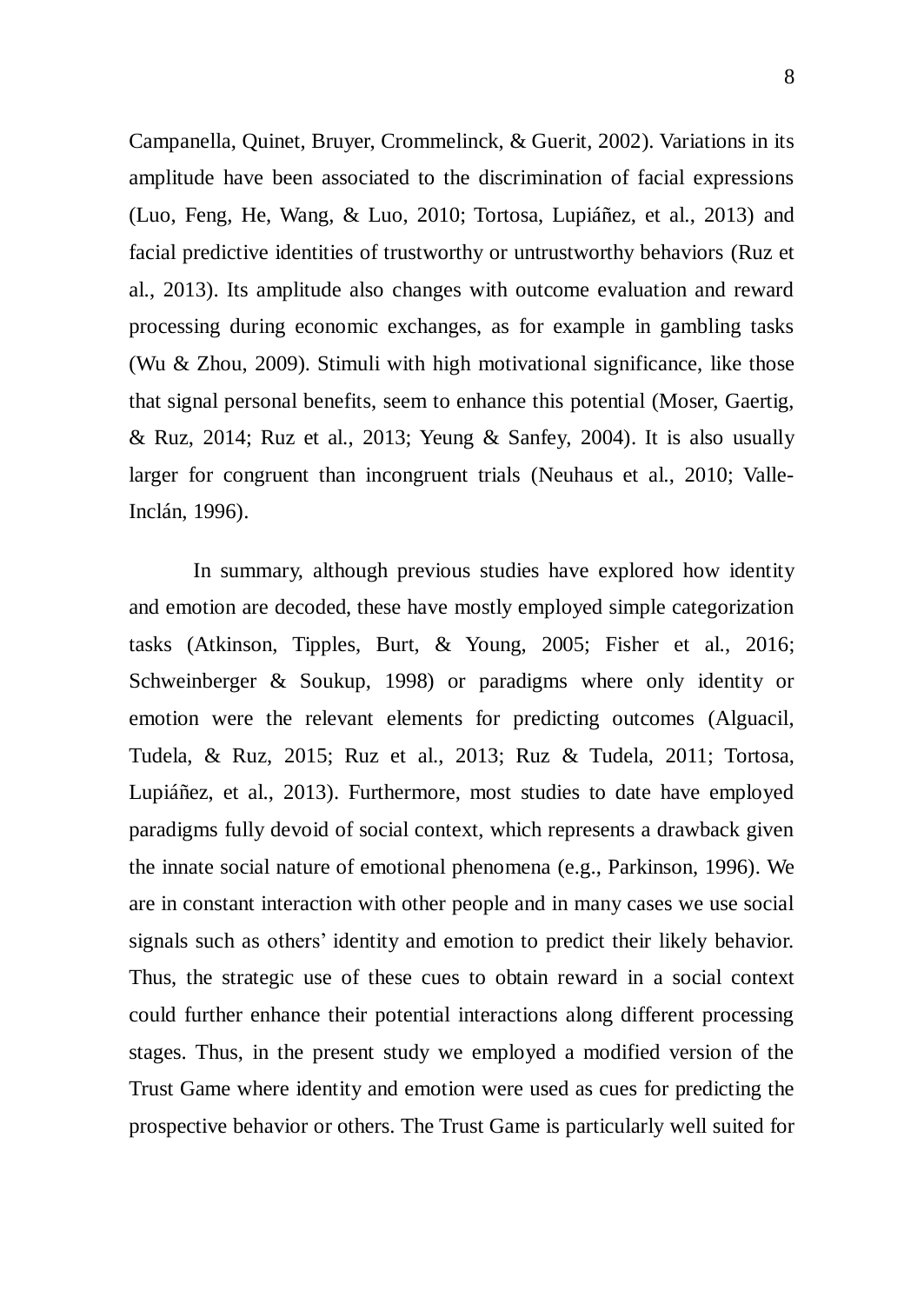our purposes as individuals maximize reward by correctly anticipating their partners' behavior (i.e., their trustworthiness). In our manipulation, during the game, participants earned money by predicting the most likely behavior of alleged partners, represented by facial photographs displaying emotional expressions. In separate blocks, they had to use the identity, the emotion or the color of a frame bordering the target pictures as cues to predict the most likely trial outcome (being the two other dimensions non-predictive). This procedure allowed, in line with our goals, to contrast identity and emotional properties as cues for predicting future outcomes and making decisions during economic exchanges as well as to examine their potential interaction across different processing stages.

We predicted, at the behavioral level, that participants would mostly guide their decisions based on the predictive cues, and that they would need more time to decide when identity and ignored facial emotion led to incongruent predictions about outcomes in a trial (see Alguacil et al., 2015). At the electrophysiological level, we expected that attending to emotion would increase P1 and N1 amplitudes (Carretié, Hinojosa, Martín-Loeches, Mercado, & Tapia, 2004; Eimer, 2011; Vuilleumier & Pourtois, 2007). We also expected to observe an interaction between emotion and identity on the N170 potential reflecting incongruence, given its sensitivity to top-down control (Aranda, Madrid, Tudela, & Ruz, 2010; Tortosa, Lupiáñez, et al., 2013; Zhu et al., 2010; although see Fisher et al., 2016). We hypothesized that the N2 potential would be heightened for stimuli with a negative outcome prediction (e.g. Derks et al., 2015; Pornpattananangkul, & Nusslock, 2015; Potts, 2011; Ruz et al., 2013; Tortosa, Lupiáñez, et al., 2013), and that the P3b would be enhanced for motivationally salient information signaling positive outcomes (Moser, et al., 2014; Ruz et al.,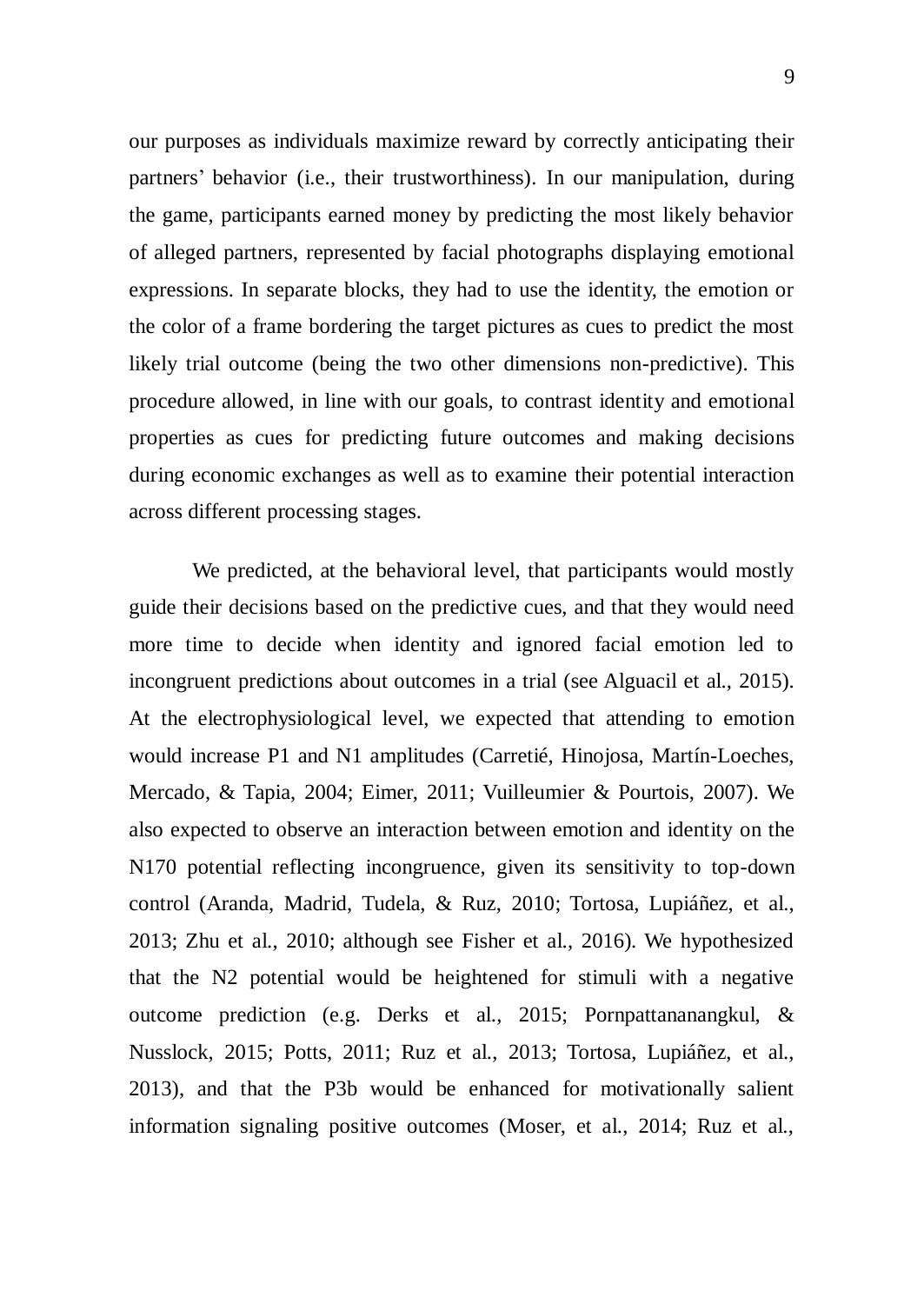2013; Wu & Zhou, 2009; Yeung & Sanfey, 2004), and reduced for incongruent situations (Neuhaus et al., 2010; Valle-Inclán, 1996) where expectations from identity and facial expression conflict.

#### **2. Methods**

#### **2.1 Participants**

Twenty-eight healthy volunteers were recruited from the University of Granada in exchange for course credits. All of them had normal or corrected-to-normal vision. Sixteen were female, their mean age was 23 (range 18-40 years) and two of them were left-handed. After removing 4 females (see Electrophysiological recording and analysis section), the final sample was composed by 24 participants (12 female). All participants received payment according to their earnings during the experimental task (the sum of the winnings in 3 rounds randomly selected; ranging between 3.5 and 7.5 EUR), and they all signed a consent form approved by the local Ethics Committee.

#### **2.2 Task**

In separate blocks, participants played three different multiple-round adaptations of the Trust Game (Berg, Dickhaut, & McCabe, 1995): Identity, Emotion and Color. In all of them, participants received 1 EUR at the beginning of each trial. Then they decided whether to keep it (which resulted in 1 EUR payoff) or to bet it. If participants decided to bet, the initial sum was multiplied by five (5 EUR) and then a feedback symbol informed them of the win (2.5 EUR) or loss (0 EUR) as a result of the specific reward value linked to the target element that their responded to. In each block, different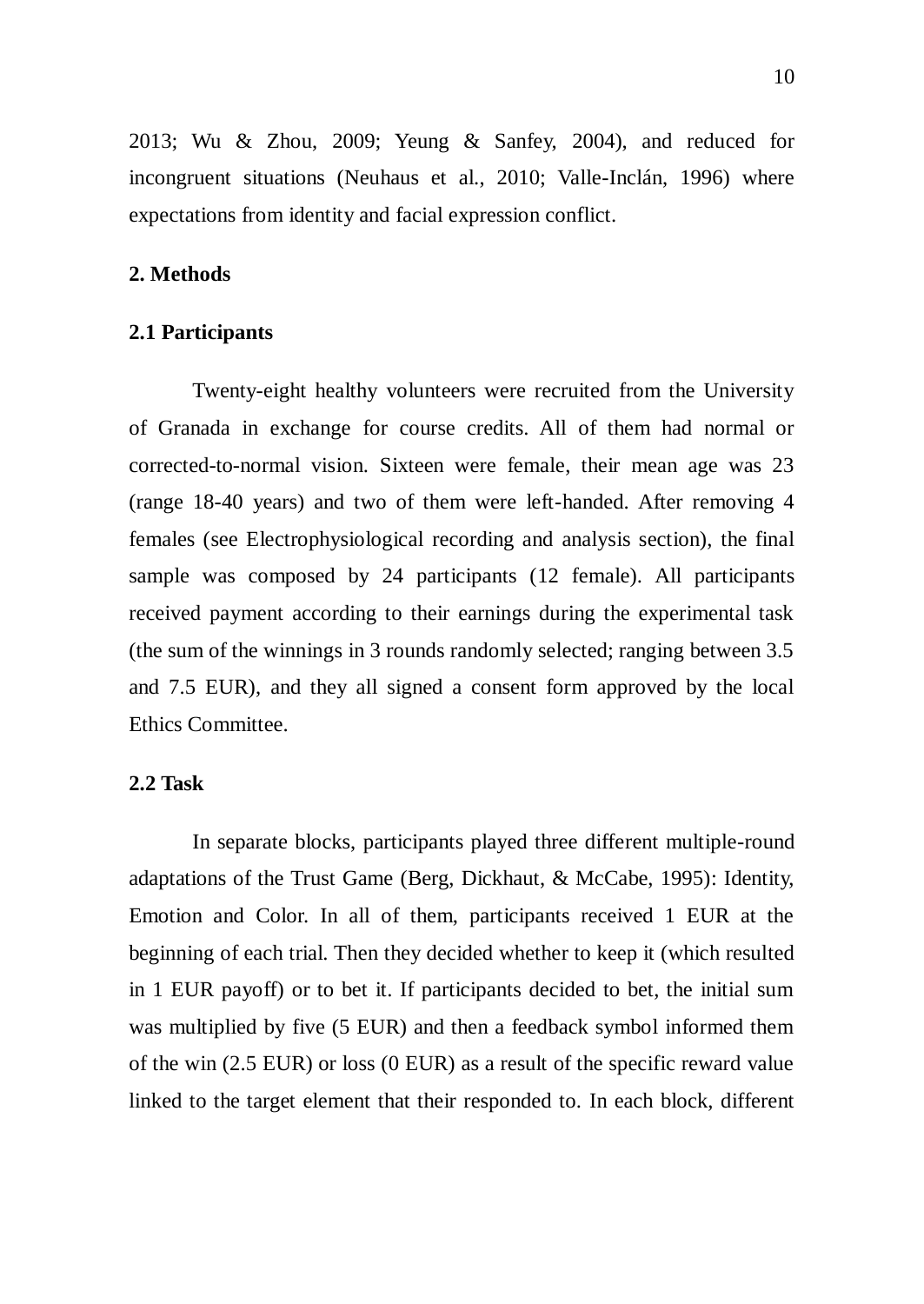cues predicted the most likely trial outcome if the participant decided to bet the money.

In the Identity block, two facial identities cued a likely win and the other two a likely loss. In the Emotion block, the photographs of two happy and two angry faces cued a most likely win/loss, respectively. In the Color block, the color of a frame on pixelated faces served as the cue for win or loss (see Fig. 1). The relevant cues were valid on 83% of the trials<sup>1</sup>. Irrelevant properties of each block (identity and color in the Emotion block, emotion and color in the Identity block, and identity and emotion in the Color block) were non-predictive (50% validity); therefore, participants were required to ignore them.

Participants were instructed that the photographs of the faces in the game were alleged partners that behaved according to the patterns showed by real people in previous experiments that had been performed in collaboration with other universities. They were also asked to make their decision when the face was on the screen by pressing one of two buttons with their left or right index fingers.

#### **2.3 Stimuli and procedure**

 $\overline{a}$ 

Forty-eight faces (12 identities, 6 females) displaying happy or angry emotional expressions (half of them with the mouth closed) were taken from the NimStim set (Tottenham et al., 2009). Two different female and 2 male identities were used for each of the blocks (counterbalanced across participants). Adobe Photoshop CS 6 (Adobe Systems Inc., San Jose,

 $1$  Although participants knew about the prevailing cue-outcome association, they were not informed of the exact percentage rate of validity of the cue.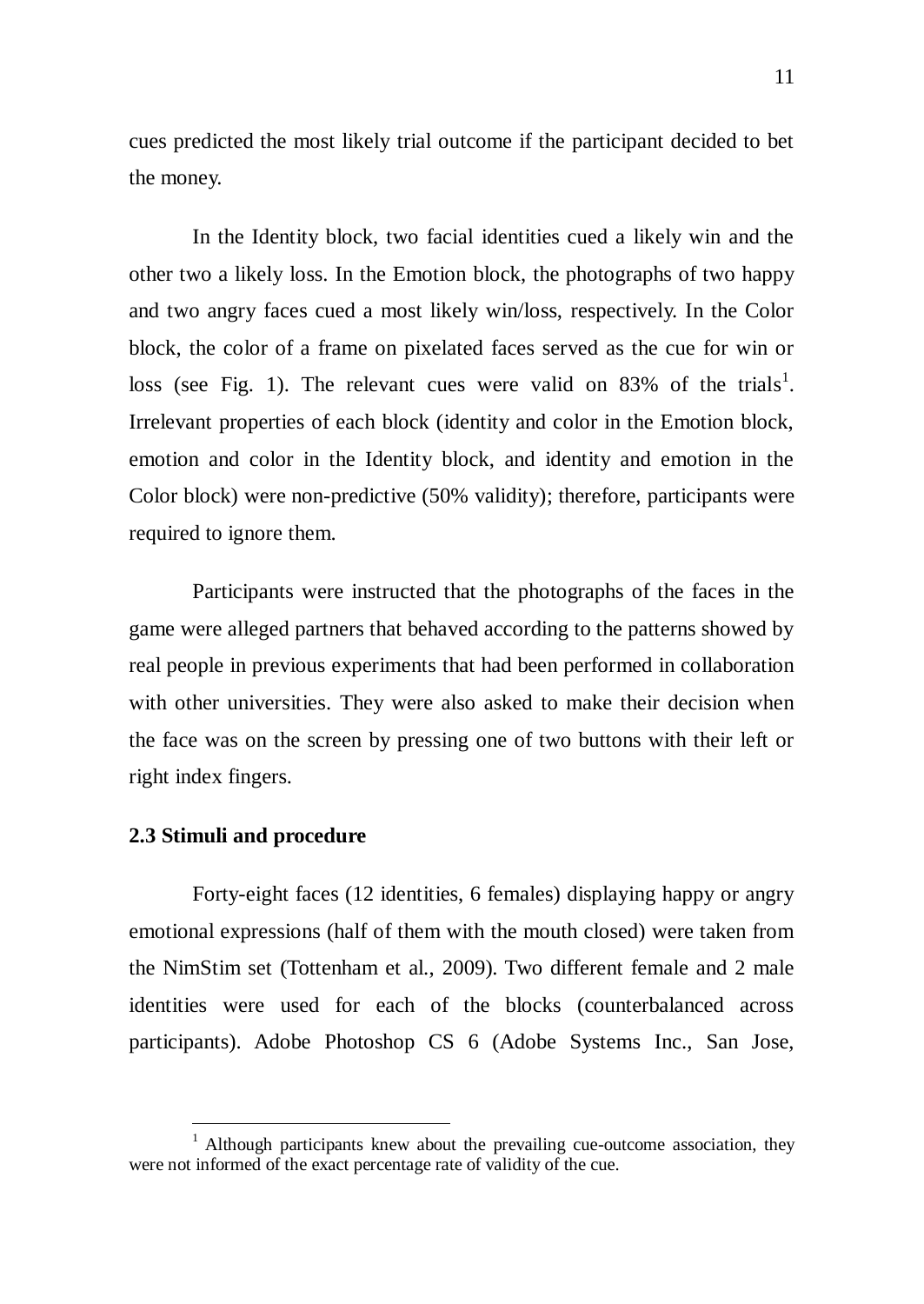California, USA) was employed to pixelate the original pictures  $(5\times5$  pixels) for the Color block. The Color, non-social, block included pixelated faces to provide a pure non-social condition where the automatic processing of facial properties could not interfere with judgments (e.g., Alguacil et al., 2015; Egner, Etkin, Gale, & Hirsch, 2008). However, data from the Color block were not included in the final electrophysiological analysis (see Electrophysiological recording and analysis section).

Pictures were color framed in all blocks. In total, six colors were employed for this purpose, in 2 distinct tones each (dark and light blue, green, orange, purple, red, and yellow). Pairs of two different colors were used in each block (counterbalanced across participants).

The order of the blocks, the association between hand and response, the feedback symbols and their color were fully counterbalanced across participants. The task was implemented using E-Prime 2.0 Professional software (Schneider, Eschman, & Zuccolotto, 2002). All stimuli were centrally displayed in a 17-inch CRT monitor, against a grey background (see Fig. 1). A trial started with a fixation cross  $(+, 0.5^{\circ})$  on average) lasting 3350 ms on average (random 3100-3600 ms), followed by a framed picture of a face  $(7.15^{\circ}$  on average) for 1500 ms, another fixation cross for 200 ms on average (random 100-300 ms), and finally the feedback symbol (\*, 0.67°, or #, 0.57°) for 200 ms. On average, a trial lasted 5250 ms, and each participant completed 576 of them (192 for each of the three blocks) for a total of about 55 minutes. At the beginning of the session, participants responded to 60 practice trials (20 per block) where the cue was 100% predictive of the outcome. This minimal practice enabled us to train the participants with the specific associations between cues and likely outcomes and the procedure of the paradigm.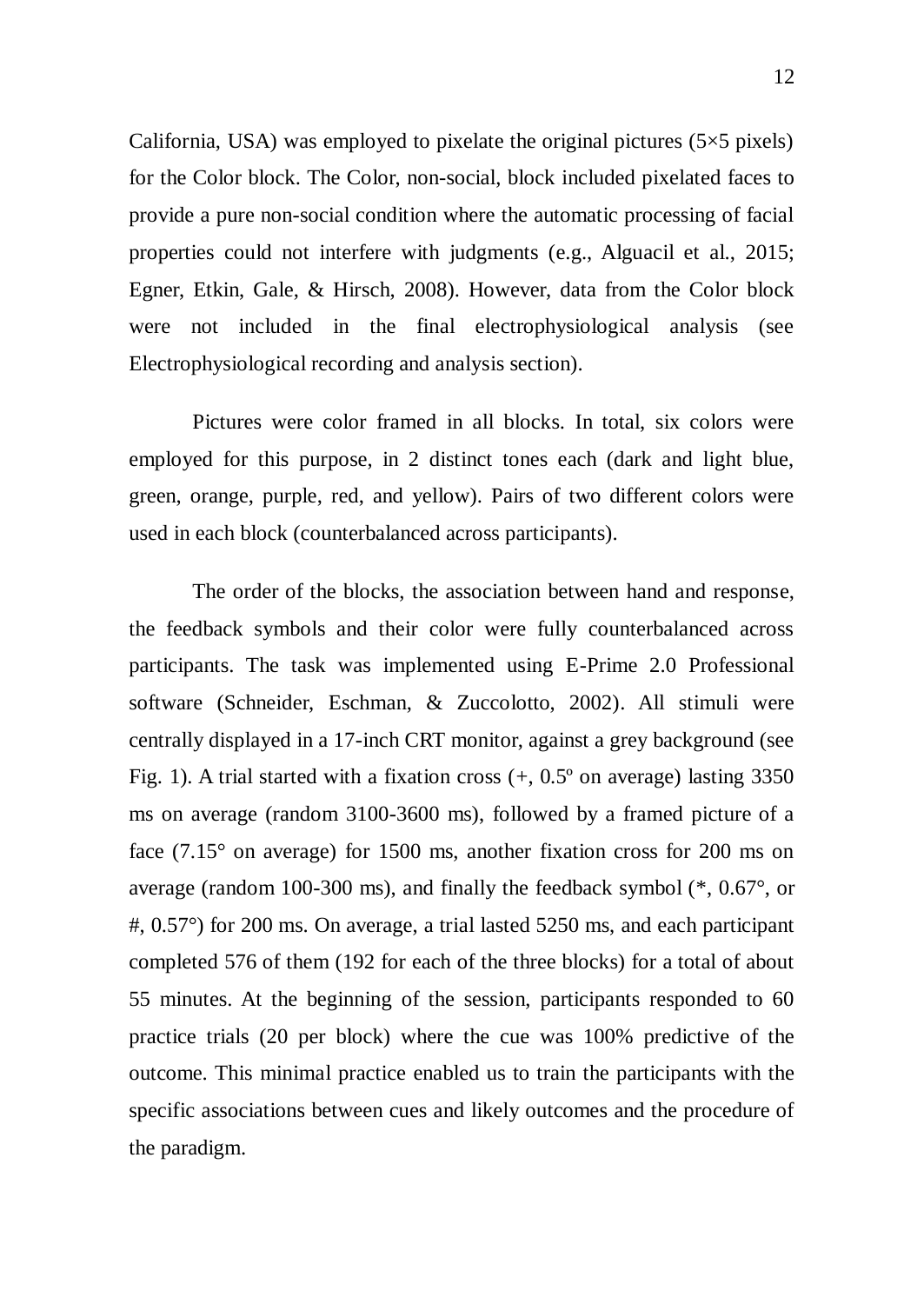

**Figure 1.** Sequence of events in a trial.

## **3. Electrophysiological recording and analysis**

Participants were seated in front of the computer monitor in an electrically shielded room and were instructed to avoid eye blinks and movements during stimulus presentation and responses. EEG was recorded with a high-density 128-channel EEG system Geodesic Sensor Net (Tucker, 1994), referenced to the vertex channel. The head coverage included sensors lateral to and below both eyes to monitor horizontal and vertical eye movements (HEOG and VEOG). The EEG net was connected to an ACcoupled, high-input impedance amplifier (200 MΩ). At the beginning of the recording session, impedance was measured for each channel and was set below 50 kΩ, as recommended for Electrical Geodesics high-input impedance amplifiers. Amplified analog voltages (0.1-200-Hz band pass)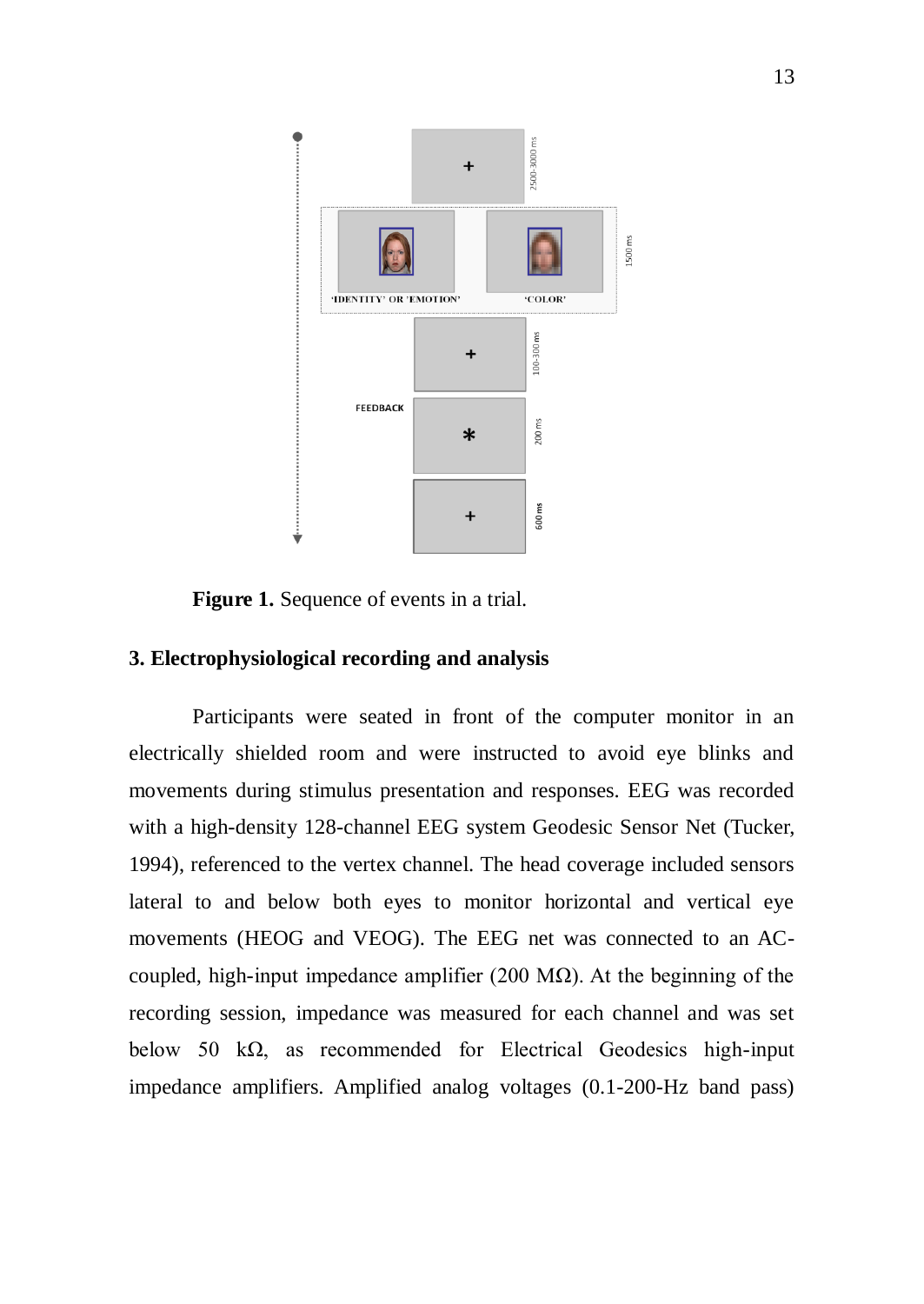were digitized at 1000  $Hz^2$  (12 bits A/D converter and 0.02  $\mu$ V minimum resolvable voltage), and the continuous EEG was filtered offline using a 40 Hz low-pass filter. After that, the EEG was segmented 200 ms before and 800 ms after target onset and processed for artifact detection. Trials containing eye blinks or eye movements (electro-oculogram channel differences greater than 70  $\mu$ V) or more than 20% of bad channels were excluded. Data from bad channels were later replaced using a spherical interpolation algorithm (Perrin, Pernier, Bertrand, & Echallier, 1989). ERPs were re-referenced offline to the average. A 200 ms pre-stimulus interval was used as baseline.

A minimum criterion of 30 artifact-free trials per subject and condition was established to maintain an acceptable signal-to-noise ratio. On average, each condition included approximately 42 observations (range 40- 45). Voltage analyses were performed on the spatio-temporal windows that captured the grand-average peaks of the P1, central N1, N170, VPP, N2 and P3b potentials. The selected electrodes were those where the components of interest were maximally distributed (see Figs. 2, 4, 5 and 6) and also those in agreement with previous relevant literature (e.g., Eimer 2000, 2011; Luo et al., 2010; Pizzagalli et al., 2002; Polich, 2007; Pourtois et al., 2005; Rossion et al., 2000; Rossion, Joyce, Cottrell & Tarr, 2003). The temporal windows employed were always centered on the peak of the potentials in the grandaverage waveforms.

Trials without a response were not considered either in the behavioral or ERP analyses (2.44%), and four (female) participants from the initial

 $\overline{a}$ 

 $^{2}$ Data were later subsampled from 1000Hz to 250Hz.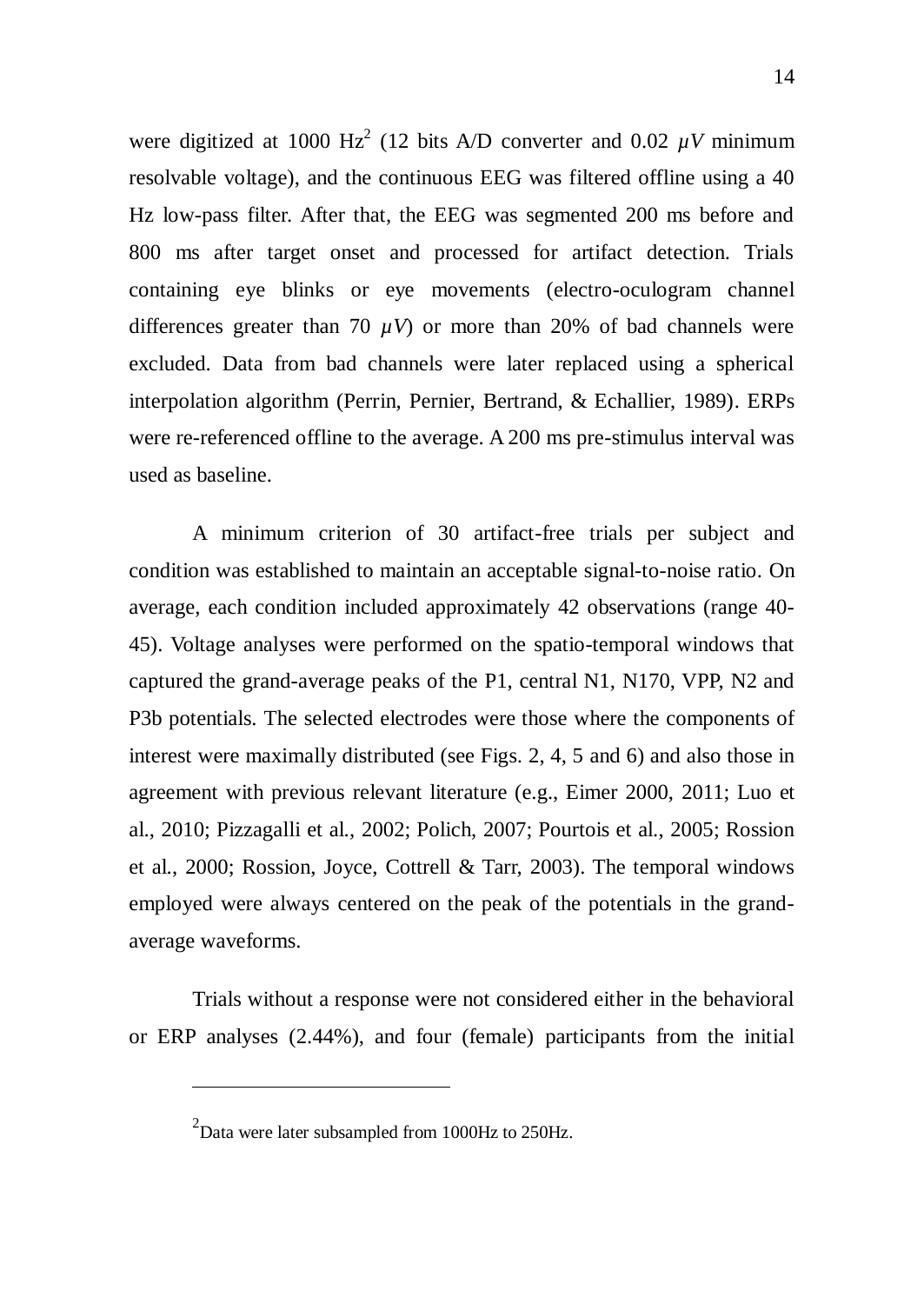sample were excluded because of excessive artifacts during recording. Thus, behavioral and ERP analyses were carried out in a final group of 24 participants (12 female). An initial observation of the grand-average data revealed that the ERPs of the Color block showed marked differences in latency and shape with the other two blocks, most likely mainly due to the pixelation of the faces (see Fig. 1). Because of this, to reduce the complexity of the ERP analyses and given that our core hypothesis concerned the comparison of the Emotion and Identity blocks, data from the Color block were only considered in the behavioral analysis.

Two separate analyses were carried out to address our research questions. The first one, which will be referred to as 'overall analysis', compared the key stages that varied according to whether personal identities or displays of emotion were used as cues to predict trial outcomes. To do this, the mean amplitude of face-locked ERPs, averaged over the selected channels and time windows, were submitted to repeated-measures ANOVA with Cue (Identity vs. Emotion) and Cued-Outcome (Win vs. Loss) as factors. Note that of the 4 conditions that participants received in the Identity block (Win/Happy, Win/Angry, Loss/Happy, and Loss/Angry), two were not presented in the Emotion block to avoid predictive conflict (Win/Angry and Loss/Happy; see Ruz & Tudela, 2011). These conditions had to be included in the Identity block to make emotions non-predictive and prevent the use of this cue to predict trial outcomes. Hence, to make data comparable across blocks these two conditions were removed from the Identity average. To equate the number of observations across conditions, fifty percent of the trials of the Emotion block were randomly removed (for a total of 42 trials on average).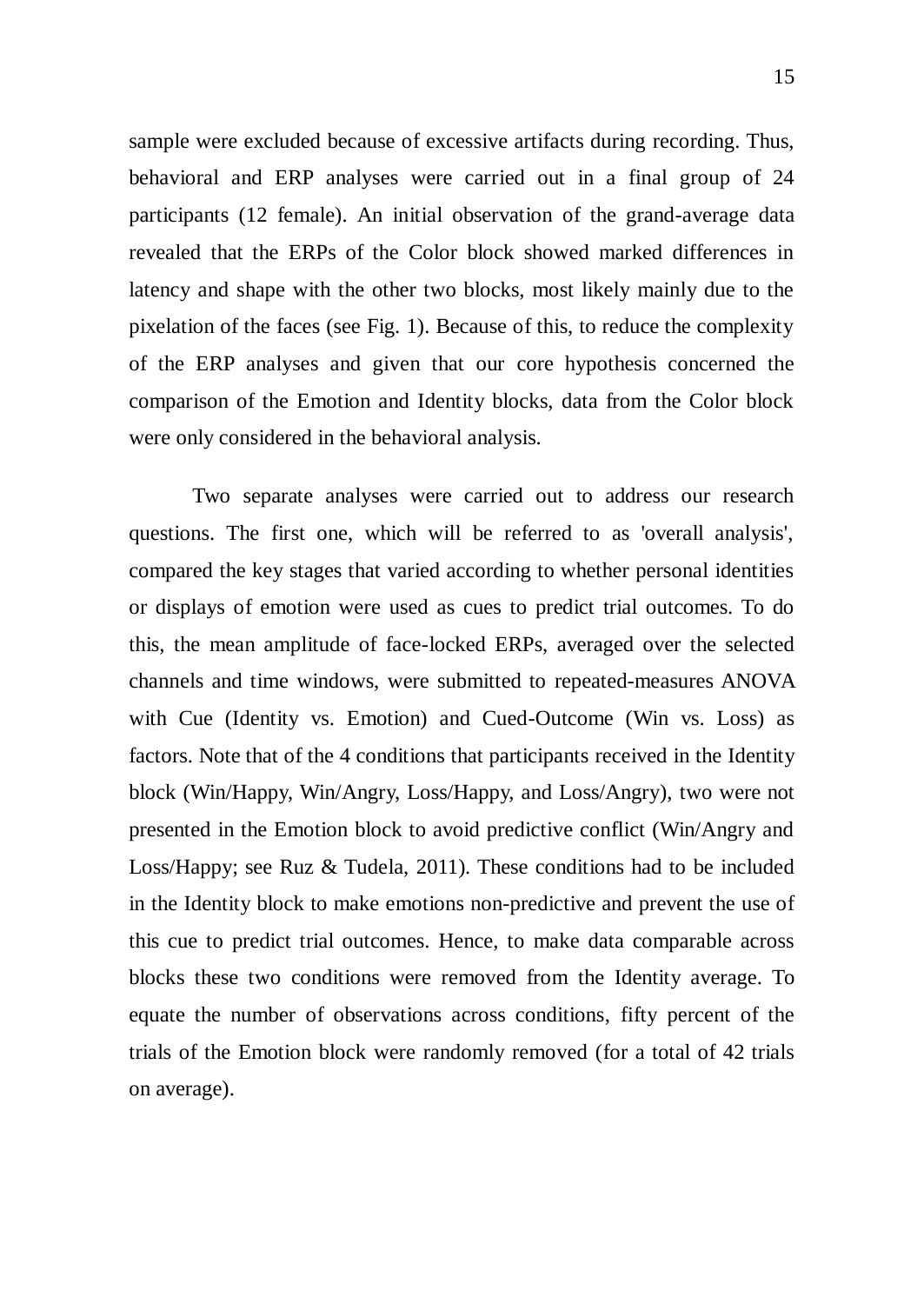The second analysis, labeled as 'emotional conflict analysis', sought to evaluate the stages of processing affected by emotional conflict during identity judgments (see Alguacil et al., 2015). This set of ANOVAs employed the same electrode montages and time windows as the previous analysis but only with data from the Identity block (in which emotions were ignored). Factors entered were Cued-Outcome (Win vs. Loss) and Facial Expression (Happy vs. Angry). To avoid unnecessary duplication in the report of results, for this analyses we focused on the interaction between the Cued-Outcome and Facial Expression factors, so no other effects will be reported.

Given the relevance of lateralization for face processing, as reported by previous evidence (e.g., Campanella et al., 2000; Luo et al., 2010; Pizzagalli et al., 2002; Wager, Phan, Liberzon, & Taylor, 2003), Hemisphere was included as relevant factor for the P1, the N170 and the P3b potentials in both analyses (see Fig. 2).

| <b>P100 LH</b>                                                   | <b>P100 RH</b>                                   | N1              | <b>N170 LH</b>                   | N170 RH                                                   | <b>VPP</b>    | <b>N200</b>    | P3B LH                                   | P3B RH                                                                                                                                                                                                                                                                                                                                                                                                                                                                                                                |
|------------------------------------------------------------------|--------------------------------------------------|-----------------|----------------------------------|-----------------------------------------------------------|---------------|----------------|------------------------------------------|-----------------------------------------------------------------------------------------------------------------------------------------------------------------------------------------------------------------------------------------------------------------------------------------------------------------------------------------------------------------------------------------------------------------------------------------------------------------------------------------------------------------------|
| 4.444<br><b>SEREE</b><br>$\mathcal{L}^{\text{max}}_{\text{max}}$ | 5.9777<br>$\mathcal{O}(\mathcal{O}_\mathcal{O})$ | .1.1.<br>5.15.1 | 1.1.1<br>1.11.1<br>1988<br>1.144 | 1.1.1<br>1.11.1<br>$\mathcal{O}(\mathcal{O}_\mathcal{O})$ | 4,550         | .<br>1.11.1    | 7.1.7<br>1.11.1<br>1888<br><b>SANCES</b> | 1.1.1<br>1.11.1<br>SSB<br>$\begin{aligned} \mathcal{L}_{\mathcal{F}}(\mathcal{F}_{\mathcal{F}}^{\mathcal{F}}(\mathcal{F}_{\mathcal{F}}^{\mathcal{F}})) = \mathcal{L}_{\mathcal{F}}(\mathcal{F}_{\mathcal{F}}^{\mathcal{F}}(\mathcal{F}_{\mathcal{F}}^{\mathcal{F}})) = \mathcal{L}_{\mathcal{F}}(\mathcal{F}_{\mathcal{F}}^{\mathcal{F}}(\mathcal{F}_{\mathcal{F}}^{\mathcal{F}})) = \mathcal{L}_{\mathcal{F}}(\mathcal{F}_{\mathcal{F}}^{\mathcal{F}}(\mathcal{F}_{\mathcal{F}}^{\mathcal{F}}(\mathcal{F}_{\mathcal$ |
| 52, 60, 67,                                                      | 93, 86, 78,                                      | 6, VREF, 107,   | 74, 70, 69,                      | 102, 108,                                                 | VREF, 7, 107, | 12, 6, 21, 13, | 13, 7, 31, 32,                           | 113, 107,                                                                                                                                                                                                                                                                                                                                                                                                                                                                                                             |
| 72, 71, 66,                                                      | 77, 84, 85,                                      | 113, 119, 5,    | 65, 64, 63,                      | 101, 100, 97,                                             | 106, 105, 88, | 7, 30, 31, 37, | 37, 38, 43,                              | 106, 81, 88,                                                                                                                                                                                                                                                                                                                                                                                                                                                                                                          |
| 59, 65, 64,                                                      | 91, 96, 97,                                      | 12, 21, 13, 7,  | 59, 58, 57,                      | 96, 95, 98,                                               | 80, 81, 55,   | 38, 43, 32,    | 53, 54, 61                               | 94, 80, 79,                                                                                                                                                                                                                                                                                                                                                                                                                                                                                                           |
| 58, 51, 57                                                       | 101, 98, 92                                      | 30, 31, 38,     | 56, 50, 51                       | 89, 90, 91,                                               | 62, 54, 38,   | 53, 54, 61,    |                                          | 87,105                                                                                                                                                                                                                                                                                                                                                                                                                                                                                                                |
|                                                                  |                                                  | 32, 54, 55,     |                                  | 92                                                        | 32, 31, 37    | 62, 68, 55,    |                                          |                                                                                                                                                                                                                                                                                                                                                                                                                                                                                                                       |
|                                                                  |                                                  | 80, 81, 88,     |                                  |                                                           |               | 80, 87, 79,    |                                          |                                                                                                                                                                                                                                                                                                                                                                                                                                                                                                                       |
|                                                                  |                                                  | 106, 112, 37,   |                                  |                                                           |               | 94, 105, 106,  |                                          |                                                                                                                                                                                                                                                                                                                                                                                                                                                                                                                       |
|                                                                  |                                                  | 105,62          |                                  |                                                           |               | 88, 81, 107,   |                                          |                                                                                                                                                                                                                                                                                                                                                                                                                                                                                                                       |
|                                                                  |                                                  |                 |                                  |                                                           |               | VREF, 5, 119,  |                                          |                                                                                                                                                                                                                                                                                                                                                                                                                                                                                                                       |
|                                                                  |                                                  |                 |                                  |                                                           |               | 112, 113       |                                          |                                                                                                                                                                                                                                                                                                                                                                                                                                                                                                                       |

**Figure 2.** Spatio-temporal distribution of electrodes used for the ERP analyses. LH: Left Hemisphere; RH: Right Hemisphere.

## **4. Results**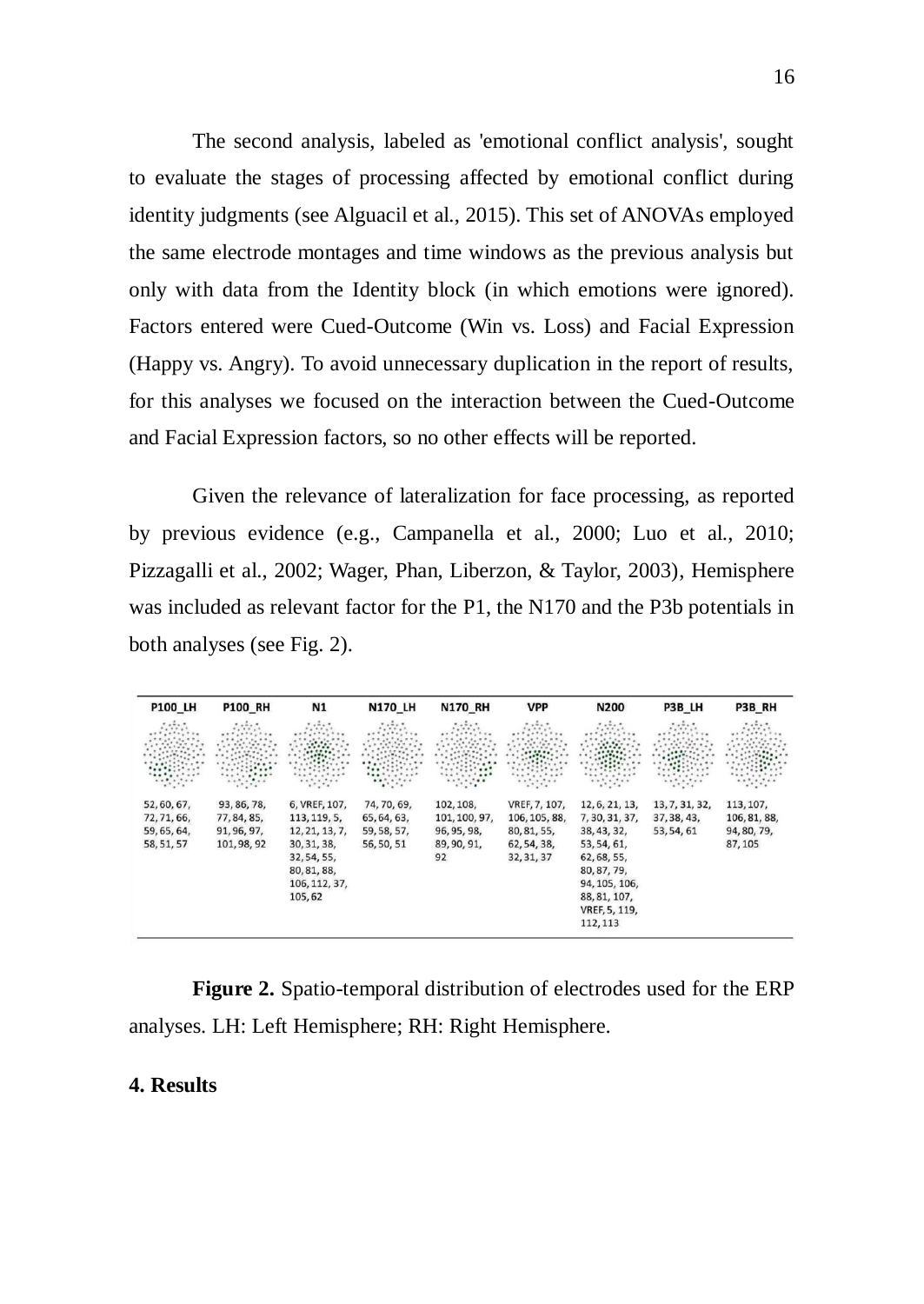#### **4.1. Behavioral**

 $\overline{a}$ 

On average, participants betted their money on 49% of the trials. As revealed by the overall analysis, participants' mean bet rates yielded a main effect of Cued-Outcome,  $F(1, 23) = 442.41$ ,  $p < .001$ ,  $np2 = .95$ , as they risked more money when they anticipated win  $(M = 0.88, SE = 0.28)$  than when they expected loss ( $M = 0.10$ ,  $SE = 0.16$ ). For the emotional conflict analysis, besides the Cued-Outcome effect, the effect of Facial Expression approached significance,  $F(1, 23) = 3.921$ ,  $p = .06$ ,  $np2 = .146$ , with a tendency for participants to bet money slightly more frequently with happy,  $(M = 0.51, SE = 0.02)$ , than with angry partners,  $(M = 0.48, SE = 0.01)$ .

The overall analysis<sup>3</sup> of the participants' mean reaction times  $(RTs)$ revealed a main effect of the Cue,  $F(1, 23) = 22.200, p < .001, \eta p2 = .67$ , as participants were slower responding in the Emotion (*M =* 739.87 ms, *SE*=20.05), than in the Identity block ( $M = 701.11$  ms, *SE* = 17.63) or in the Color one ( $M = 638.17$  ms,  $SE = 15.81$ ),  $F(1, 23) = 9.665$ ,  $p < .01$ ,  $np2 =$ .30 and  $F(1, 23) = 45.548$ ,  $p < .001$ ,  $np2 = .66$ , respectively. The difference between the Identity and the Color blocks also reached significance, *F* (1, 23) = 23.553,  $p < .001$ ,  $np2 = .51$ . In addition, responses were slower for expectations of losses,  $M = 705.33$ ,  $SE = 15.73$ , than of winnings,  $M =$ 680.76, *SE* = 17.28. *F* (1, 23) = 11.21, *p* < .01,  $np2$  = .33. No other main or interaction effect was significant, all Fs *<* 1.

The ANOVA for the emotional conflict on the mean RTs of the Identity block showed the expected interaction between Cued-Outcome and

 $3$  A separate analysis including the Cue (Identity, Emotion or Color) and the Cued-Outcome (Win, Loss) for the same factors as the ERP analysis did not change the general pattern of results.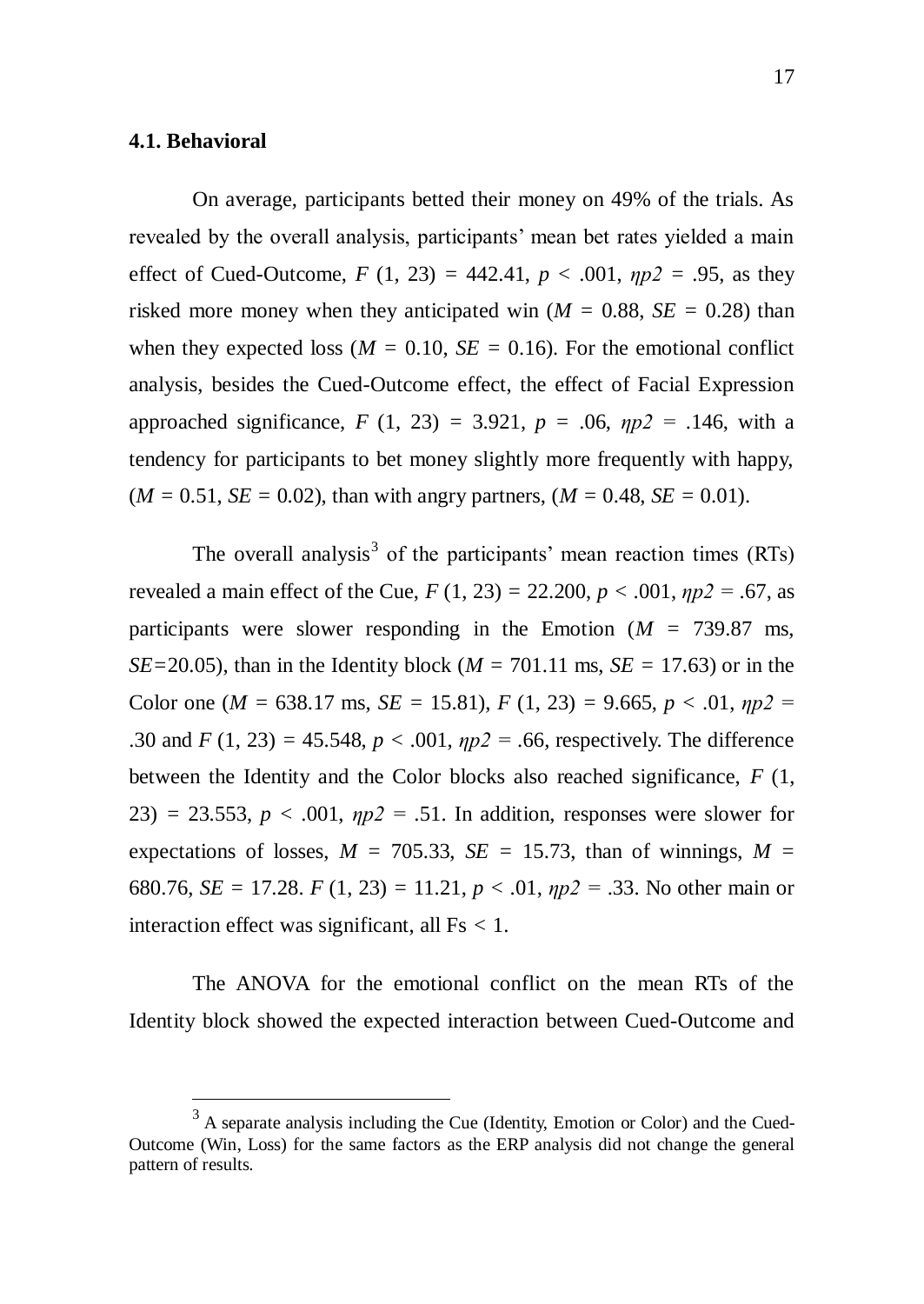Facial Expression, *F* (1, 23) *=* 13.42, *p =* .001, *ηp2 =* .37. Planned comparisons showed that participants were slower to respond to a partner whose identity cued likely win but that displayed anger,  $(M = 699.34, SE =$ 19.52), than when the same identity showed an expression of happiness, (*M =* 675.05, *SE =* 17.86). No other main or interaction effect was significant; all *ps* > .290 (see Fig. 3).



**Figure 3**. Mean reaction times: emotional conflict when participants predicted win or loss based on facial identity. Error bars represent standard error of the mean.

## **4.2 Electrophysiological**

## **P1**

The P1 peaked at around 100 ms and was analyzed from 80 to 120 ms over bilateral posterior electrodes (see Figs. 2 and 4). The overall ANOVA yielded a main effect of Hemisphere,  $F(1, 23) = 5.018$ ,  $p < .05$ ,  $np2 = 0.18$ , as this potential was more positive at right (2.17  $\mu$ V; *SE* = 0.36) than at left electrodes (1.50  $\mu$ V; *SE* = 0.30). The interaction between Cue and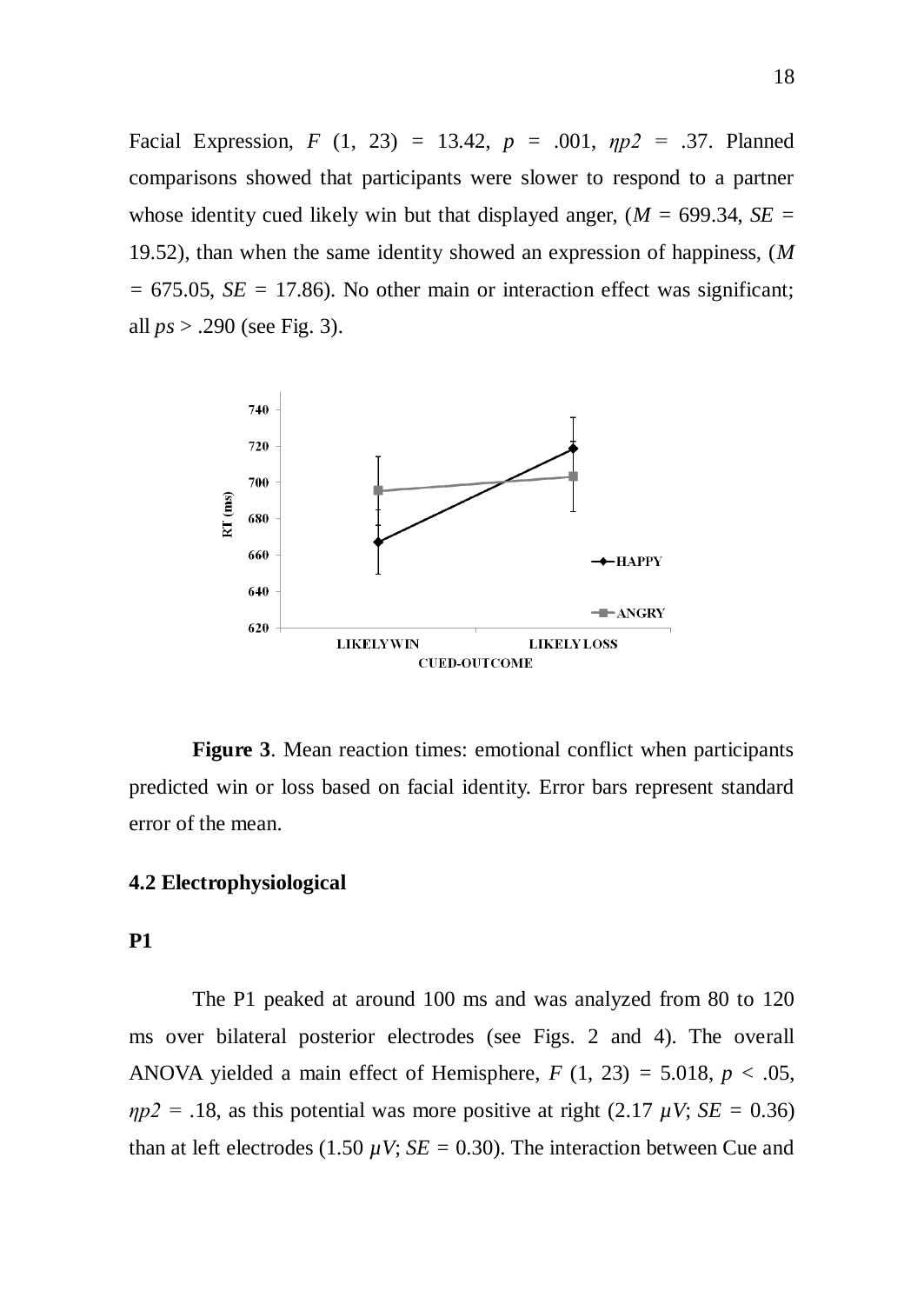Hemisphere was close to significance,  $F(1, 23) = 4.212$ ,  $p = .052$ ,  $np2 =$ .15. The Hemisphere was significant for the Emotion block, *F* (1, 23) *=* 7.553,  $p < .05$ ,  $np2 = .25$ , with larger positive voltages over right (2.28  $\mu$ V; *SE* = 0.36) than over left electrodes (1.43  $\mu$ V; *SE* = 0.31). This effect was not significant for the Identity block,  $F = 2.365$ ,  $p = .138$ .

The interaction between Cued-Outcome and Facial Expression in the emotional conflict ANOVA was not significant  $(F < 1)$ .

#### **N1**

The N1 over medio-central electrodes peaked at 100 ms and was analyzed from 80 to 120 ms (see Figs. 2 and 4). The overall ANOVA showed a significant interaction between the Cued-Outcome and the Cue factors, *F*  $(1, 23) = 9.083$ ,  $p < .01$ ,  $np2 = .28$ . Planned contrasts revealed an effect of Cued-Outcome close to significance for the Emotion block,  $F(1, 23) =$ 3.794,  $p = .06$ ,  $np2 = .14$ . The N1 showed a tendency to be more negative for happy faces, which cued win (-1.11  $\mu$ V; *SE* = 0.20) than for angry ones, associated with likely loss (-0.82  $\mu$ V; *SE* = 0.20). The same contrasts were not significant in the Identity block,  $F = 2.447$ ,  $p = .131$ .

The interaction between Cued-Outcome and Facial Expression in the emotional conflict ANOVA was not significant (*F <* 1).

#### **N170**

This potential peaked approximately at 150 ms after face onset and was analyzed over posterior bilateral electrodes (see Figs 2 and 4a) from 125 to 175 ms. The overall ANOVA revealed a significant interaction between Cue and Hemisphere,  $F(1, 23) = 5.931$ ,  $p < .05$ ,  $np2 = .20$ . Differences in amplitude between the Identity and the Emotion blocks were significant for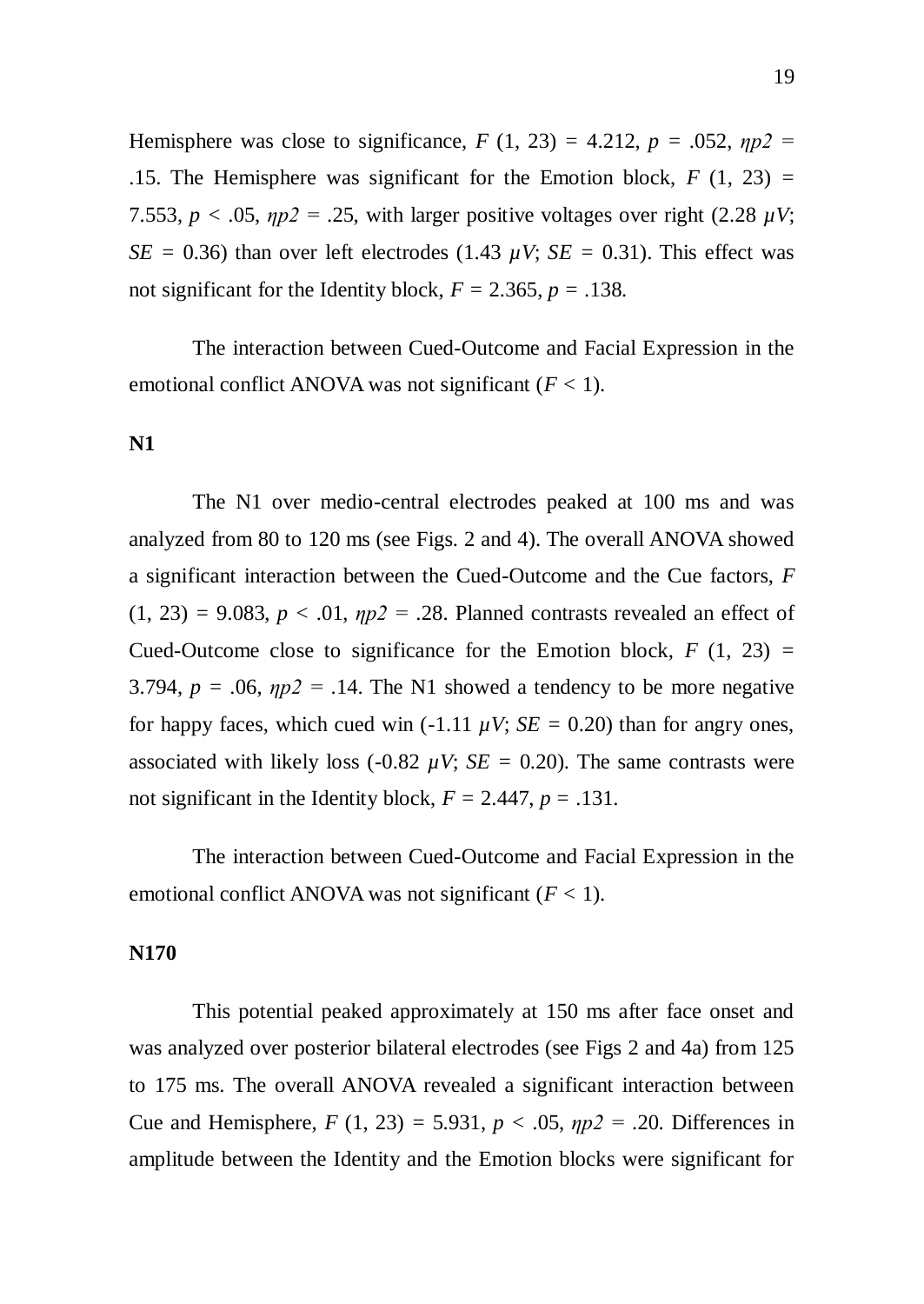the left, (Identity:  $-2.28 \mu V$ ; *SE* = .40; Emotion:  $-2.59 \mu V$ ; *SE* = 0.85), *F* (1,  $23$ ) = 6.031, *p* < .05,  $np2$  = .21, but not for the right hemisphere, *F* < 1.

The emotional conflict analysis revealed a significant interaction between Cued-Outcome and Facial Expression,  $F(1, 23) = 7.217$ ,  $p < .05$ ,  $\eta p2 = .24$ . Subsequent analysis showed that when identities predicted win, the N170 was more negative for expressions of anger than for those of happiness (Angry: -2.84  $\mu$ V; *SE* = 0.40; Happy: -2.19  $\mu$ V; *SE* = 0.42), *F* (1, 23) = 11.804,  $p < .01$ ,  $np2 = .34$ . There were no significant differences for identities that predicted loss,  $F = 1.436$ ,  $p = .243$  (see Fig. 4b).

#### **VPP**

With identical temporal window than the N170 but over central electrodes (see Figs. 2 and 5), the overall ANOVA showed an interaction between Cue and Cued-Outcome,  $F(1, 23) = 7.217$ ,  $p < .05$ ,  $np2 = .24$ . Whereas in the Emotion block the VPP was more positive for angry expressions (1.58  $\mu$ V; *SE* = 0.30), associated with loss, than for happy ones (2.06  $\mu$ V; *SE* = 0.34), which cued win, *F* (1, 23) = 7.902, *p* < .05,  $np2 = .26$ , this was not the case in the Identity block,  $F = 1.034$ ,  $p = .320$ .

The interaction between Cued-Outcome and Facial Expression in the emotional conflict analysis was not significant  $(F < 1)$ .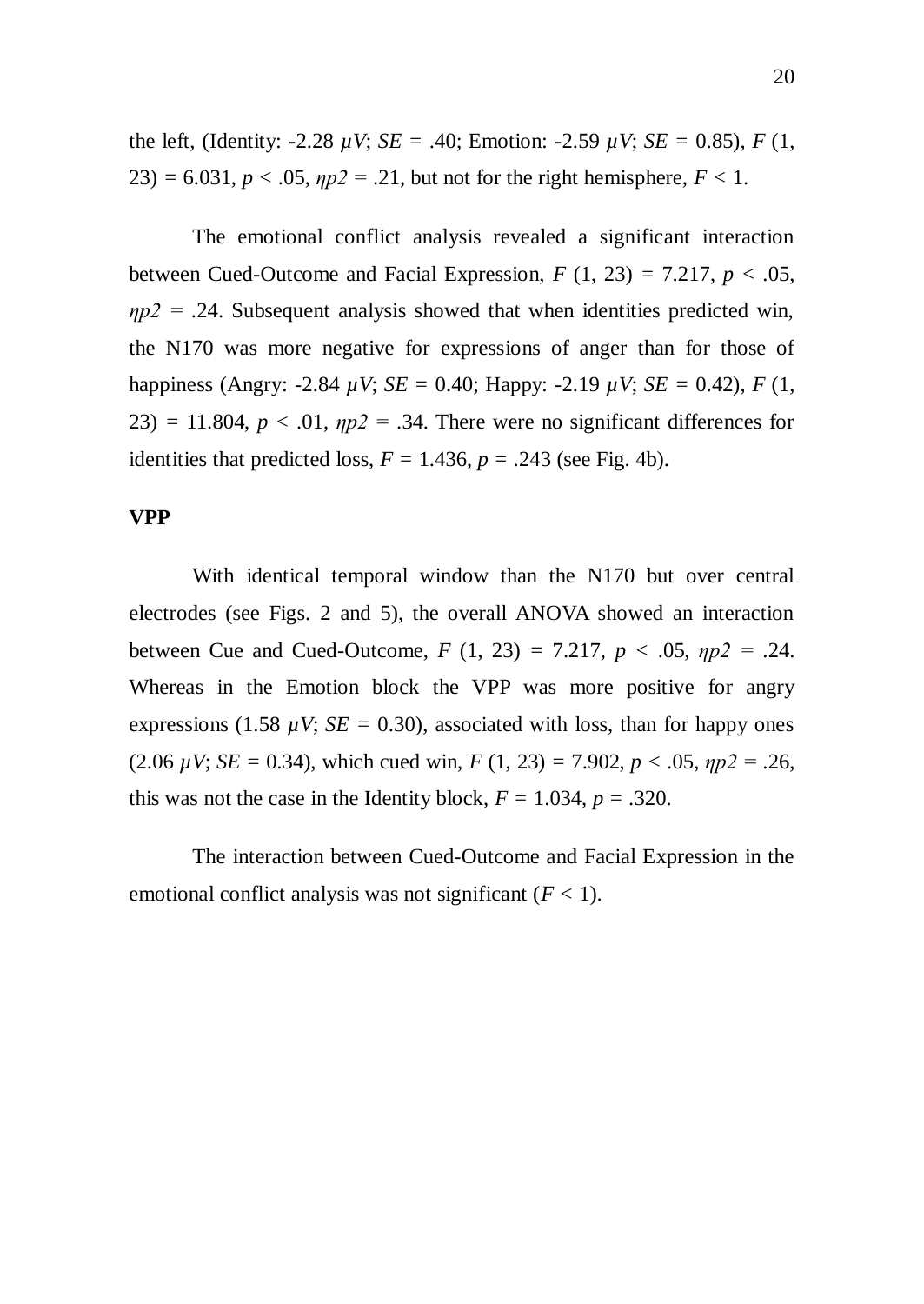

Figure 4. Face-locked ERPs showing the modulation of the N170 potential by the effect of the Cue at the left hemisphere (4a: top panel) and by the Facial Expression on the Identity block for faces that predicted win (4b: bottom panel). Results for the P1 potential are not displayed in this figure, because the electrodes included in the analyses were different for the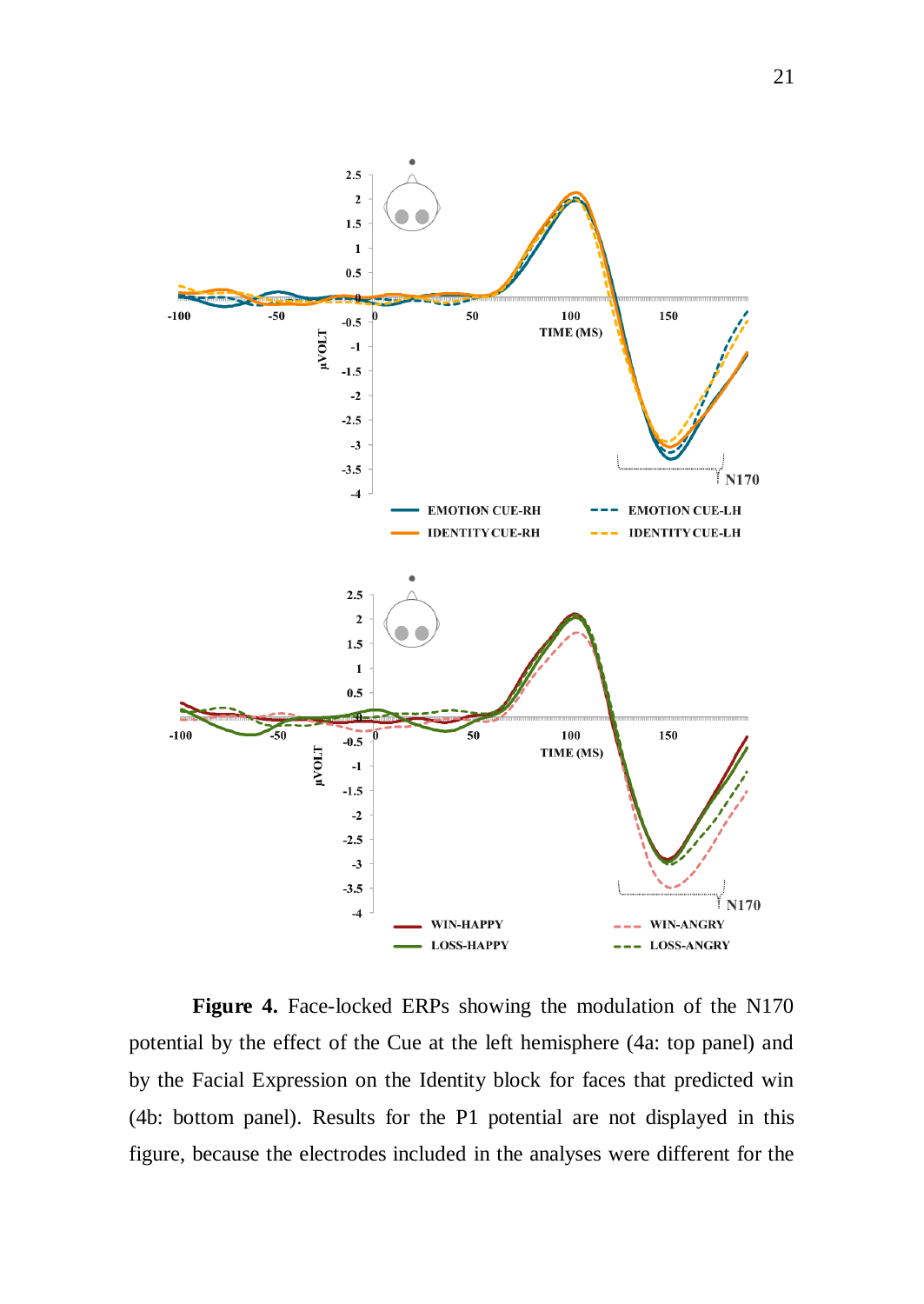two potentials. The spatial window employed for the analyses is represented in the upper-left diagram. Positivity is plotted upwards in all figures.

**N2**

The N2 peaked at 230 ms over central electrodes and was analyzed from 200 to 260 ms (see Figs. 2 and 5). The overall analysis revealed a significant interaction between Cue and Cued-Outcome,  $F(1, 23) = 9.820$ , *p <* .01, *ηp2 =* .30. Posterior analyses showed a main effect of Cued-Outcome for the Identity block,  $F(1, 23) = 5.102$ ,  $p < .05$ ,  $np2 = .18$ , due to a larger negative amplitude for faces associated to future loss  $(-0.28 \mu V; SE = 0.25)$ than for those that cued win (0.21  $\mu$ V; *SE* = 0.26). This was not the case for the Emotion block,  $F = 2.320, p = .141$ .

The interaction between Cued-Outcome and Facial Expression in the emotional conflict ANOVA was not significant (*F <* 1).

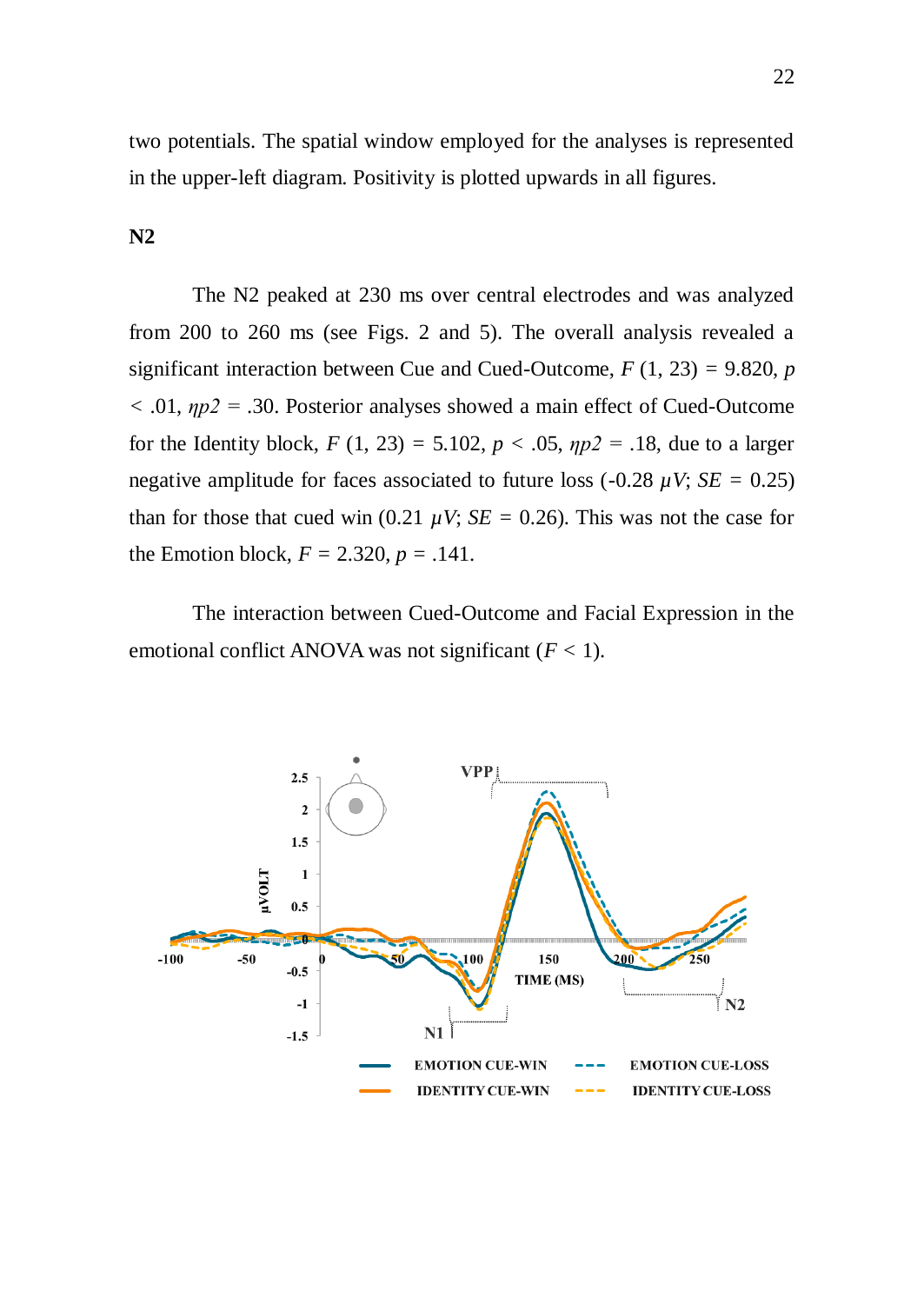**Figure 5**. Face-locked ERPs showing the modulation of the central N1 and VPP by the Emotion as relevant cue and by the central N2 by the Identity as predictive cue.

#### **P3b**

The P3b potential peaked at 480 ms and was analyzed from 445 to 515 ms over bilateral central electrodes (see Figs. 2 and 6). The overall ANOVA showed a main effect of Hemisphere,  $F(1, 23) = 4.457$ ,  $p < .05$ ,  $\eta p2 = .16$ , as this potential was more positive at right (2.63  $\mu$ V; *SE* = 0.26) than at left electrodes (2.21  $\mu$ V; *SE* = 0.27). There was also a main effect of Cued-Outcome,  $F(1, 23) = 4.392$ ,  $p < .05$ ,  $np2 = .16$ , as the P3b amplitude was more positive for cues signaling future wins  $(2.56 \mu V; SE = 0.25)$  than for those predicting losses (2.28  $\mu$ V; *SE* = 0.25). This effect was better explained by its interaction with the Cue factor,  $F(1, 23) = 15.014$ ,  $p = .001$ , *ηp2 =* .39 (see Fig. 6). Subsequent comparisons revealed a main effect of Cued-Outcome for the Identity block,  $F(1, 23) = 13.802$ ,  $p = .001$ ,  $np2 =$ .37, as the P3b was more positive for faces linked to win (2.74 *µV*; *SE =* 0.31) than to loss (2.04  $\mu$ V; *SE* = 0.27). This effect was not significant for the Emotion block, *F<* 1.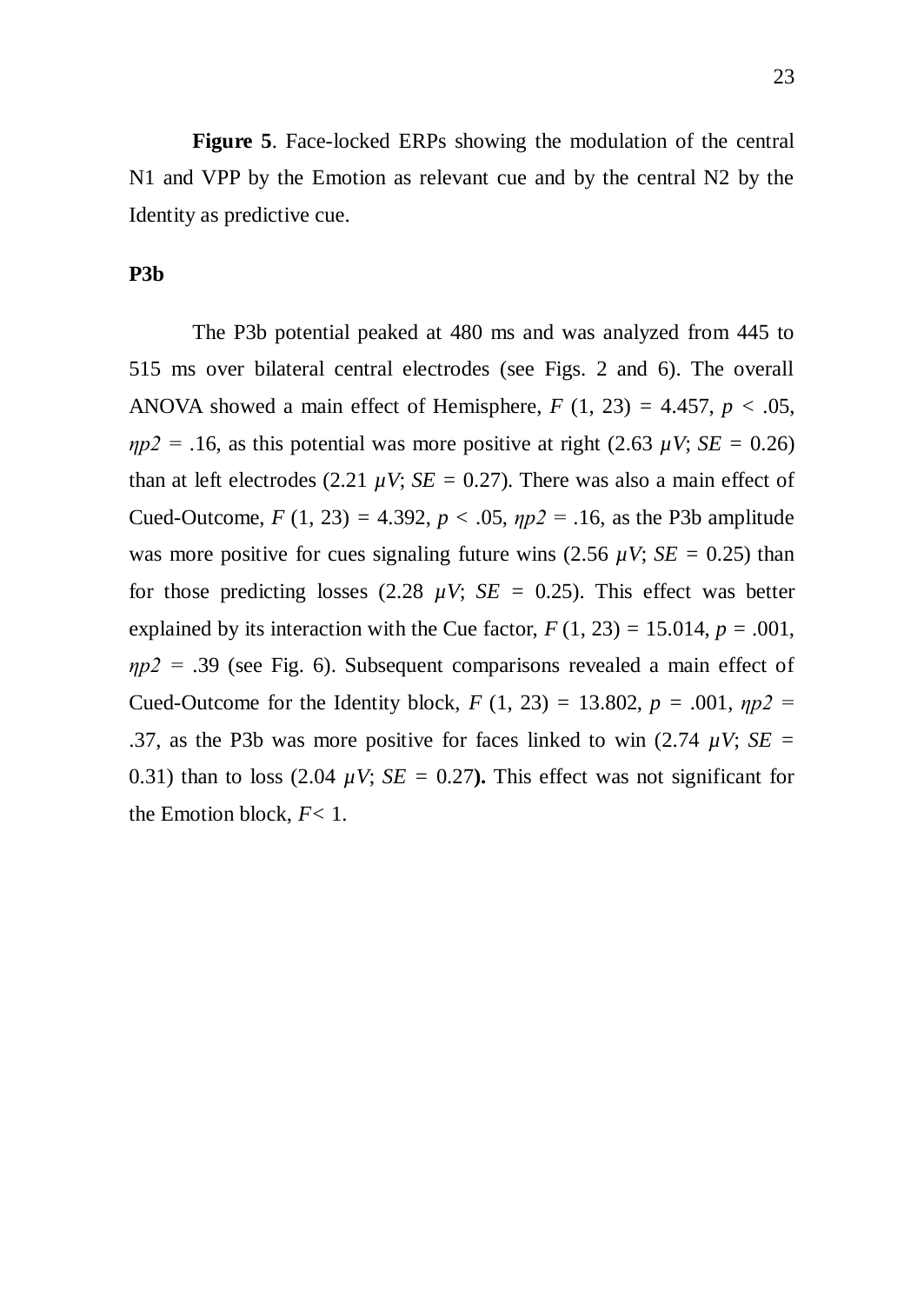

**Figure 6.** Face-locked ERPs showing the effect of Cued-Outcome on the Identity block in the overall analysis on the P3b.

The emotional conflict analysis yielded an interaction between Hemisphere, Cued-Outcome and Facial Expression,  $F(1, 23) = 6.538$ ,  $p <$ .05, *ηp2 =* .22. There was a main effect of Cued-Outcome for right hemisphere electrodes,  $F(1, 23) = 4.797$ ,  $p < .05$ ,  $np2 = .17$ , identical to that found in the overall ANOVA. At left locations, Cued-Outcome and Facial Expression interacted,  $F(1, 23) = 8.172$ ,  $p < .01$ ,  $np2 = .26$ . For identities predicting win, the P3b was larger for happy (2.22  $\mu$ V; *SE* = 0.37) than for angry (1.60  $\mu$ V; *SE* = 0.32) facial expressions, *F* (1, 23) = 9.481, *p* < .01, *ηp2 =* .29. The facial emotional expression of identities predicting loss, on the other hand, did not modulate the P3b, *F<*1.

#### **5. Discussion**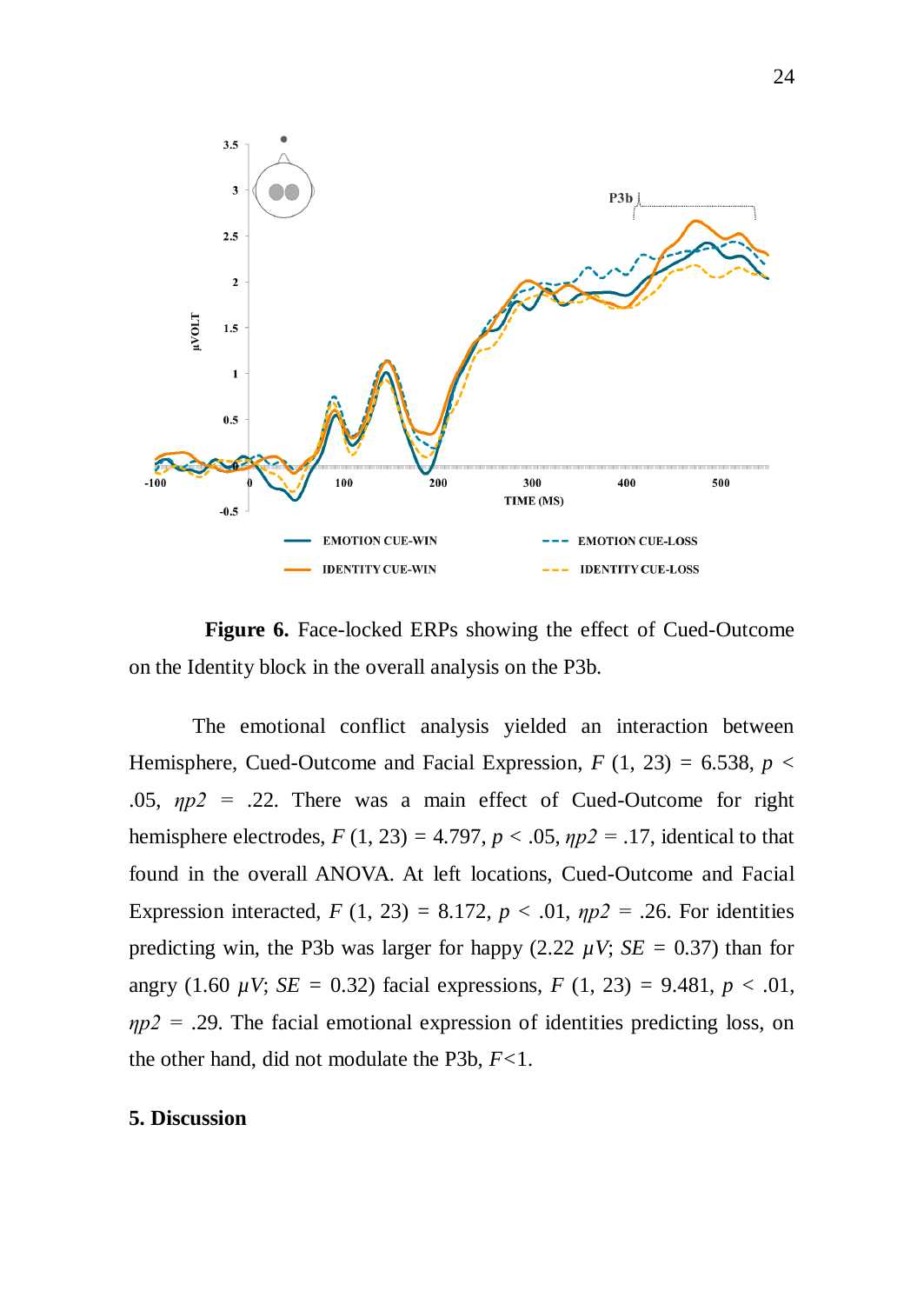The aim of the present study was to evaluate how the strategic use of personal identity and facial emotional expression influences different processing levels when they are the relevant cues for the anticipation of cued economic outcomes in a social setting. We also evaluated how and at which processing levels ignored and non-predictive facial emotions interact with identity decoding.

Overall, our behavioral results showed that participants used the relevant information to predict outcomes and make their decisions, which took longer for emotion than for identity judgments. The strategy followed by participants is coherent with the role of motivational factors in the consecution of rewards. Previous studies have shown that reward expectations influence the way in which predictive signals are processed in decision-making scenarios (e.g., Baines, Ruz, Rao, Denison, & Nobre, 2011; Rushworth & Behrens, 2008). In the social realm, both personal identity and emotional expressions are crucial sources of information to predict the behavior of others and act accordingly (Ekman & Friesen, 2015; Frijda, 1988; Frijda & Mesquita, 1994; Frith & Frith, 2007). In this vein, angry expressions act as a message of likely negative intentions, which would reduce the number of bets during the game, while expressed happiness lead to infer future positive behaviors, which would increase bets during the game. Irrespective of the type of cue, participants needed more time to make their decision when they predicted losses as likely outcome than when they were expecting future winnings. This slowing down could be explained in terms of the mental cost derived from the specific tradeoff of each behavioral choice, i.e., "easier" choices are made faster (see Chabris, Taubinsky, Laibson, & Schuldt, 2009; Krajbich, Bartling, Hare, & Fehr, 2015). Note that the expected payoff of betting over a likely loss was 0.42 EUR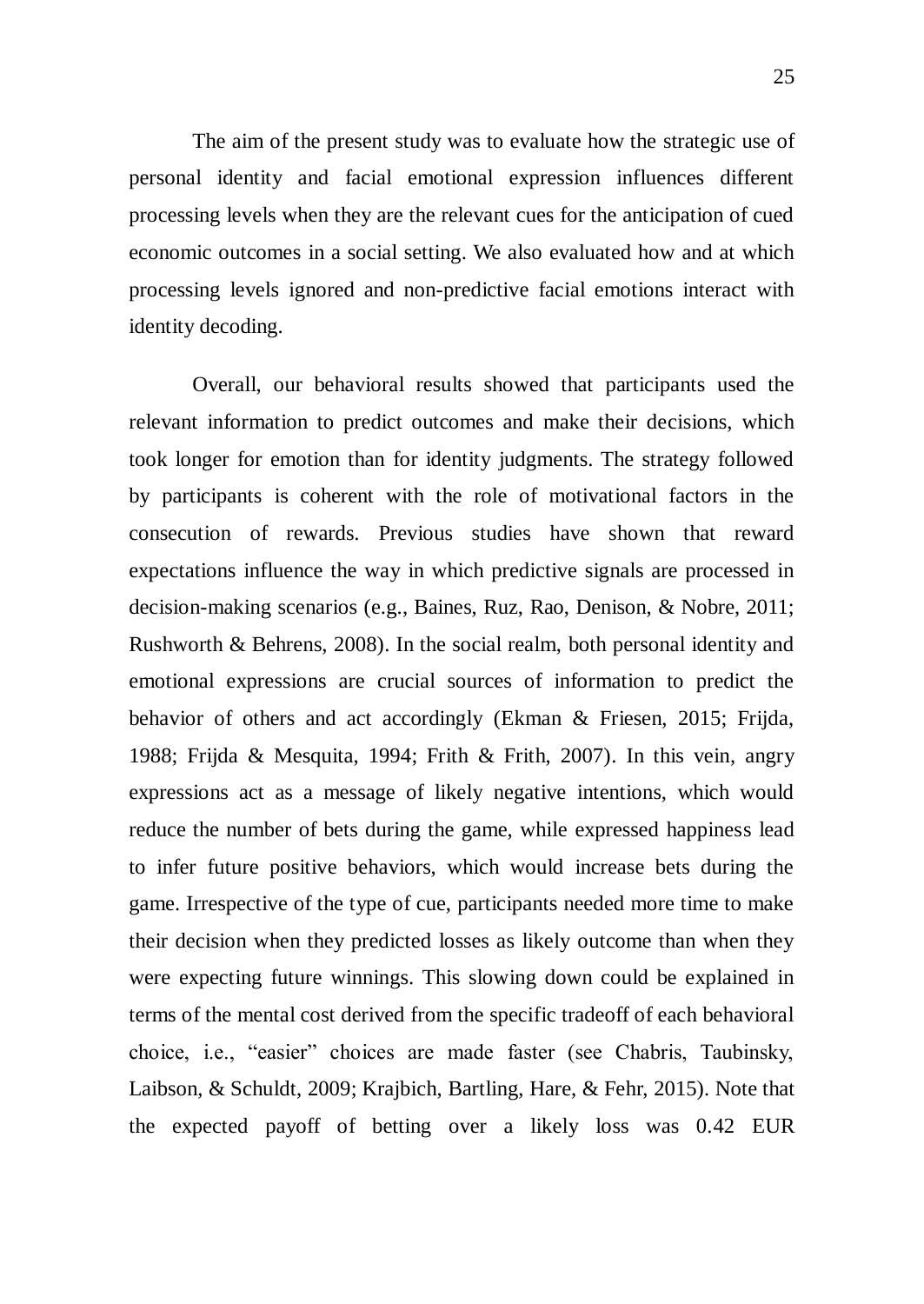$(0.17*2.5+0.83*0 = 0.42$ ; for a discussion about the time allocation model see Chabris et al., 2009), which was closer to 1 EUR (that is, the expected payoff associated with not betting) compared to that of betting over a likely win  $(0.83*2.5+0.17*0 = 2.07;$  Chabris et al., 2009). As a result, participants could have a stronger preference for betting when they predicted winnings than for not betting when they predicted losses. Thus, in our paradigm, choices might be "easier" in case of a likely win compared to a likely loss. It would be interesting for future research to explore this possibility in greater detail.

When participants used identity as cue they needed more time to respond when a win was cued by an angry person. Such slowing down of responses reflects conflict between identity expectations and emotions, processed in a non-volitional or automatic manner (Alguacil et al., 2015; Oosterhof & Todorov, 2008; Ruz & Tudela, 2011). Thus, contradictory predictions generated by the facial expression trigger an unavoidable conflict during facial identity cue processing, in line with previous results (Alguacil et al., 2015). Lastly, it is worth to mention that although emotional content was early gathered, as discussed below, and did not suffer from any other source of conflict, participants needed more time to reach their decision during the Emotion compared to the Identity block. This slowing down has been previously observed in emotional conflict paradigms (e.g., Egner, Etkin, Gale, & Hirsch, 2008) and in emotional categorization studies (e.g., Atkinson et al., 2005). One of the plausible explanations is that emotions possess rich meaningfulness, so they require a kind of processing more extended in time, which would lead to increased response latencies (see Egner and colleagues, 2008; Ben-David, Chajut, & Algom, 2012; Mogg, Holmes, Garner, & Bradley, 2008).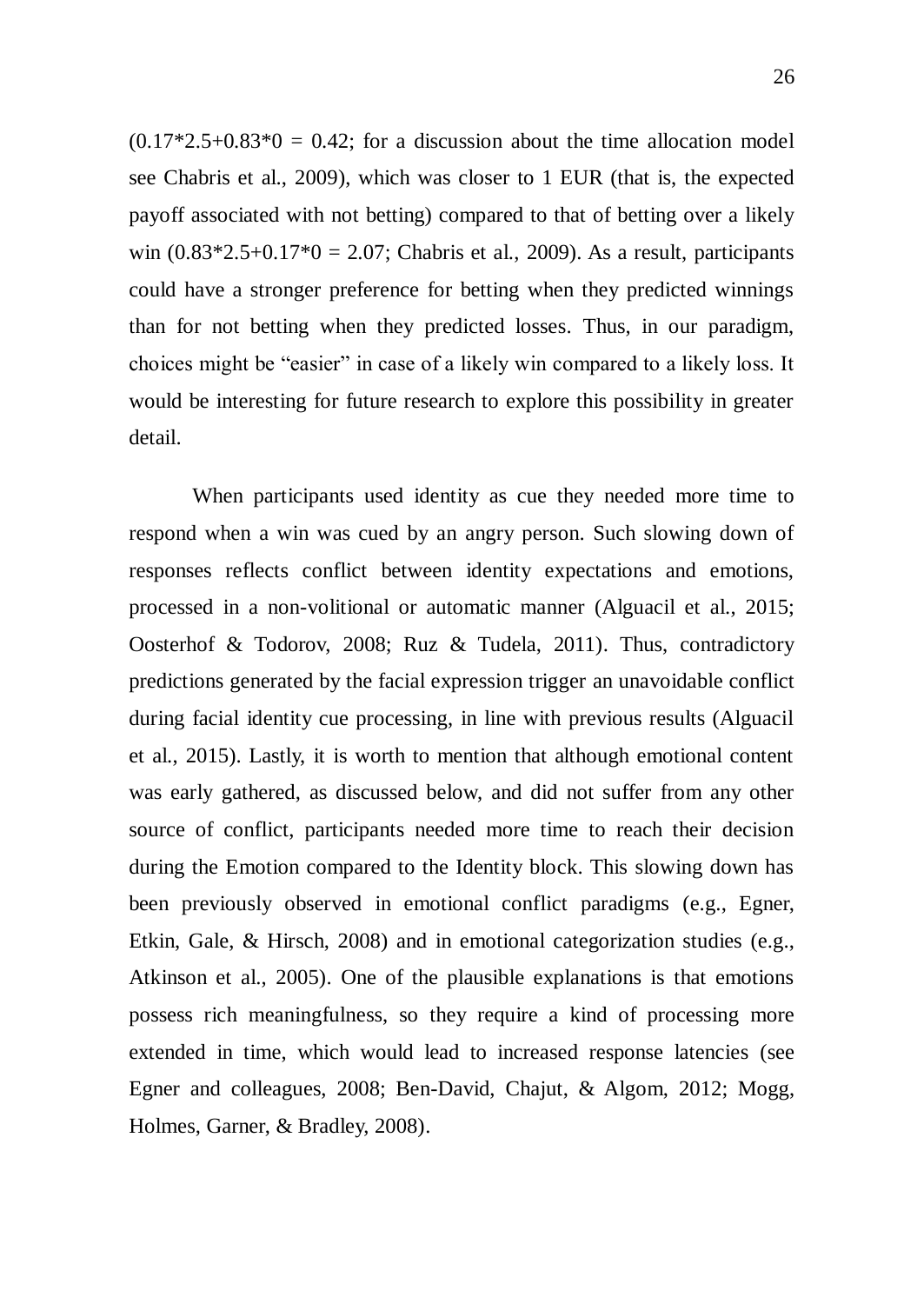Turning to electrophysiological results, our data suggest early hemispheric differences according to the cue employed to draw predictions, and also rapid perceptual interactive adjustments depending on the nature of this cue and the valence of the prediction. Whereas outcomes cued by emotions enhanced the fronto-central N1 and VPP potentials, identity cues modulated the amplitude for the latter N2 and P3b. In addition, the conflict stemming from facial expressions conveyed by the identity-cues influenced initial levels of face processing, as reflected on the N170, and well as decision-related processes indexed by the P3b.

#### **Early processing stages**

Early ERP responses, around one hundred milliseconds after face onset have been preferably associated to perceptual processing and attentional orienting to low-level facial properties (e.g., Eimer & Holmes, 2002; Pitcher et al., 2007; Pizzagalli et al., 2002; Pourtois et al., 2005; Yang et al., 2011). In our experiment the P1 and N1 potentials reflected only emotional, not identity, sensitivity. The amplitude of the P1 revealed an hemispheric asymmetry for the perception of salient emotional information, in coherence with the hypothesis that the right hemisphere is dominant for emotional content (see for example, Hagemann, Hewig, Naumann, Seifert, & Bartussek, 2003, 2005; Killgore & Yurgelun-Todd, 2007). At the same time, the central N1 showed a tendency to be sensitive to the strategic use of emotional cues. The amplitude of this potential increased with happy facial expressions anticipating win compared to angry ones, signaling loss. This enhancement only took place when emotions were the relevant predictors of trial outcome. Crucially, when personal identity was used as cue, the exact same facial expressions being ignored did not modulate the N1, which links the observed effects to the strategic use of emotions to generate predictions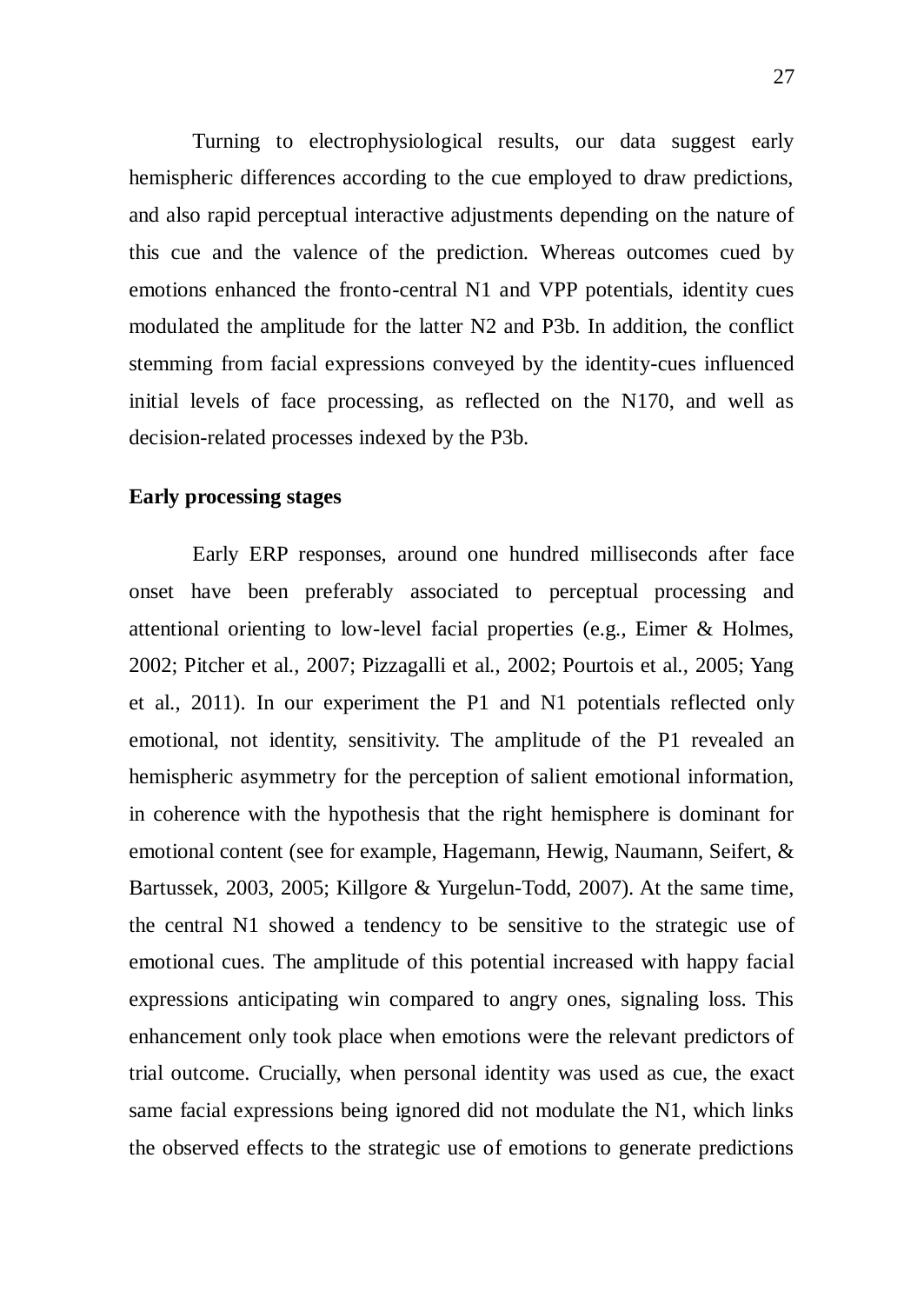and not to the perceptual differences between emotions. Early effects reflected on the P1 and N1 potentials as well as their interpretation, however, must be taken with caution since results were only marginally significant. Note that, as explained in the Methods section, when identity was the relevant cue, only trials in which happiness was paired with an identity predicting win and those in which anger appeared with an identity predicting loss were included in the ERPs, and thus the two data sets were fully equated in terms of stimuli distribution. Hence, predictive emotional information may receive an attentional benefit early in time to facilitate its preferential decoding (Vuilleumier, 2005), at least when it is explicitly employed as a valid signal to cue future outcomes and to guide decisions (Eimer & Holmes, 2002; Holmes, Vuilleumier, & Eimer, 2003; Pizzagalli, Koenig, Regard, & Lehmann, 1999). Some studies have found a 'negative bias' given that such fast processing tends to occur with negative information (Carretié et al., 2004; Luo et al., 2010). However, the N1 reflects an increased response to positive valence. Our results are consistent with previous evidence suggesting an initial rapid global analysis of salient emotional information prior to a complex and fine visual categorization (Pizzagalli et al., 1999; Vuilleumier & Pourtois, 2007). Crude emotional information extracted from faces this early in time, probably by occipital extrastriate areas, could be a 'header' to prepare areas for perceiving more detailed information in subsequent steps (e.g., Haxby et al., 2000; Pourtois et al., 2005; Sugase, Yamane, Ueno, & Kawano, 1999; Yang et al., 2011). The absence of similar effects for the identity cue may be partially due to the lack of differences at low-level physical characteristic among facial identities (in contrast to Ito & Urland, 2003; see also Tortosa, Lupiáñez, et al., 2013) as they were equally distributed (counterbalanced) across all experimental conditions.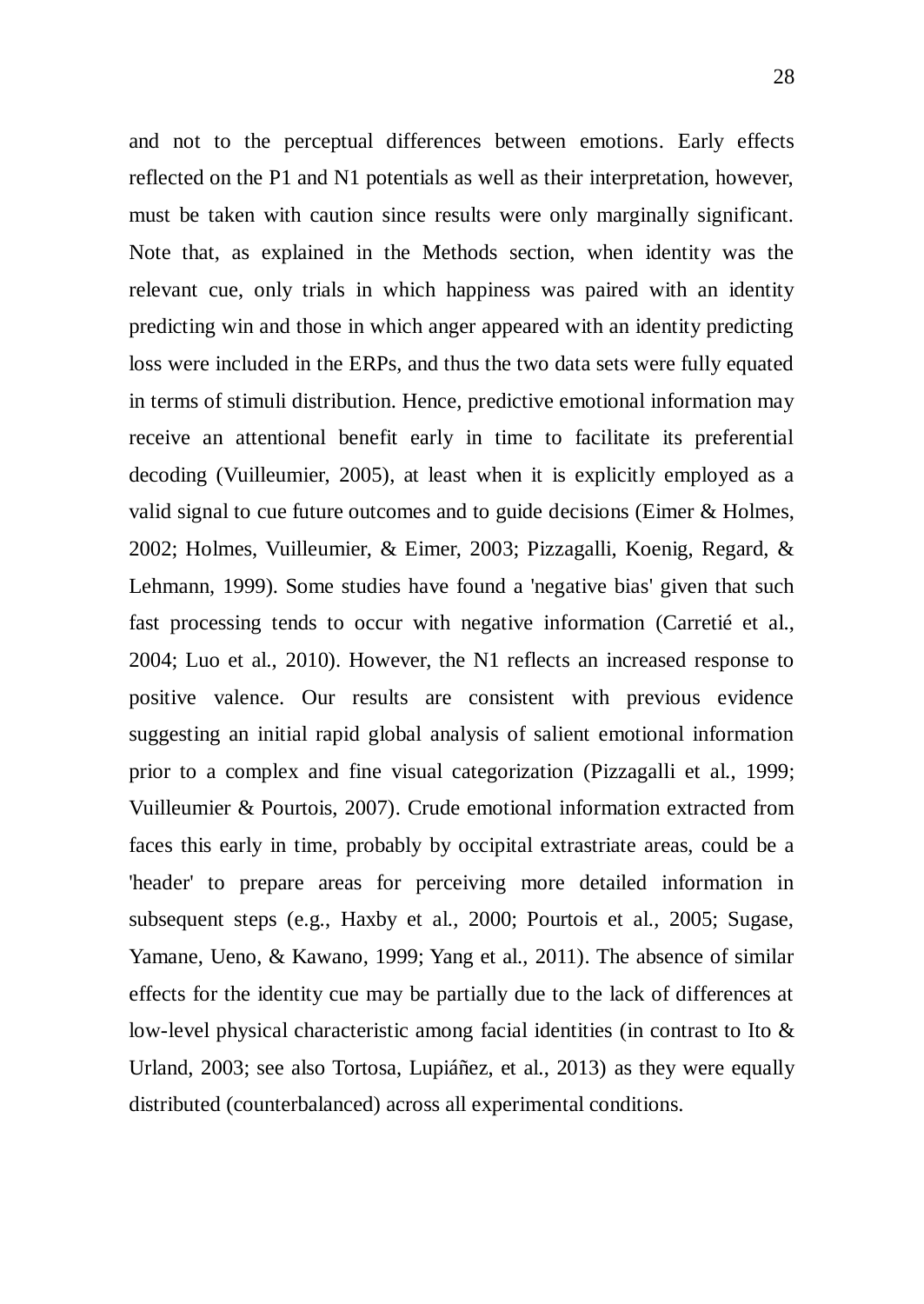Afterwards, a more detailed decoding of both invariant and changeable properties is reflected on the VPP and N170 (Eimer, 2000; Jeffreys, 1989; Joyce & Rossion, 2005; Rossion et al., 2000). Whereas the strategic use of emotion as predictive cue exerted influence in the amplitude of the VPP, identity did not. Its amplitude was heightened when angry faces signaled a likely loss. On the other hand, the effect of emotional conflict during the identity block was reflected on the N170, but not on the VPP. Identities displaying an expression of anger but linked to a likely win significantly enlarged the N170. Although the VPP has been defined as the equivalent dipole counterpart of the N170 (Joyce & Rossion, 2005), our results do not completely support such idea (see also Bötzel, Schulze, & Stodieck, 1995; Wong, Fung, McAlonan, & Chua, 2009). While some studies have proposed the inferior occipital and posterior fusiform gyri as neural generators of the VPP and, jointly with the STS, preferentially of the N170 potential (Bötzel et al., 1995; Caharel et al., 2002; Iidaka, Matsumoto, Haneda, Okada, & Sadato, 2006; Nguyen & Cunnington, 2014; Rossion et al., 2003), others have added the amygdala and the orbitofrontal cortex, both involved in emotion recognition (Adolphs, 2002; Wong et al., 2009), as the principal neural sources involved in the generation of the VPP. In addition, some fMRI studies have found a functional coupling between the fusiform gyrus and frontal areas during emotional conflict (Egner et al., 2008; Egner & Hirsch, 2005). All this evidence supports the VPP bias for emotional information and the influence of both identity and emotion on the N170 potential.

With respect to the emotional conflict observed at this stage, previous studies have found coincident effects to the extent that the valence congruency between words and emotional expression interacts at the N170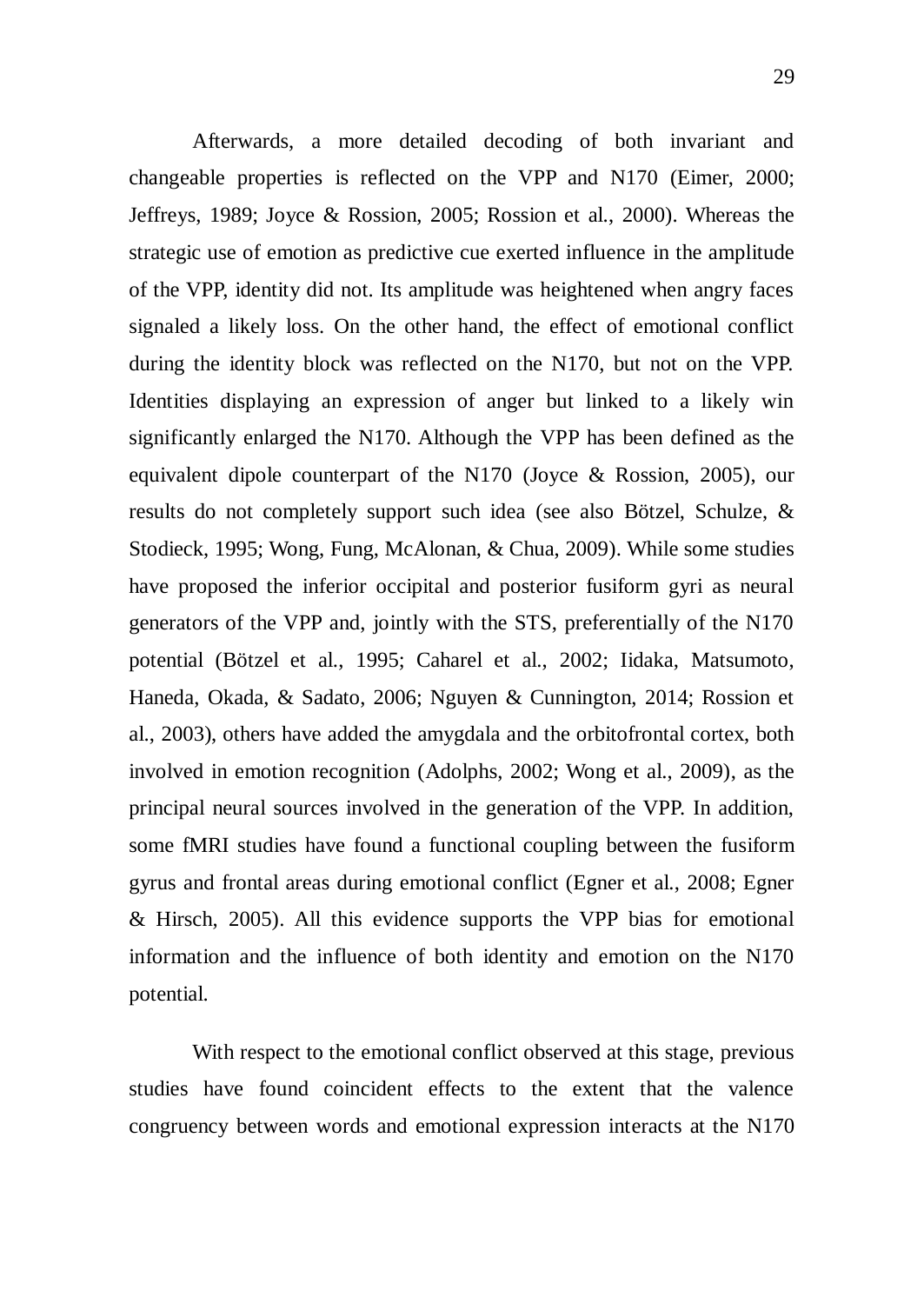(Zhu et al., 2010; see also Hinojosa et al., 2015). The current study adds a social context by analyzing conflict that stems from the incongruence between expectations arising from two different facial properties crucial for social adaptive communication, personal identity and emotion. Fisher and colleagues (2016) found interactive effects between identity and emotionrelated processing at the N250r potential, but they did not find similar effects at the P1 or N170. Thus, our study is the first to show an effect of emotional conflict at the level of the N170 potential generated by the incongruence between expectations extracted from identity and those related to emotion. Interestingly, this effect displays the same direction as behavioral data, where we only observed differences for identities predicting winnings (replicating previous results, see Alguacil et al., 2015, experiments 1 and 2). In this vein, our results suggest that the construction of the perceptual representation of faces when their identity is being used as a relevant cue to anticipate win as the most likely future outcome is influenced by the ignored emotional valence. This supports the interactive nature of identity and facial emotional information from an early stage of processing (Eimer, 2011; Fisher et al., 2016; Hinojosa et al., 2015; Jeffreys, 1989; Joyce & Rossion, 2005; Pitcher et al., 2007; Rossion et al., 2000; Vuilleumier & Pourtois, 2007).

#### **Intermediate processing stages**

The N2 appeared shortly after. Although previous studies have reported N2 modulations by both identity and emotional expressions (e.g., Ruz et al., 2013; Tortosa, Lupiáñez, et al., 2013), in our case this potential reflects the first stage of processing affected by expectations arising from facial identity. Faces linked to likely future loss heightened N2 amplitudes. Along these lines, the N2 deflection has been related to the presentation of task-relevant stimuli and the processing of likely outcomes (Baker &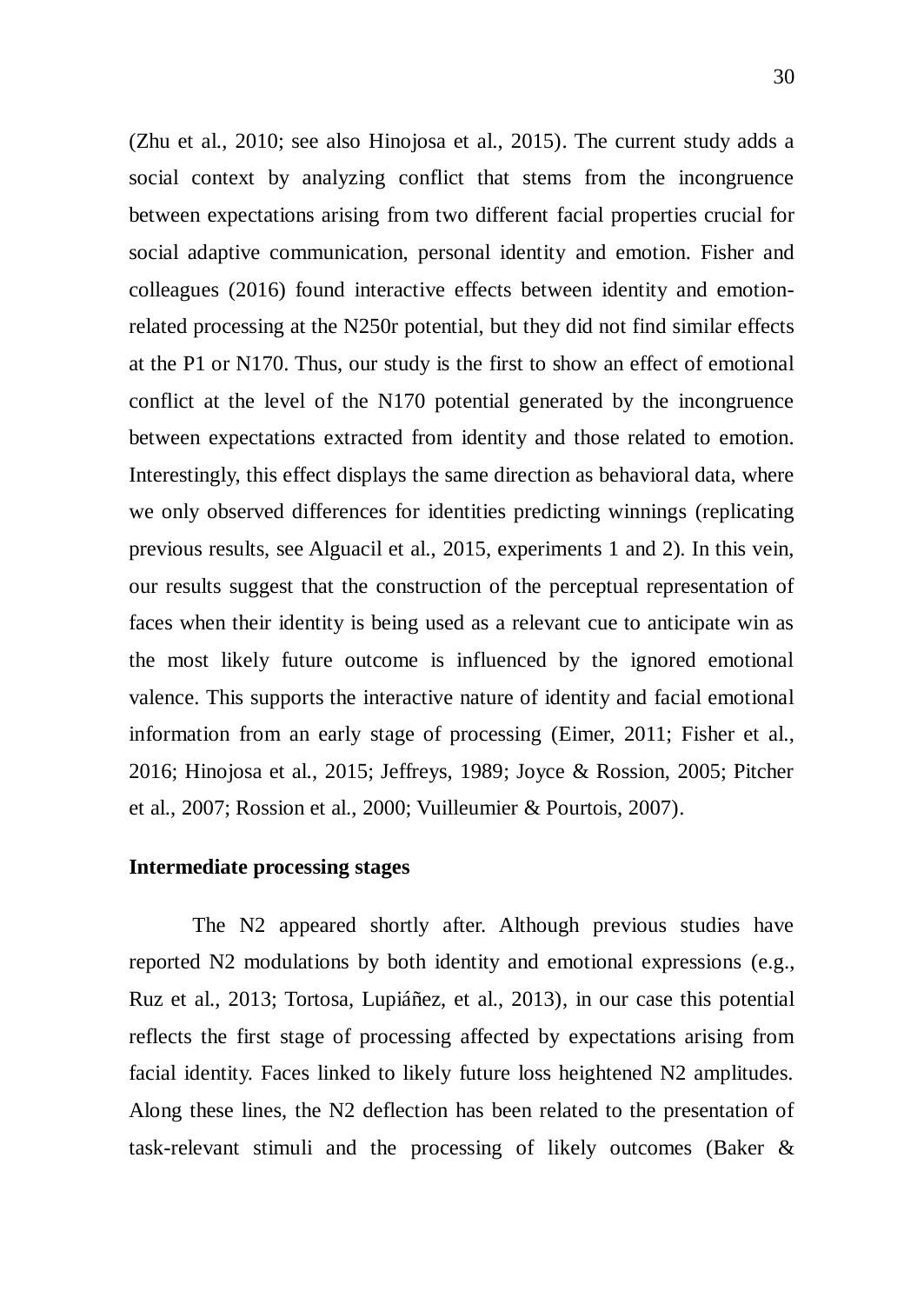Holroyd, 2011), being especially sensitive to the processing of loss aversion (Potts, 2011). In the field of decision-making, the anterior cingulate cortex, one of the neural sources of this potential (van Veen & Carter, 2002), is associated to the encoding of the value (i.e., win or loss) of an action before a decision is made (e.g., Rushworth & Behrens, 2008). Given the nature of our task demands, this N2 effect could be driven by a detection of the incongruence between the expectations associated to identity, future loss, and the motivation to achieve wins during the game. The lack of an effect of emotional conflict on this potential, related to cognitive control and conflict processing in classical studies (Folstein & Van Petten, 2008; Kopp et al., 1996), may be partially due to the nature of the stimuli employed. The N2 is heightened by conflict in classic stimulus-response paradigms (Egner et al., 2008; Folstein & Van Petten, 2008; Kopp et al., 1996), and also when there is emotional, non-facial, interfering information (e.g., Kanske & Kotz, 2010b). In the field of social cognition studies, the N2 potential is highly sensitive to verbal descriptions in social categorization paradigms (e.g., words; see Derks et al., 2015), and also to emotional displays when they are strategically employed in interpersonal interactions (Ruz et al., 2013). However, the N2 potential seems less suitable to index emotional conflict in settings where emotional information is not provided by a face (e.g., Alguacil et al., 2013) or has no explicit association with relevant personal descriptions, such as in the current paradigm (see also Tortosa, Lupiáñez, et al., 2013).

#### **Late processing stages**

The last potential in which we observed modulations in terms of value predictions and conflict was the P3b, which has been associated to outcome evaluation, reward processing and inhibition during incongruent situations (Moser et al., 2014; Neuhaus et al., 2010; Polich, 2007; Valle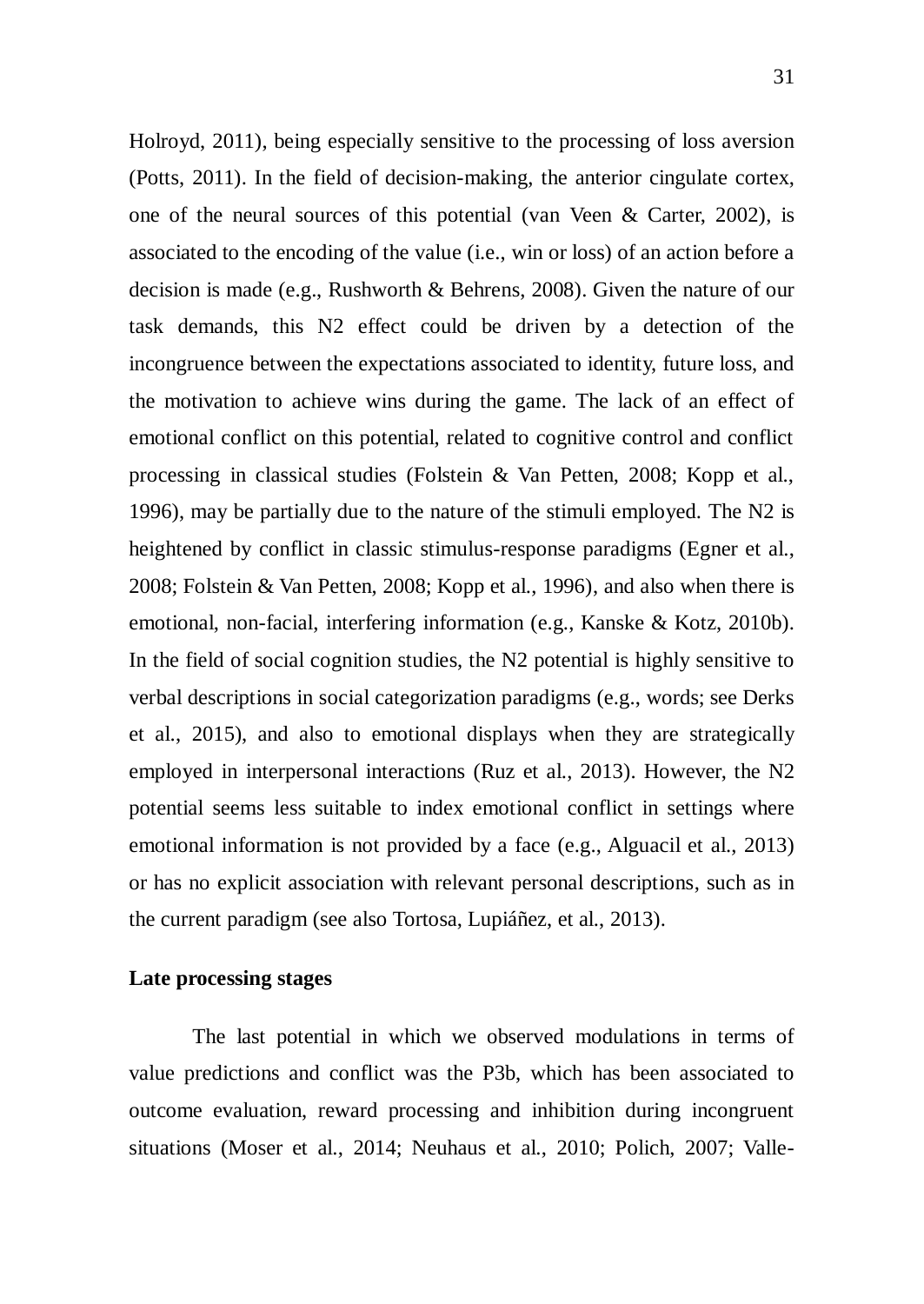Inclán, 1996; Wu & Zhou, 2009). This potential showed a hemispheric asymmetry since expectations linked to facial identity influenced the P3b amplitude on the right hemisphere. This asymmetry has been reported previously and has been attributed to the association of the P3b to the frontoparietal right hemisphere attentional network (Polich, 2007). At left locations, conflict was reflected as an enhancement by the emotion expressed by identities linked to likely win. This parallels a similar result from a previous study where the authors found heightened amplitude for positive personal descriptions linked to partners in a decision-making paradigm (Moser et al., 2014). In our experiment, the identities linked to likely win are conceptually similar to trustworthy partners as far as both the positive personal description and the likely win are a signal of the most beneficial economic outcome. Under the rationale of the inhibition hypothesis, when the identity and the facial expression signaled a likely win (positive outcome) the implementation of an inhibition mechanism was not necessary. But when both properties cued contradictory outcomes (i.e., the identity predicted win and the angry facial expression led to an expectation of loss) the implementation of inhibition was more necessary, which reduced the P3b amplitude (see Neuhaus et al., 2010; Valle-Inclán, 1996). Our results provide further evidence to support the influence of personal identities and facial expressions on this potential (Campanella et al., 2000, 2013, 2002). It is worth noting that in order to employ the identity as a cue in our experiment, participants first had to retrieve from memory the expectations linked to each face. The capture of attention by the non-relevant emotional content of the face could have boosted specific memory operations, which in turn could trigger inhibition mechanisms to avoid unnecessary information (Polich, 2007). The lack of effects at the level of the P3b potential for the emotion as predictive cue may also be partially caused by the slowing-down of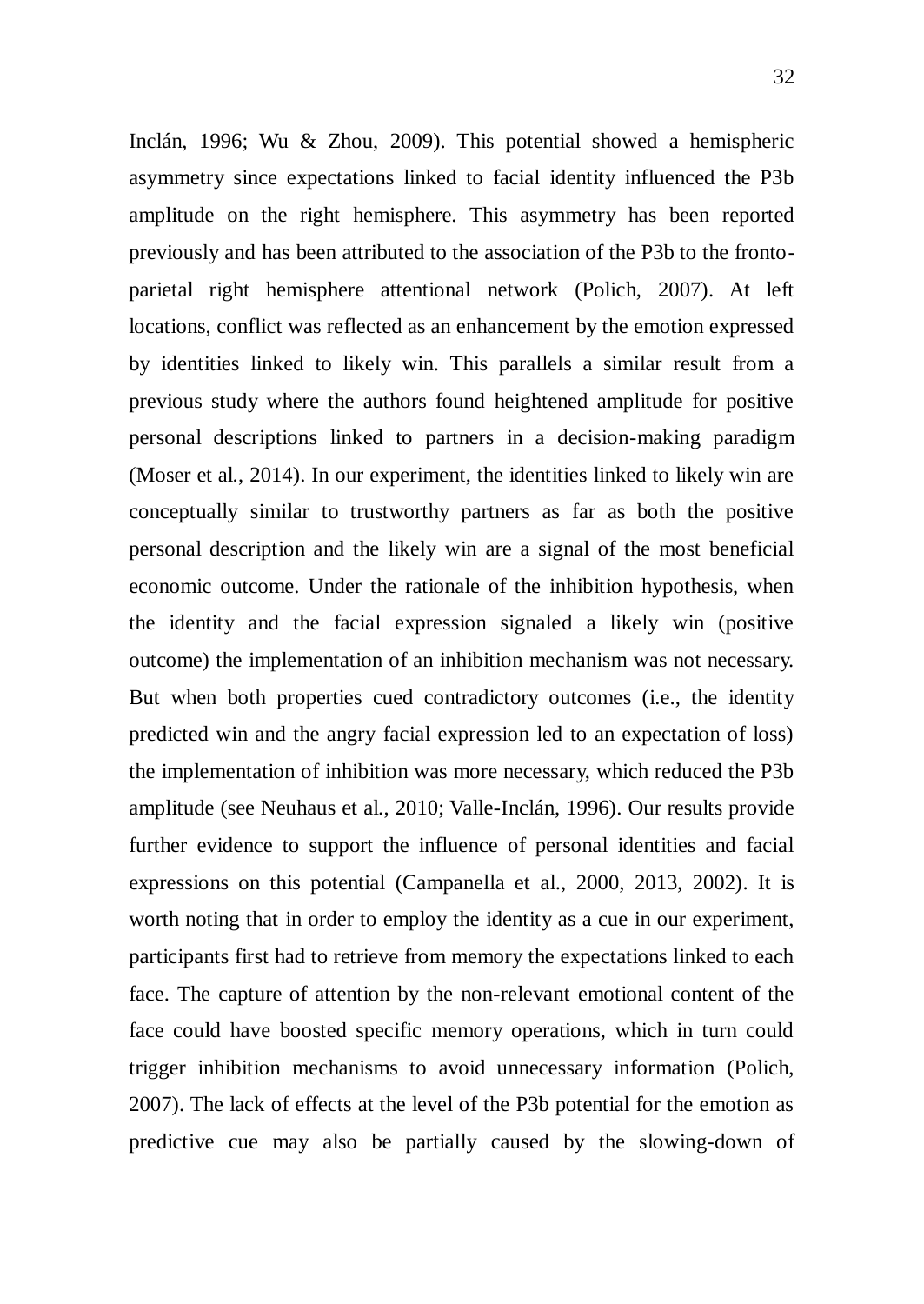responses during the emotion block, which may have delayed the emotional effect on the P3b deflection.

Overall, our ERP results offer indices of emotional processing taking place earlier than personal identity decoding, which suggests a segregation between these dimensions at initial stages of face perception. Our data fit with previous theoretical statements of segregation of different facial properties (Bruce & Young, 1986; Calder, 2011; Calder & Young, 2005; Haxby & Gobbini, 2011; Haxby et al., 2000). On the other hand, our analyses also support an early emotional interference during the use of the identity as a cue. Such emotional information is automatically integrated in the construction of facial identity and also later on when a response must be selected. This interference provides strong evidence in favor of the interdependence between changeable and invariant facial properties from early perceptual processing to response selection stages (Baudouin et al., 2000; Fisher et al., 2016; Ganel and Goshen-Gottstein, 2004; Schweinberger & Soukup, 1998; see also Todorov et al., 2008). As far as emotional expression is a useful tool for predicting outcomes and also a key source of information for social judgments based on faces, the relevance of emotion may be strengthened in social scenarios where personal identity is used as a cue to guide decisions (see for example Ganel and Goshen-Gottstein, 2004; Oosterhof & Todorov, 2008; Todorov et al, 2005, 2008). As a result, identity and emotion cannot be separated since the latter, which is processed faster, acts as a header to prepare subsequent areas in the system specialized in the decoding of invariant personal identity (see Sugase et al.,1999; Yang et al., 2011).

There are, however, some limitations in the present study that warrant further investigations. Future studies should incorporate personality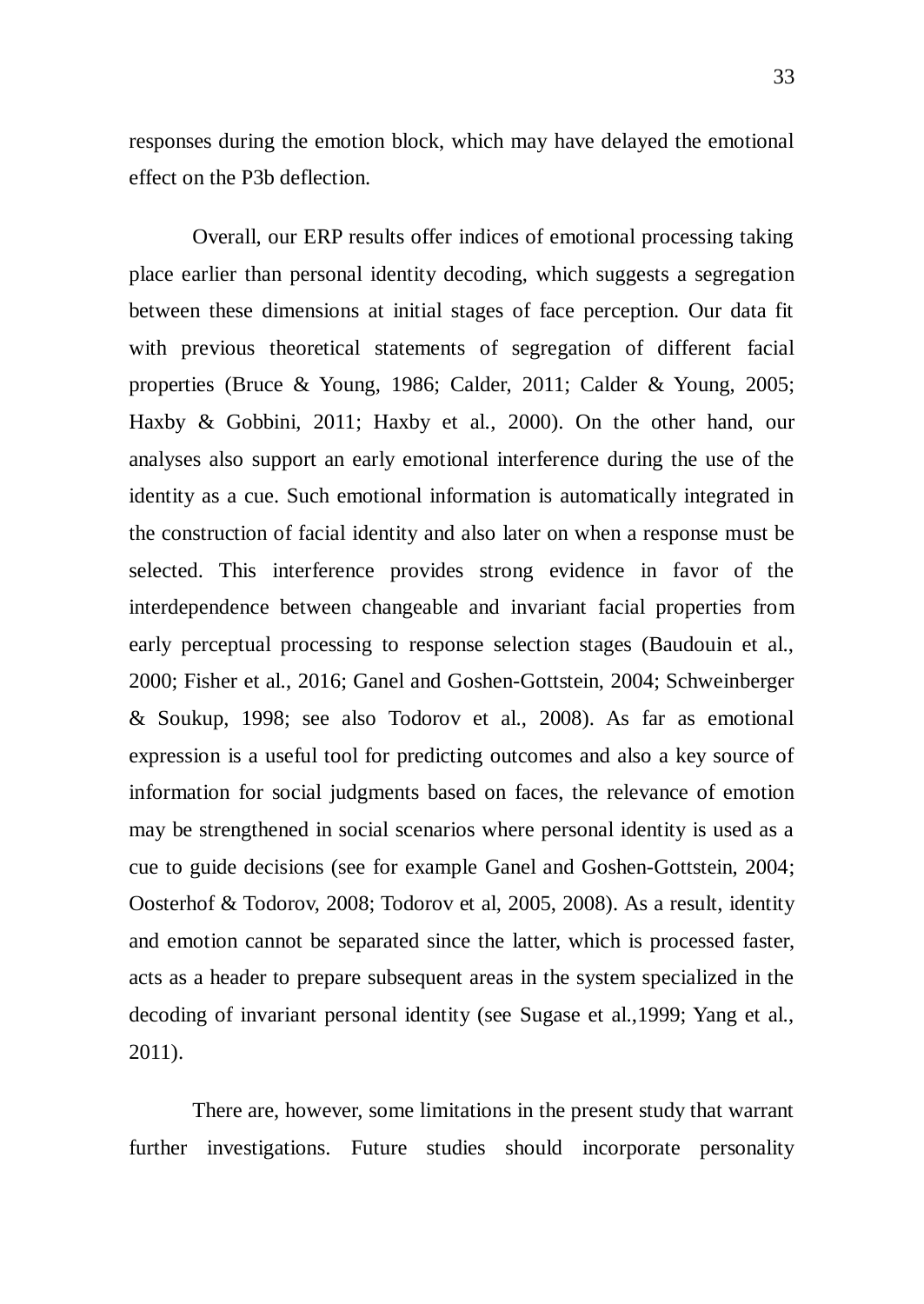assessments to obtain a detailed profile of prosocial attitudes, impulsivity and personal motivation to seek rewards, given the relevance of these factors (e.g., Appelt, Milch, Handgraaf, & Weber, 2011; Espín, Exadaktylos, & Neyse, 2016; Jia, Zhang, Li, Feng, & Li, 2013; Mohammed, & Schwall, 2009). Future studies should also investigate the interference that identity information may exert on emotion-guided judgments in social contexts, although preliminary unpublished data from our lab suggest that emotional judgments are not affected by identity-interfering information (but see also Fisher et al., 2016). Also, in this and previous (Alguacil et al., 2015) studies we have only observed an emotional conflict effect for identities predicting wins, although the reasons for this are still unknown. Finally, a complementary fMRI study could help in confirming the role of occipital visual areas in the decoding of emotional information in the current paradigm and whether this may contribute to the unavoidable influence of emotional expressions on identity-based judgments. An fMRI study would also be useful to clarify how interference from facial expressions is resolved in social contexts and whether the supporting neural mechanisms are similar to those involved in the resolution of conflict in more classical interference situations (e.g., Botvinick, Braver, Barch, Carter & Cohen, 2001; Botvinick, Cohen & Carter, 2004; Egner et al., 2008).

#### **Conclusions**

In conclusion, our findings provide new evidence on the neural mechanisms that support the use of invariant and changeable facial properties to predict economic outcomes in decision-making scenarios. Facial emotional expressions exert an unavoidable influence in the construction of personal identity when the latter is employed as a cue to anticipate outcomes of choices, and we have provided evidence for this at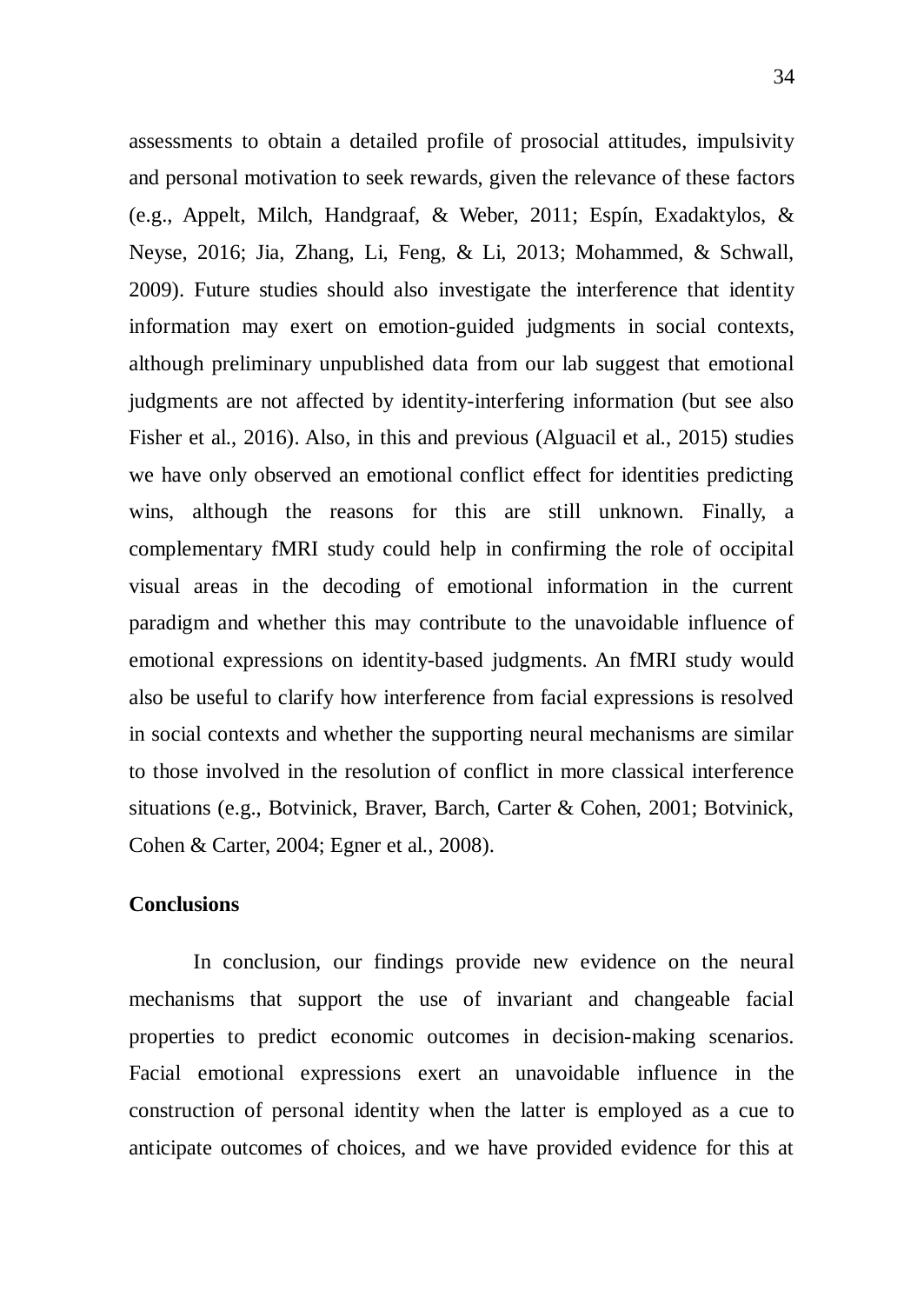both the behavioral and electrophysiological levels. Such influence is presumably guided by the early capture of attention by emotional information, which is rapidly passed as input to subsequent stages of facial analysis. Emotional expressions are integrated in the perceptual construction of personal identity and also at latter decision stages, where conflictive items may be inhibited to favor the selection of identities with highest motivational value.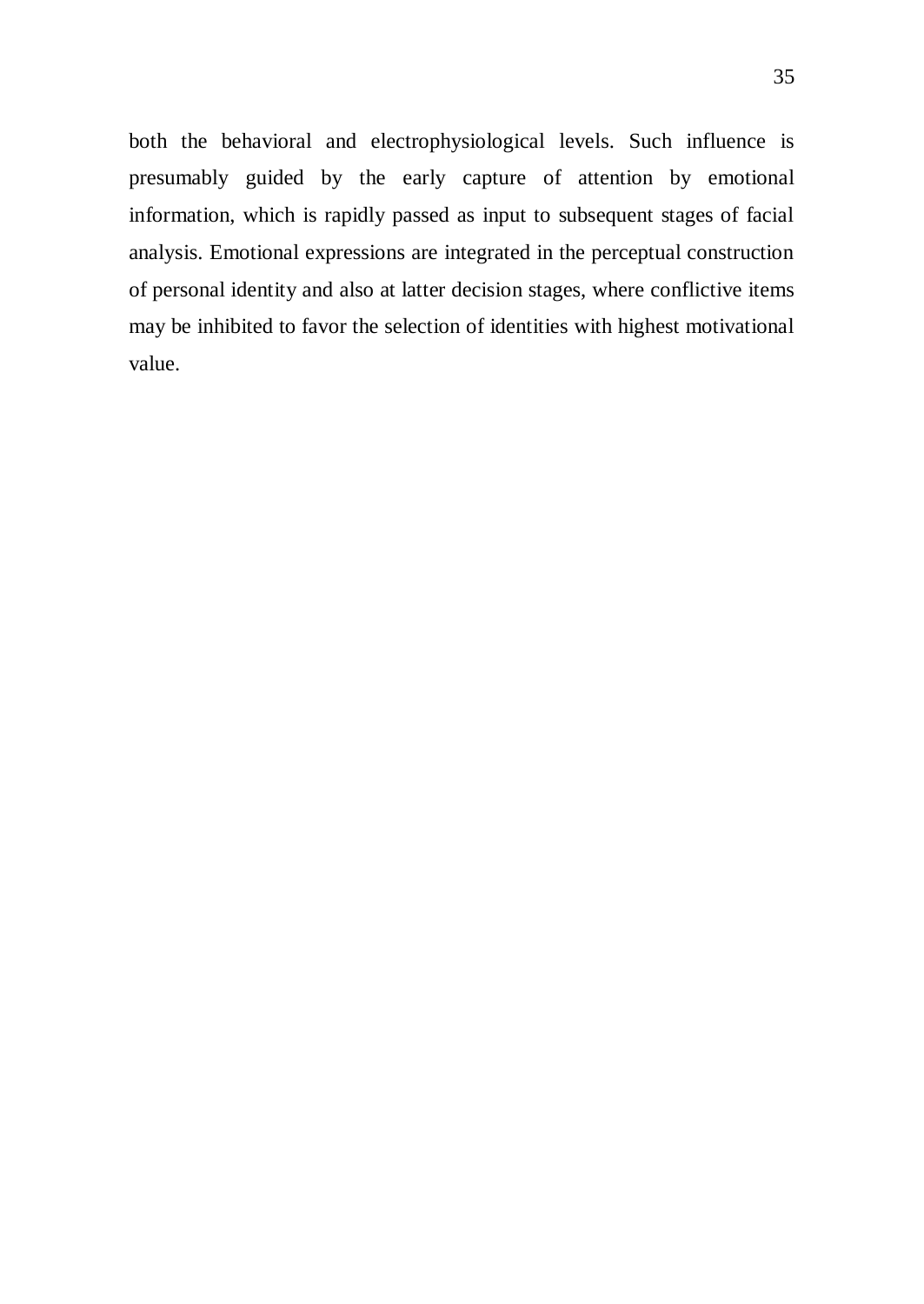#### **References**

Adolphs, R. (2002). Neural systems for recognizing emotion. *Current Opinion in Neurobiology*, *12*(2), 169–177. http://doi:10.1016/S0959- 4388(02)00301-X

Alguacil, S., Tudela, P., & Ruz, M. (2013). Cognitive and affective control in a flanker word task: common and dissociable brain mechanisms. *Neuropsychologia*, *51*(9), 1663–1672. http://doi.org/10.1016/j.neuropsychologia.2013.05.020

- Alguacil, S., Tudela, P., & Ruz, M. (2015). Ignoring facial emotion expressions does not eliminate their influence on cooperation decisions. *Psicologica*, 36, 309-335. http://www.redalyc.org/articulo.oa?id=16941182006
- Appelt, K. C., Milch, K. F., Handgraaf, M. J., & Weber, E. U. (2011). The Decision Making Individual Differences Inventory and guidelines for the study of individual differences in judgment and decision-making research. *Judgment and Decision Making*, 6(3), 252.
- Aranda, C., Madrid, E., Tudela, P., & Ruz, M. (2010). Category expectations: a differential modulation of the N170 potential for faces and words. *Neuropsychologia*, 48(14), 4038-4045. doi:10.1016/j.neuropsychologia.2010.10.002
- Atkinson, A. P., Tipples, J., Burt, D. M., & Young, A. W. (2005). Asymmetric interference between sex and emotion in face perception. *Perception & Psychophysics*, *67*(7), 1199–1213. http://doi.org/10.3758/BF03193553
- Baines, S., Ruz, M., Rao, A., Denison, R., & Nobre, A. C. (2011). Modulation of neural activity by motivational and spatial biases.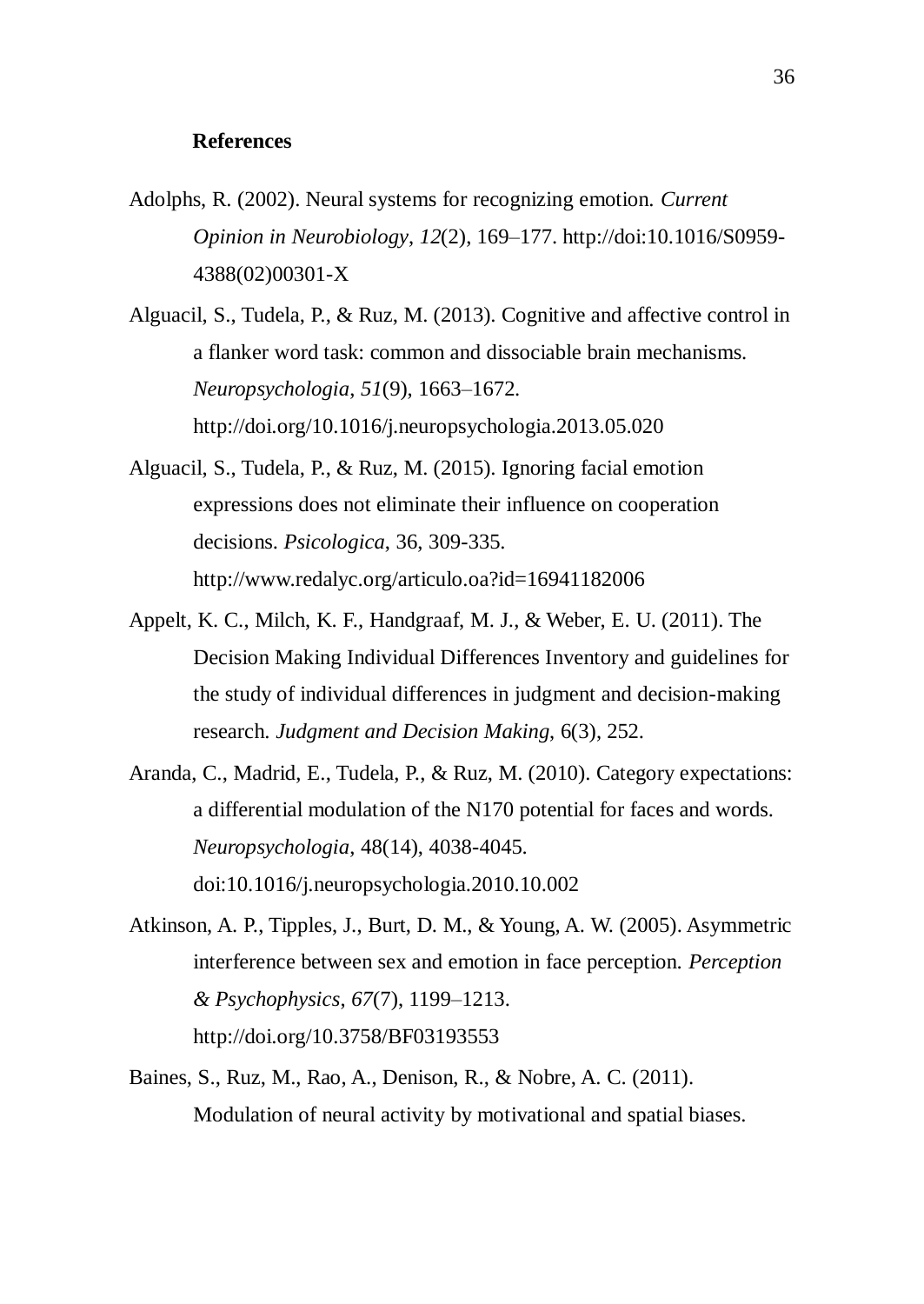- Baker, T. E., & Holroyd, C. B. (2011). Dissociated roles of the anterior cingulate cortex in reward and conflict processing as revealed by the feedback error-related negativity and N200. *Biological Psychology*, *87*(1), 25–34. http://doi.org/10.1016/j.biopsycho.2011.01.010
- Barrett, L. F., & Bliss-Moreau, E. (2009). Affect as a Psychological Primitive. *Advances in Experimental Social Psychology*, *41*, 167– 218. http://doi.org/10.1016/S0065-2601(08)00404-8
- Batty, M., & Taylor, M. J. (2003). Early processing of the six basic facial emotional expressions. *Brain Research. Cognitive Brain Research*, *17*(3), 613–620. doi:10.1016/S0926-6410(03)00174-5
- Baudouin, J. Y., Gilibert, D., Sansone, S., & Tiberghien, G. (2000). When the smile is a cue to familiarity. *Memory*, *8*(5), 285–292. http://doi.org/10.1080/09658210050117717
- Ben-David, B. M., Chajut, E., & Algom, D. (2012). The Pale Shades of Emotion: A Signal Detection Theory Analysis of the Emotional Stroop Task. *Psychology*, *3*(7), 537–541. http://doi.org/10.4236/psych.2012.37079
- Bentin, S., Allison, T., Puce, A., Perez, E., & McCarthy, G. (1996). Electrophysiological Studies of Face Perception in Humans. *Journal of Cognitive Neuroscience*, *8*(6), 551–565. http://doi.org/10.1162/jocn.1996.8.6.551
- Berg, J., Dickhaut, J., & McCabe, K. (1995). Trust, Reciprocity, and Social History. *Games and Economic Behavior*, *10*(1), 122–142. http://doi.org/10.1006/game.1995.1027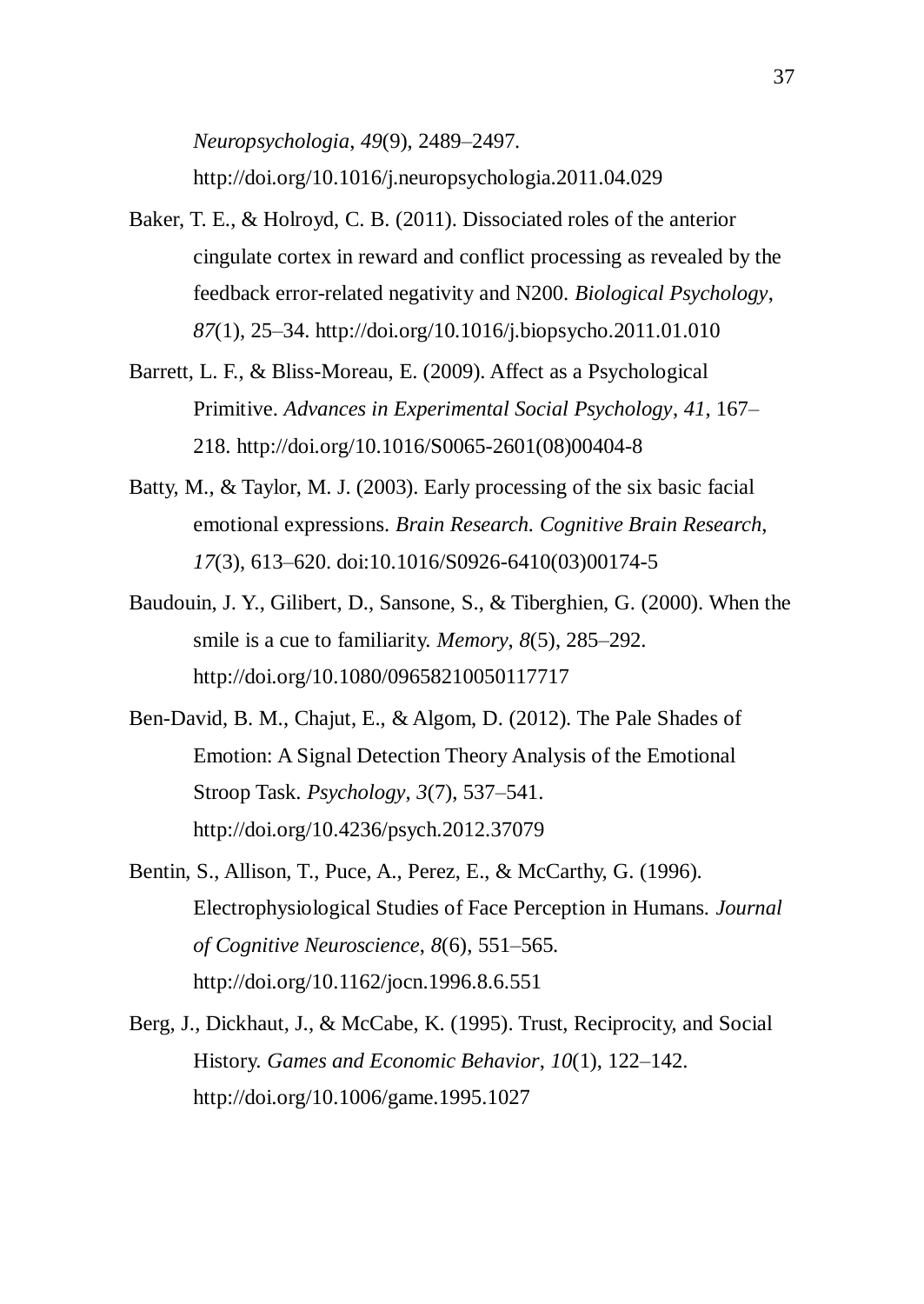- Botvinick, M. M., Braver, T. S., Barch, D. M., Carter, C. S., & Cohen, J. D. (2001). Conflict monitoring and cognitive control. *Psychological Review*, 108, 624–652. doi: 10.1037//0033-295X.I08.3.624
- Botvinick, M. M., Cohen, J. D., & Carter, C. S. (2004). Conflict monitoring and anterior cingulate cortex: an update. *Trends in cognitive sciences*, 8(12), 539-546. doi: http://dx.doi.org/10.1016/j.tics.2004.10.003
- Bötzel, K., Schulze, S., & Stodieck, S. R. G. (1995). Scalp topography and analysis of intracranial sources of face-evoked potentials. *Experimental Brain Research*, *104*(1), 135–143. http://doi.org/10.1007/BF00229863
- Bruce, V., & Young, A. (1986). Understanding face recognition. *British Journal of Psychology*, *77*(3), 305–327. http://doi.org/10.1111/j.2044- 8295.1986.tb02199.x
- Caharel, S., Poiroux, S., Bernard, C., Thibaut, F., Lalonde, R., & Rebai, M. (2002). ERPs associated with familiarity and degree of familiarity during face recognition. *The International Journal of Neuroscience*, *112*(12), 1499–1512. doi: 10.1080/00207450290026
- Calder, A. J. (2011). Does facial identity and facial expression recognition involve separate visual routes? In A. J. Calder, G. Rhodes, M. H. Johnson & J. V. Haxby (Eds.), *The Oxford handbook of face perception* (pp. 427-448). Oxford, England: Oxford University Press.
- Calder, A. J., & Young, A. W. (2005). Understanding the recognition of facial identity and facial expression. *Nature Reviews Neuroscience*, 6(8), 641–651. doi:10.1038/nrn1724
- Campanella, S., Bourguignon, M., Peigneux, P., Metens, T., Nouali, M., Goldman, S., … De Tiège, X. (2013). BOLD response to deviant face detection informed by P300 event-related potential parameters: A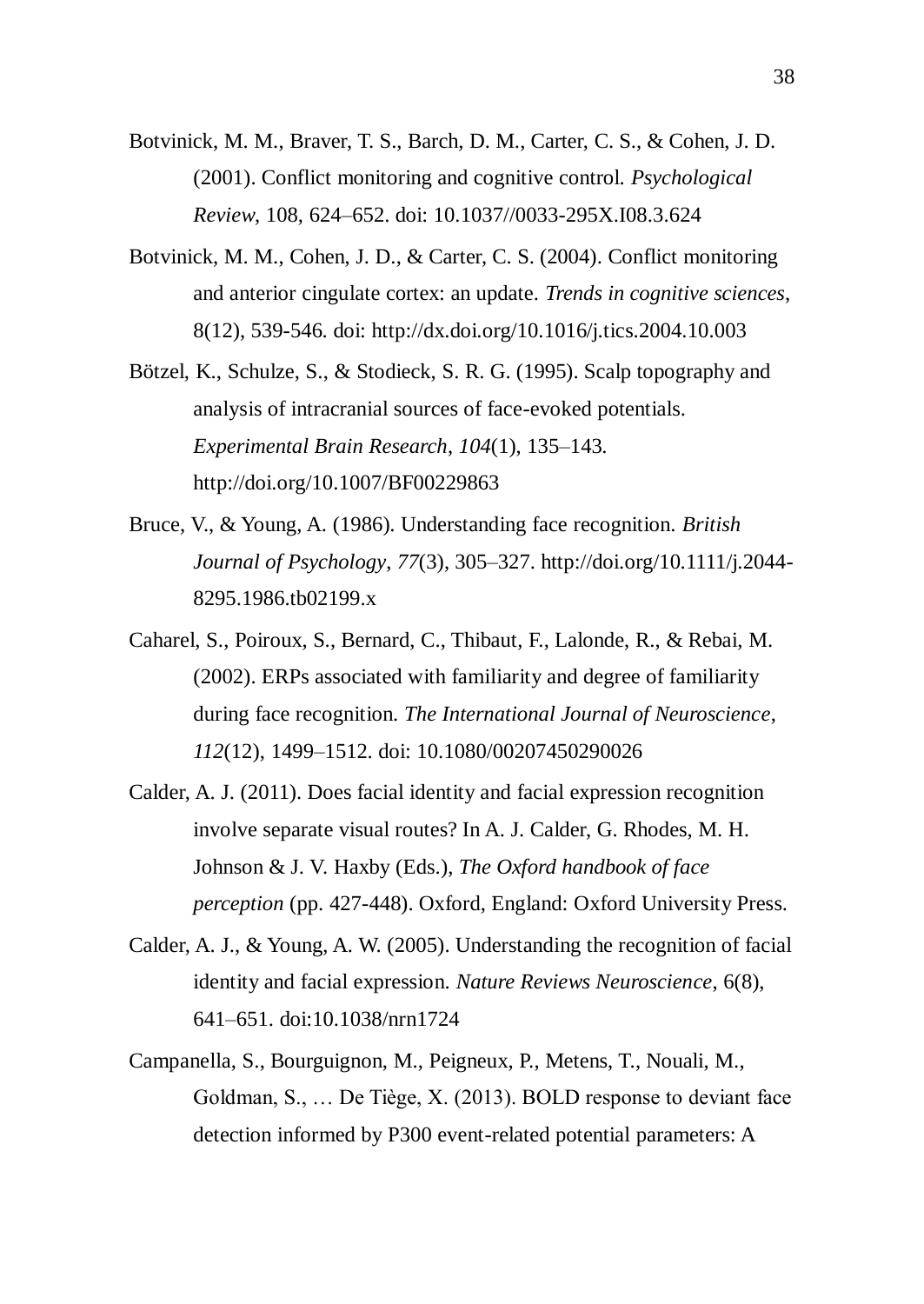simultaneous ERP–fMRI study. *NeuroImage*, *71*, 92–103. http://doi.org/10.1016/j.neuroimage.2012.12.077

- Campanella, S., Hanoteau, C., Dépy, D., Rossion, B., Bruyer, R., Crommelinck, M., & Guérit, J. M. (2000). Right N170 modulation in a face discrimination task: an account for categorical perception of familiar faces. *Psychophysiology*, *37*(6), 796–806. doi: 10.1111/1469- 8986.3760796
- Campanella, S., Quinet, P., Bruyer, R., Crommelinck, M., & Guerit, J.-M. (2002). Categorical perception of happiness and fear facial expressions: an ERP study. *Journal of Cognitive Neuroscience*, *14*(2), 210–227. http://doi.org/10.1162/089892902317236858
- Carretié, L., Hinojosa, J. A., Martín-Loeches, M., Mercado, F., & Tapia, M. (2004). Automatic attention to emotional stimuli: neural correlates. *Human Brain Mapping*, *22*(4), 290–299. http://doi.org/10.1002/hbm.20037
- Chabris, C. F., Morris, C. L., Taubinsky, D., Laibson, D., & Schuldt, J. P. (2009). The allocation of time in decision-making. J*ournal of the European Economic Association*, 7(23), 628-637.
- Dennis, T. A., Malone, M. M., & Chen, C.-C. (2009). Emotional face processing and emotion regulation in children: an ERP study. *Developmental Neuropsychology*, *34*(1), 85–102. http://doi.org/10.1080/87565640802564887
- Derks, B., Stedehouder, J., & Ito, T. A. (2015). Social identity modifies face perception: an ERP study of social categorization. *Social Cognitive and Affective Neuroscience*, *10*(5), 672–679. http://doi.org/10.1093/scan/nsu107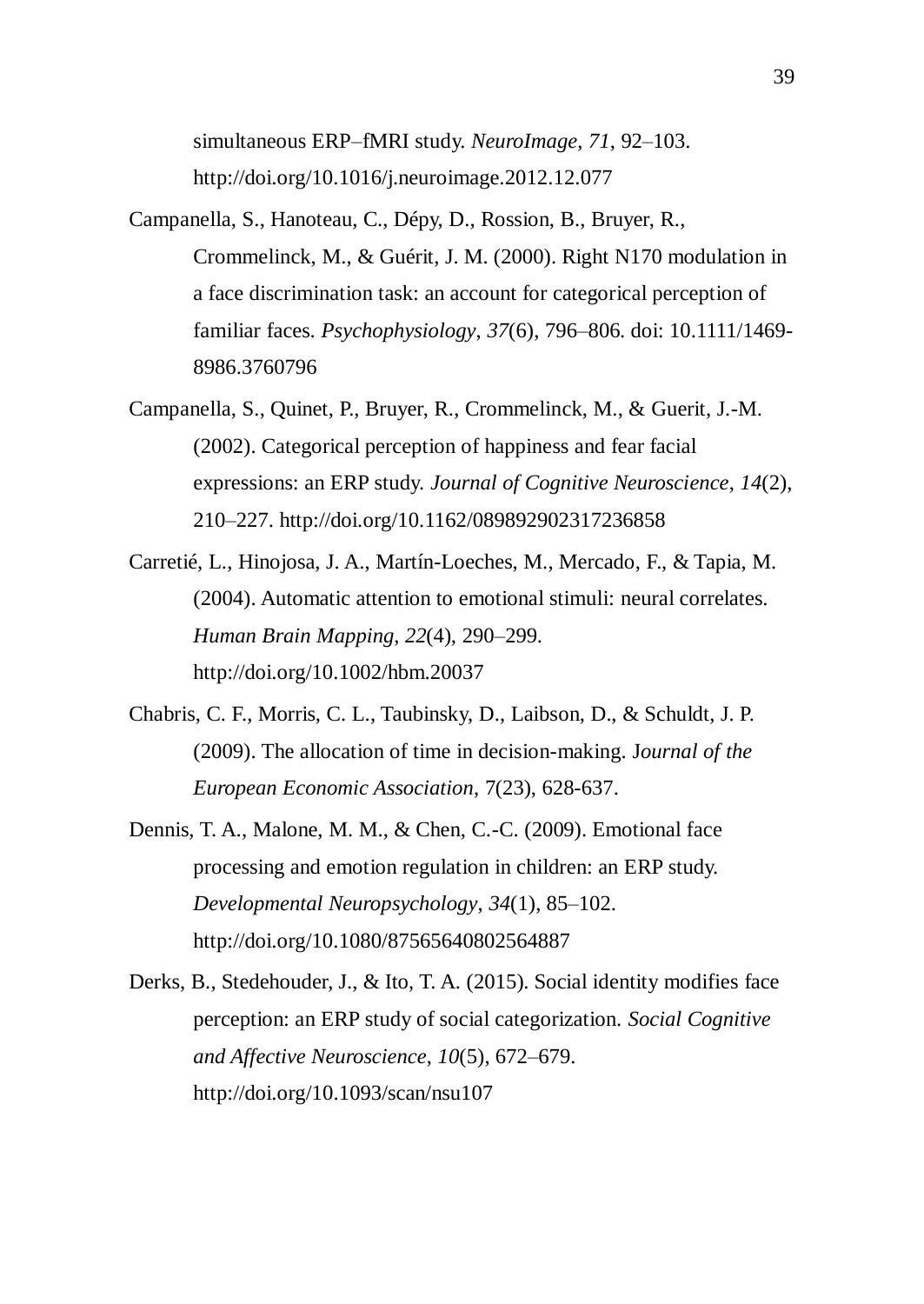- Egner, T., Etkin, A., Gale, S., & Hirsch, J. (2008). Dissociable neural systems resolve conflict from emotional versus nonemotional distracters. *Cerebral Cortex*, *18*(6), 1475–1484. http://doi.org/10.1093/cercor/bhm179
- Egner, T., & Hirsch, J. (2005). Cognitive control mechanisms resolve conflict through cortical amplification of task-relevant information. *Nature Neuroscience*, *8*(12), 1784–1790. http://doi.org/10.1038/nn1594
- Eimer, M. (2000). The face-specific N170 component reflects late stages in the structural encoding of faces. *Neuroreport*, *11*(10), 2319–2324. doi: 10.1097/00001756-200007140-00050
- Eimer, M. (2011). The Face-Sensitivity of the N170 Component. *Frontiers in Human Neuroscience*, *5*. http://doi.org/10.3389/fnhum.2011.00119
- Eimer, M., & Holmes, A. (2002). An ERP study on the time course of emotional face processing. *Neuroreport*, *13*(4), 427–431. doi: 10.1016/j.neuropsychologia.2006.04.022
- Ekman, P., & Friesen, W. V. (2015). *Unmasking the Face: A Guide to Recognizing Emotions From Facial Expressions*. Malor Books.
- Espín, A. M., Exadaktylos, F., & Neyse, L. (2016). Heterogeneous motives in the Trust Game: a Tale of two Roles. *Frontiers in Psychology*, 7. doi: 10.3389/fpsyg.2016.00728
- Fisher, K., Towler, J., & Eimer, M. (2016). Facial identity and facial expression are initially integrated at visual perceptual stages of face processing. *Neuropsychologia*, 80, 115-125. http://dx.doi.org/10.1016/j.neuropsychologia.2015.11.011
- Folstein, J. R., & Van Petten, C. (2008). Influence of cognitive control and mismatch on the N2 component of the ERP: a review.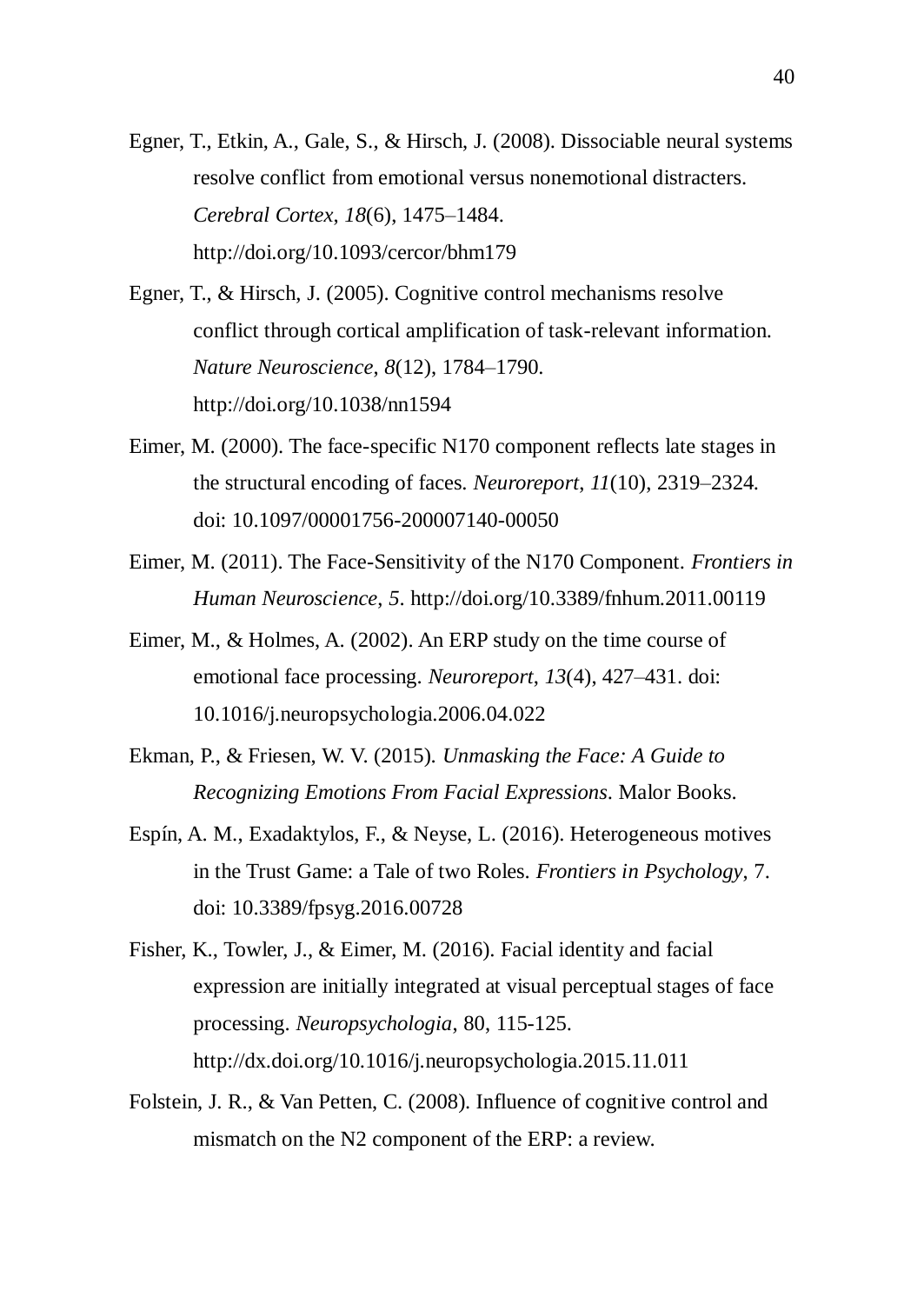*Psychophysiology*, *45*(1), 152–170. http://doi.org/10.1111/j.1469- 8986.2007.00602.x

- Fridlund, A. J. (2014). *Human Facial Expression: An Evolutionary View*. Academic Press.
- Frijda, N. H. (1988). The laws of emotion. *American Psychologist*, *43*(5), 349–358. http://doi.org/10.1037/0003-066X.43.5.349
- Frijda, N. H., & Mesquita, B. (1994). The social roles and functions of emotions. In S. Kitayama & H. R. Markus (Eds.), *Emotion and culture: Empirical studies of mutual influence* (pp. 51–87). Washington, DC, US: American Psychological Association.
- Frith, C. D., & Frith, U. (2007). Social cognition in humans. *Current Biology: CB*, *17*(16), R724-732. http://doi.org/10.1016/j.cub.2007.05.068
- Ganel, T., & Goshen-Gottstein, Y. (2004). Effects of familiarity on the perceptual integrality of the identity and expression of faces: The parallel-route hypothesis revisited. *Journal of Experimental Psychology: Human Perception and Performance*, 30(3), 583-597. doi: 10.1037/0096-1523.30.3.583
- Hagemann, D., Hewig, J., Naumann, E., Seifert, J., & Bartussek, D. (2003). Physiological responses while watching emotional films: A multilevel approach. *Journal of psychophysiology*, (17), 151.
- Hagemann, D., Hewig, J., Naumann, E., Seifert, J., & Bartussek, D. (2005). Resting brain asymmetry and affective reactivity: Aggregated data support the right-hemisphere hypothesis. *Journal of Individual Differences*, *26*(3), 139–154. doi: 10.1027/1614-0001.26.3.139
- Hebart, M. N., & Baker, C. I. (2016). Facing up to stereotypes. *Nature neuroscience*, 19(6), 763-764. doi:10.1038/nn.4309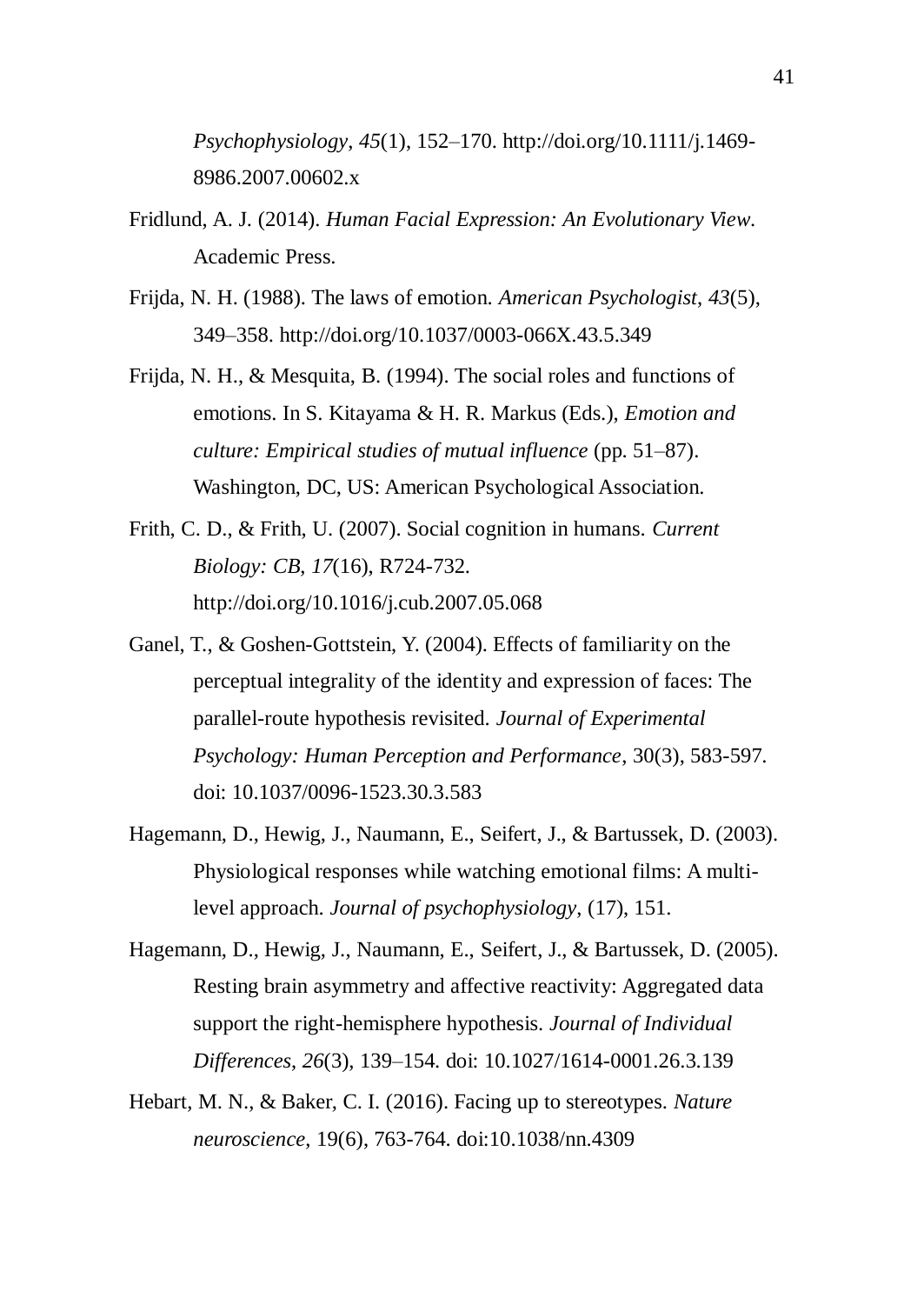- Haxby, J., & Gobbini, M. I. (2011). Distributed Neural Systems for Face Perception. In A. Calder, G. Rhodes, M. Johnson, & J. Haxby (Eds.), *Oxford Handbook of Face Perception* (pp. 93–110). OUP Oxford.
- Haxby, J., Hoffman, E. A., & Gobbini, M. I. (2000). The distributed human neural system for face perception. *Trends in Cognitive Sciences*, *4*(6), 223–233. http://doi.org/10.1016/S1364-6613(00)01482-0
- Heil, M., Osman, A., Wiegelmann, J., Rolke, B., & Hennighausen, E. (2000). N200 in the Eriksen-Task: Inhibitory Executive Processes? *Journal of Psychophysiology*, *14*(4), 218–225. http://doi.org/10.1027//0269- 8803.14.4.218
- Hilimire, M. R., Mienaltowski, A., Blanchard-Fields, F., & Corballis, P. M. (2014). Age-related differences in event-related potentials for early visual processing of emotional faces. *Social Cognitive and Affective Neuroscience*, *9*(7), 969–976. http://doi.org/10.1093/scan/nst071
- Hinojosa, J. A., Mercado, F., & Carretié, L. (2015). N170 sensitivity to facial expression: A meta-analysis. *Neuroscience & Biobehavioral Reviews*, *55*, 498–509. http://doi.org/10.1016/j.neubiorev.2015.06.002
- Holmes, A., Vuilleumier, P., & Eimer, M. (2003). The processing of emotional facial expression is gated by spatial attention: evidence from event-related brain potentials. *Brain Research. Cognitive Brain Research*, *16*(2), 174–184. doi:10.1016/S0926-6410(02)00268-9
- Iidaka, T., Matsumoto, A., Haneda, K., Okada, T., & Sadato, N. (2006). Hemodynamic and electrophysiological relationship involved in human face processing: evidence from a combined fMRI-ERP study. *Brain and Cognition*, *60*(2), 176–186. http://doi.org/10.1016/j.bandc.2005.11.004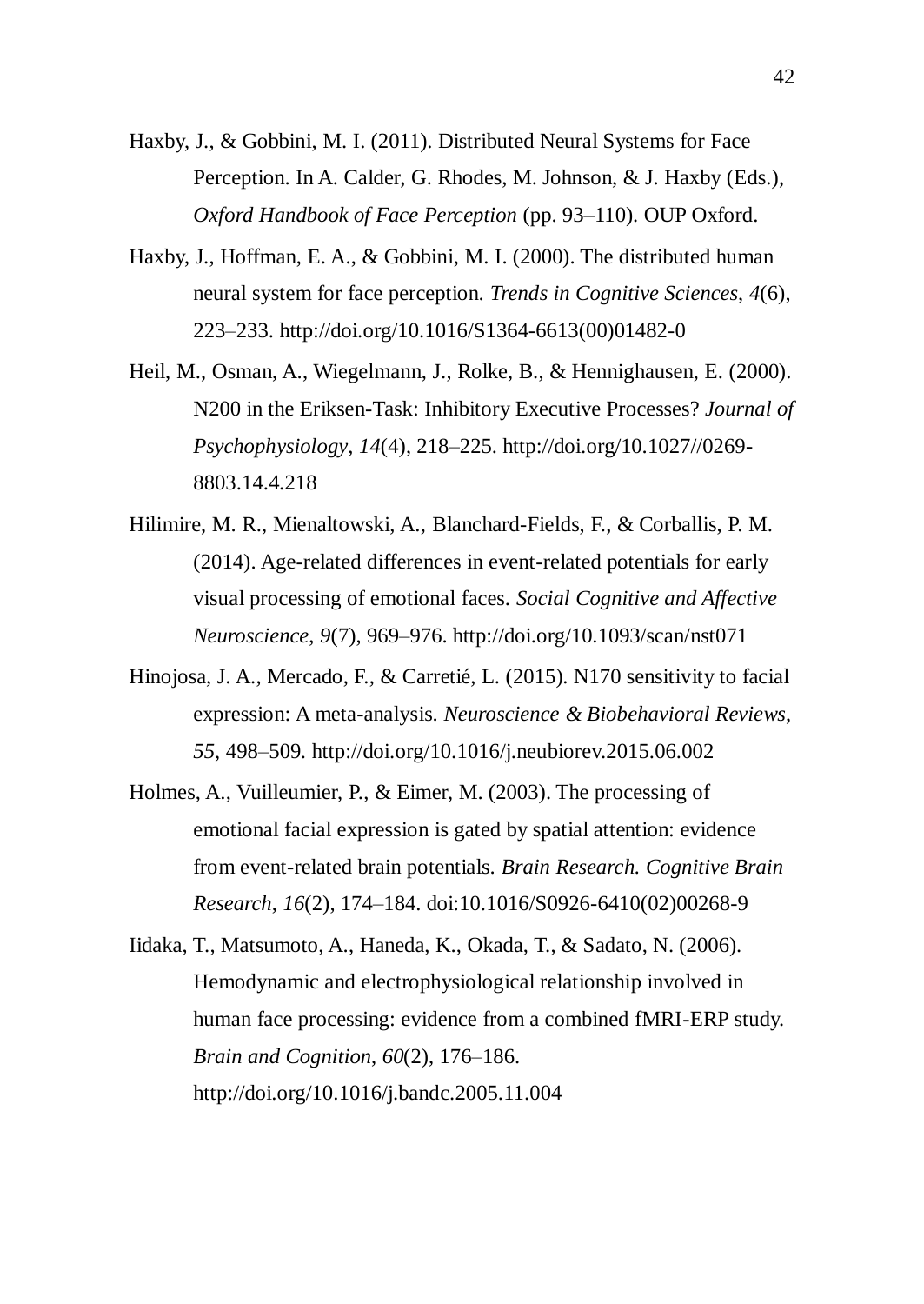- Ito, T. A., & Urland, G. R. (2003). Race and gender on the brain: electrocortical measures of attention to the race and gender of multiply categorizable individuals. *Journal of Personality and Social Psychology*, *85*(4), 616–626. http://doi.org/10.1037/0022- 3514.85.4.616
- Jeffreys, D. A. (1989). A face-responsive potential recorded from the human scalp. *Experimental Brain Research*, *78*(1), 193–202.
- Jia, S., Zhang, W., Li, P., Feng, T., & Li, H. (2013). Attitude toward money modulates outcome processing: An ERP study. *Social neuroscience*, 8(1), 43-51. doi: 10.1080/17470919.2012.713316
- Joyce, C., & Rossion, B. (2005). The face-sensitive N170 and VPP components manifest the same brain processes: the effect of reference electrode site. *Clinical Neurophysiology*, *116*(11), 2613– 2631. http://doi.org/10.1016/j.clinph.2005.07.005
- Kanske, P., & Kotz, S. A. (2010a). Emotion Speeds up Conflict Resolution: A New Role for the Ventral Anterior Cingulate Cortex? *Cerebral Cortex*, bhq157. http://doi.org/10.1093/cercor/bhq157
- Kanske, P., & Kotz, S. A. (2010b). Modulation of early conflict processing: N200 responses to emotional words in a flanker task. *Neuropsychologia*, *48*(12), 3661–3664. http://doi.org/10.1016/j.neuropsychologia.2010.07.021
- Killgore, W. D. S., & Yurgelun-Todd, D. A. (2007). The right-hemisphere and valence hypotheses: could they both be right (and sometimes left)? *Social Cognitive and Affective Neuroscience*, *2*(3), 240–250. http://doi.org/10.1093/scan/nsm020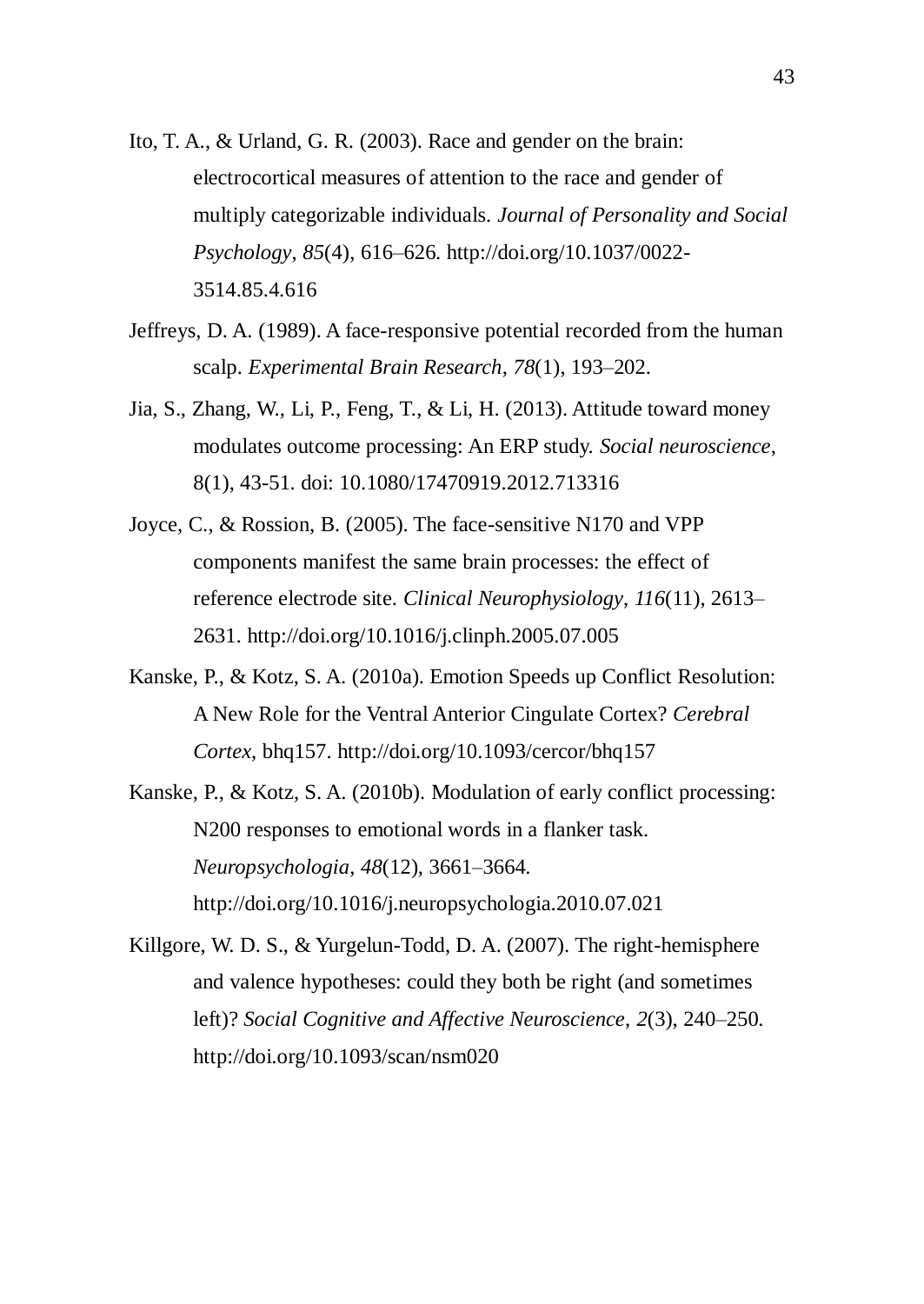- Kopp, B., Rist, F., & Mattler, U. (1996). N200 in the flanker task as a neurobehavioral tool for investigating executive control. *Psychophysiology*, *33*(3), 282–294.
- Krajbich, I., Bartling, B., Hare, T., & Fehr, E. (2015). Rethinking fast and slow based on a critique of reaction-time reverse inference. *Nature Communications*, 6, 7455. doi: 10.1038/ncomms8455
- Luck, S. J. (2005). *An Introduction to the Event-related Potential Technique*. Cambridge, MA: MIT Press.
- Luo, W., Feng, W., He, W., Wang, N.-Y., & Luo, Y.-J. (2010). Three stages of facial expression processing: ERP study with rapid serial visual presentation. *NeuroImage*, *49*(2), 1857–1867. http://doi.org/10.1016/j.neuroimage.2009.09.018
- Mangun, G. R., & Hillyard, S. A. (1991). Modulations of sensory-evoked brain potentials indicate changes in perceptual processing during visual-spatial priming. *Journal of Experimental Psychology. Human Perception and Performance*, *17*(4), 1057–1074.
- Mogg, K., Holmes, A., Garner, M., & Bradley, B. P. (2008). Effects of threat cues on attentional shifting, disengagement and response slowing in anxious individuals. *Behaviour Research and Therapy*, *46*(5), 656– 667. http://doi.org/10.1016/j.brat.2008.02.011
- Mohammed, S., & Schwall, A. (2009). Individual differences and decision making: What we know and where we go from here. *International review of industrial and organizational psychology*, 24, 249-312.
- Moser, A., Gaertig, C., & Ruz, M. (2014). Social information and personal interests modulate neural activity during economic decision-making. *Frontiers in Human Neuroscience*, *8*, 31. http://doi.org/10.3389/fnhum.2014.00031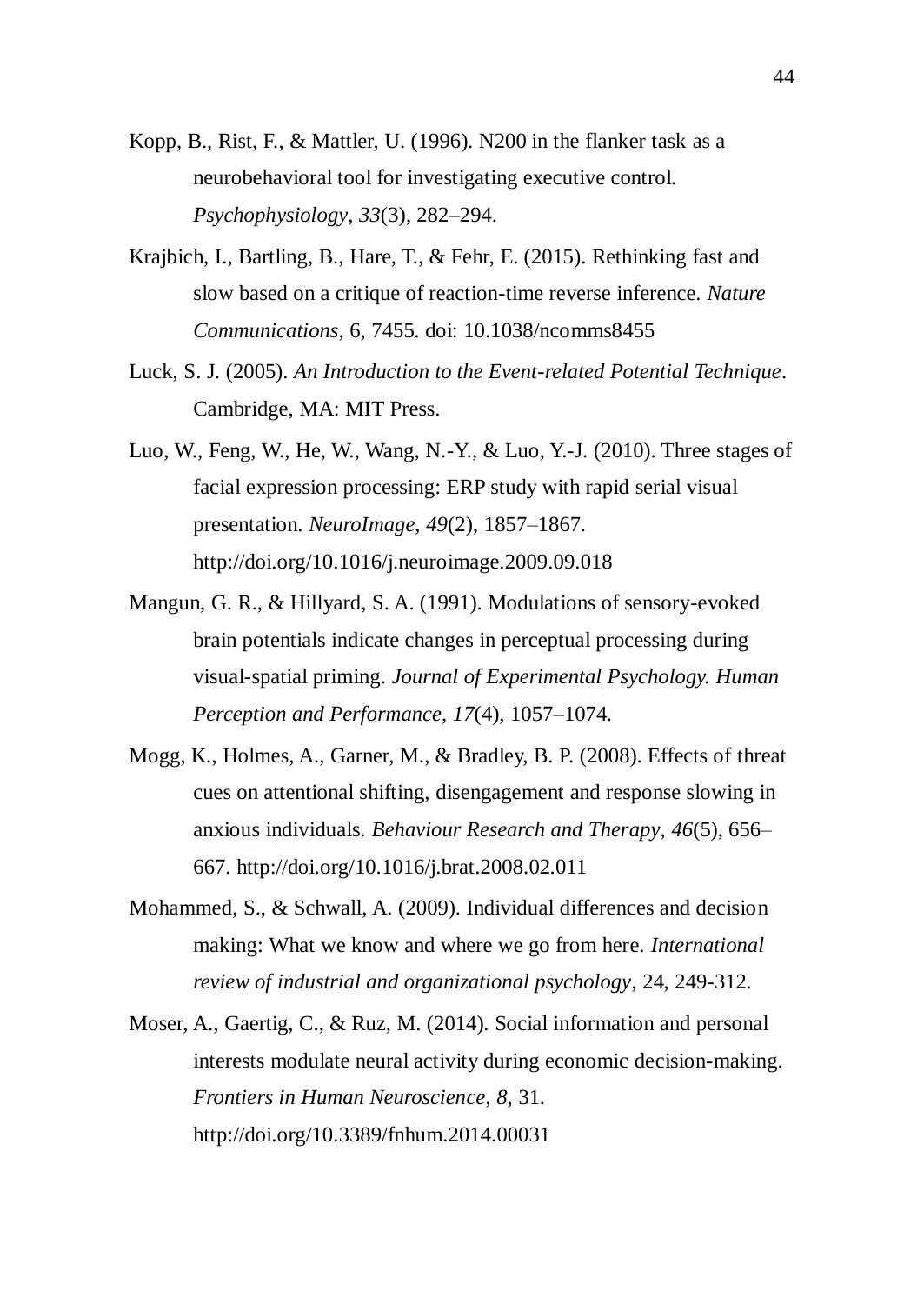Neuhaus, A. H., Urbanek, C., Opgen-Rhein, C., Hahn, E., Ta, T. M. T., Koehler, S., … Dettling, M. (2010). Event-related potentials associated with Attention Network Test. *International Journal of Psychophysiology*, *76*(2), 72–79. http://doi.org/10.1016/j.ijpsycho.2010.02.005

Nguyen, V. T., & Cunnington, R. (2014). The superior temporal sulcus and the N170 during face processing: single trial analysis of concurrent EEG-fMRI. *NeuroImage*, *86*, 492–502. http://doi.org/10.1016/j.neuroimage.2013.10.047

- Oosterhof, N. N., & Todorov, A. (2008). The functional basis of face evaluation. *Proceedings of the National Academy of Sciences*, *105*(32), 11087–11092. http://doi.org/10.1073/pnas.0805664105
- Palermo, R., & Rhodes, G. (2007). Are you always on my mind? A review of how face perception and attention interact. *Neuropsychologia*, *45*(1), 75–92. http://doi.org/10.1016/j.neuropsychologia.2006.04.025
- Parkinson, B. (1996). Emotions are social. *British Journal of Psychology (London, England: 1953)*, *87 ( Pt 4)*, 663–683.
- Perrin, F., Pernier, J., Bertrand, O., & Echallier, J. F. (1989). Spherical splines for scalp potential and current density mapping. *Electroencephalography and Clinical Neurophysiology*, *72*(2), 184– 187.
- Pitcher, D., Walsh, V., Yovel, G., & Duchaine, B. (2007). TMS Evidence for the Involvement of the Right Occipital Face Area in Early Face Processing. *Current Biology*, *17*(18), 1568–1573. http://doi.org/10.1016/j.cub.2007.07.063
- Pizzagalli, D., Koenig, T., Regard, M., & Lehmann, D. (1999). Affective attitudes to face images associated with intracerebral EEG source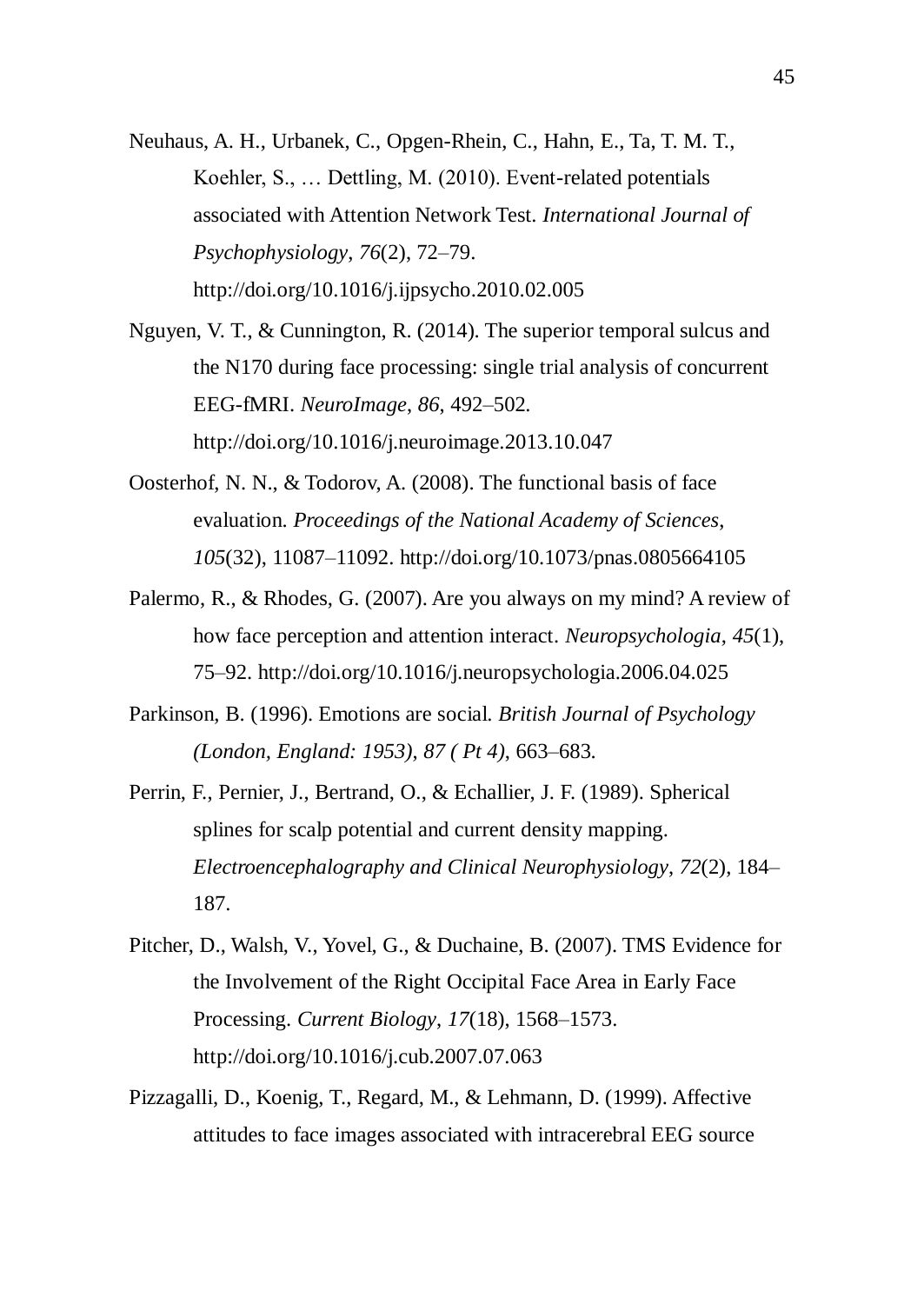location before face viewing. *Brain Research. Cognitive Brain Research*, *7*(3), 371–7. http://doi.org/10.1016/S0926-6410(98)00040- 8

- Pizzagalli, D., Lehmann, D., Hendrick, A. M., Regard, M., Pascual-Marqui, R. D., & Davidson, R. J. (2002). Affective Judgments of Faces Modulate Early Activity (∼160 ms) within the Fusiform Gyri. *NeuroImage*, *16*(3 Pt 1), 663–77. http://doi.org/10.1006/nimg.2002.1126
- Polich, J. (2007). Updating P300: An Integrative Theory of P3a and P3b. *Clinical Neurophysiology : Official Journal of the International Federation of Clinical Neurophysiology*, *118*(10), 2128–2148. http://doi.org/10.1016/j.clinph.2007.04.019
- Pornpattananangkul, N., & Nusslock, R. (2015). Motivated to win: Relationship between anticipatory and outcome reward-related neural activity. *Brain and cognition*, 100, 21-40. doi:10.1016/j.bandc.2015.09.002
- Potts, G. F. (2011). Impact of reward and punishment motivation on behavior monitoring as indexed by the error-related negativity. *International Journal of Psychophysiology*, 81(3), 324-331. doi:10.1016/j.ijpsycho.2011.07.020
- Pourtois, G., Dan, E. S., Grandjean, D., Sander, D., & Vuilleumier, P. (2005). Enhanced extrastriate visual response to bandpass spatial frequency filtered fearful faces: time course and topographic evoked-potentials mapping. *Human Brain Mapping*, *26*(1), 65–79. http://doi.org/10.1002/hbm.20130
- Pourtois, G., Grandjean, D., Sander, D., & Vuilleumier, P. (2004). Electrophysiological correlates of rapid spatial orienting towards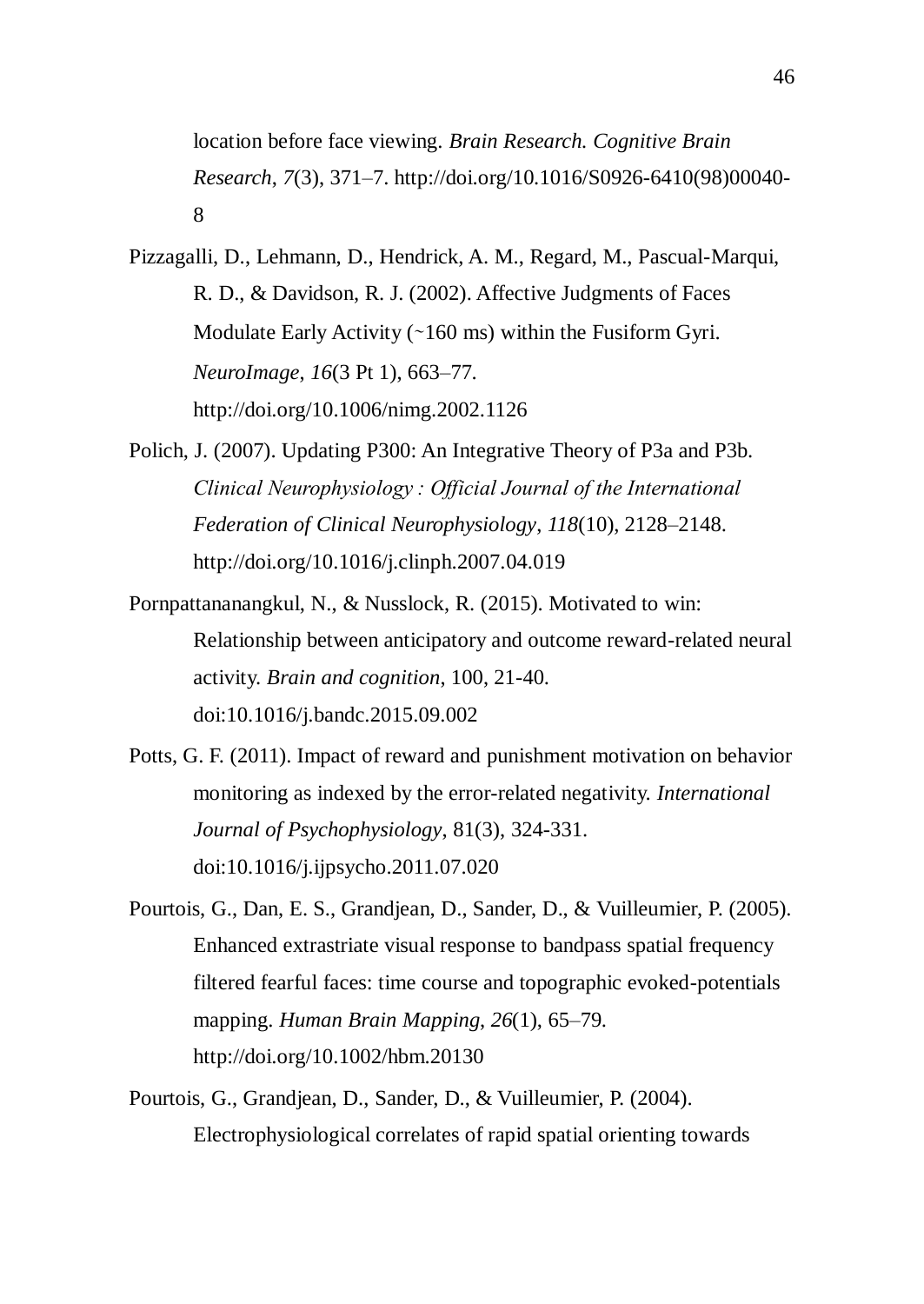fearful faces. *Cerebral Cortex (New York, N.Y.: 1991)*, *14*(6), 619– 633. http://doi.org/10.1093/cercor/bhh023

- Rossion, B., & Caharel, S. (2011). ERP evidence for the speed of face categorization in the human brain: Disentangling the contribution of low-level visual cues from face perception. *Vision Research*, *51*(12), 1297–1311. http://doi.org/10.1016/j.visres.2011.04.003
- Rossion, B., Gauthier, I., Tarr, M. J., Despland, P., Bruyer, R., Linotte, S., & Crommelinck, M. (2000). The N170 occipito-temporal component is delayed and enhanced to inverted faces but not to inverted objects: an electrophysiological account of face-specific processes in the human brain. *Neuroreport*, *11*(1), 69–74. doi:10.1097/00001756-200001170- 00014
- Rossion, B., Joyce, C. A., Cottrell, G. W., & Tarr, M. J. (2003). Early lateralization and orientation tuning for face, word, and object processing in the visual cortex. *NeuroImage*, *20*(3), 1609–1624. doi:10.1016/j.neuroimage.2003.07.010
- Rushworth, M. F. S., & Behrens, T. E. J. (2008). Choice, uncertainty and value in prefrontal and cingulate cortex. *Nature Neuroscience*, *11*(4), 389–397. http://doi.org/10.1038/nn2066
- Ruz, M., Madrid, E., & Tudela, P. (2013). Interactions between perceived emotions and executive attention in an interpersonal game. *Social Cognitive and Affective Neuroscience*, *8*(7), 838–844. http://doi.org/10.1093/scan/nss080
- Ruz, M., & Tudela, P. (2011). Emotional conflict in interpersonal interactions. *NeuroImage*, *54*(2), 1685–1691. http://doi.org/10.1016/j.neuroimage.2010.08.039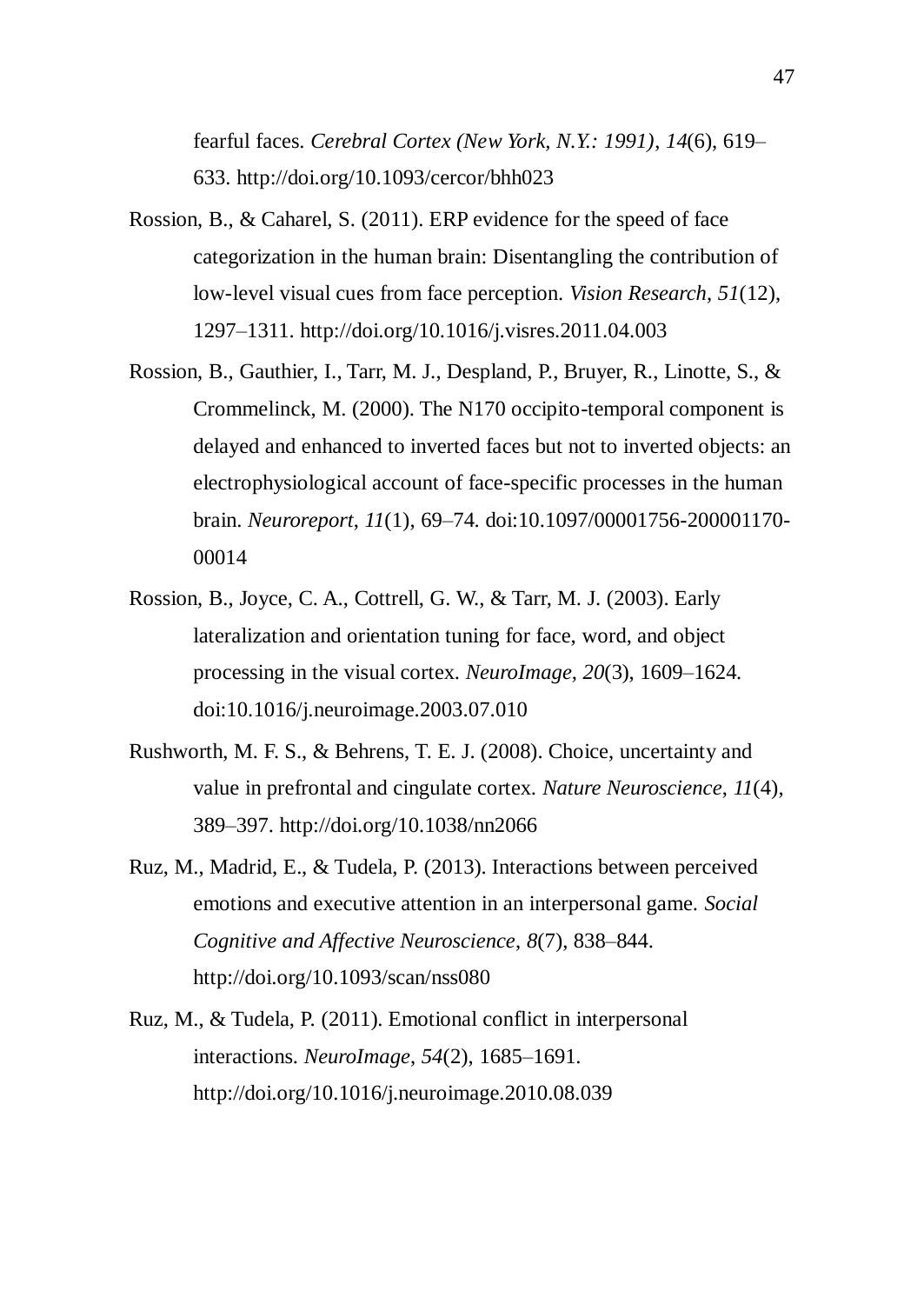- Schneider, W., Eschman, A., & Zuccolotto, A. (2002). *E-Prime: User's guide*. Psychology Software Incorporated.
- Schweinberger, S. R., & Soukup, G. R. (1998). Asymmetric relationships among perceptions of facial identity, emotion, and facial speech. *Journal of Experimental Psychology. Human Perception and Performance*, *24*(6), 1748–1765.
- Stolier, R. M., & Freeman, J. B. (2016). Neural pattern similarity reveals the inherent intersection of social categories. *Nature neuroscience*, 19, 795–797. doi:10.1038/nn.4296
- Sugase, Y., Yamane, S., Ueno, S., & Kawano, K. (1999). Global and fine information coded by single neurons in the temporal visual cortex. *Nature*, *400*(6747), 869–873. http://doi.org/10.1038/23703
- Todorov, A., Mandisodza, A. N., Goren, A., & Hall, C. C. (2005). Inferences of competence from faces predict election outcomes. *Science (New York, N.Y.)*, *308*(5728), 1623–1626. http://doi.org/10.1126/science.1110589
- Todorov, A., Said, C. P., Engell, A. D., & Oosterhof, N. N. (2008). Understanding evaluation of faces on social dimensions. *Trends in Cognitive Sciences*, *12*(12), 455–460. http://doi.org/10.1016/j.tics.2008.10.001
- Tooby, J., & Cosmides, L. (1990). The past explains the present. *Ethology and Sociobiology*, *11*(4), 375–424. http://doi.org/10.1016/0162- 3095(90)90017-Z
- Tortosa, M. I., Lupiáñez, J., & Ruz, M. (2013). Race, emotion and trust: an ERP study. *Brain Research*, *1494*, 44–55. http://doi.org/10.1016/j.brainres.2012.11.037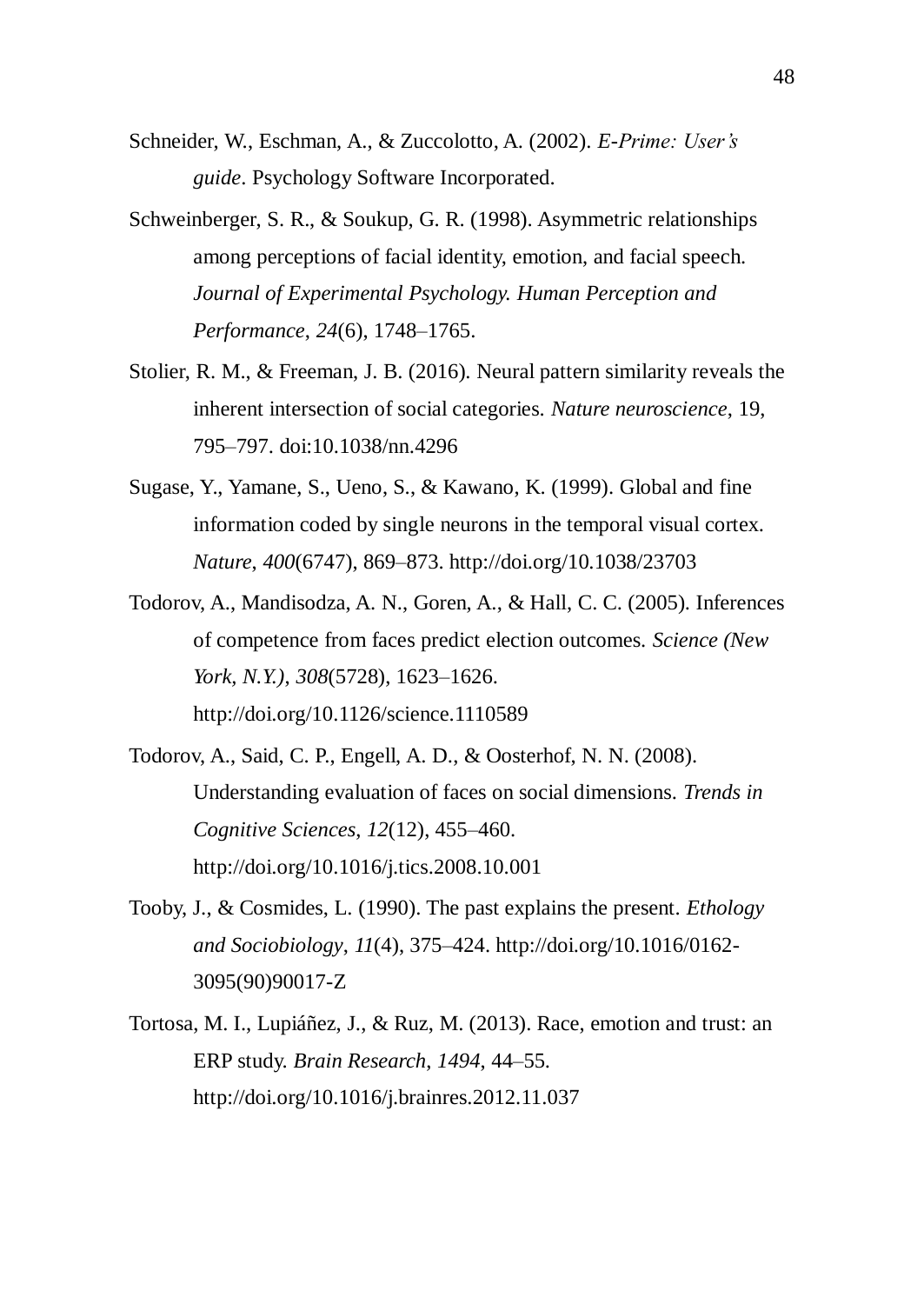- Tortosa, M. I., Strizhko, T., Capizzi, M., & Ruz, M. (2013). Interpersonal Effects of Emotion in a Multi-Round Trust Game. *Psicologica*, 34(2), 179-198. http://www.redalyc.org/articulo.oa?id=16929535003
- Tottenham, N., Tanaka, J. W., Leon, A. C., McCarry, T., Nurse, M., Hare, T. A., … Nelson, C. (2009). The NimStim set of facial expressions: Judgments from untrained research participants. *Psychiatry Research*, *168*(3), 242–249. http://doi.org/10.1016/j.psychres.2008.05.006
- Tucker, D. M. (1994, March 8). Head sensor positioning network.
- Valle-Inclán, F. (1996). The locus of interference in the Simon effect: an ERP study. *Biological Psychology*, *43*(2), 147–162. http://doi.org/10.1016/0301-0511(95)05181-3
- van Veen, V., & Carter, C. S. (2002). The anterior cingulate as a conflict monitor: fMRI and ERP studies. *Physiology & Behavior*, *77*(4–5), 477–482. http://doi.org/10.1016/S0031-9384(02)00930-7
- Vuilleumier, P. (2005). How brains beware: neural mechanisms of emotional attention. *Trends in Cognitive Sciences*, *9*(12), 585–594. http://doi.org/10.1016/j.tics.2005.10.011
- Vuilleumier, P., & Pourtois, G. (2007). Distributed and interactive brain mechanisms during emotion face perception: evidence from functional neuroimaging. *Neuropsychologia*, *45*(1), 174–194. doi:10.1016/j.neuropsychologia.2006.06.003
- Wager, T. D., Phan, K. L., Liberzon, I., & Taylor, S. F. (2003). Valence, gender, and lateralization of functional brain anatomy in emotion: a meta-analysis of findings from neuroimaging. *NeuroImage*, *19*(3), 513–531. doi:10.1016/S1053-8119(03)00078-8